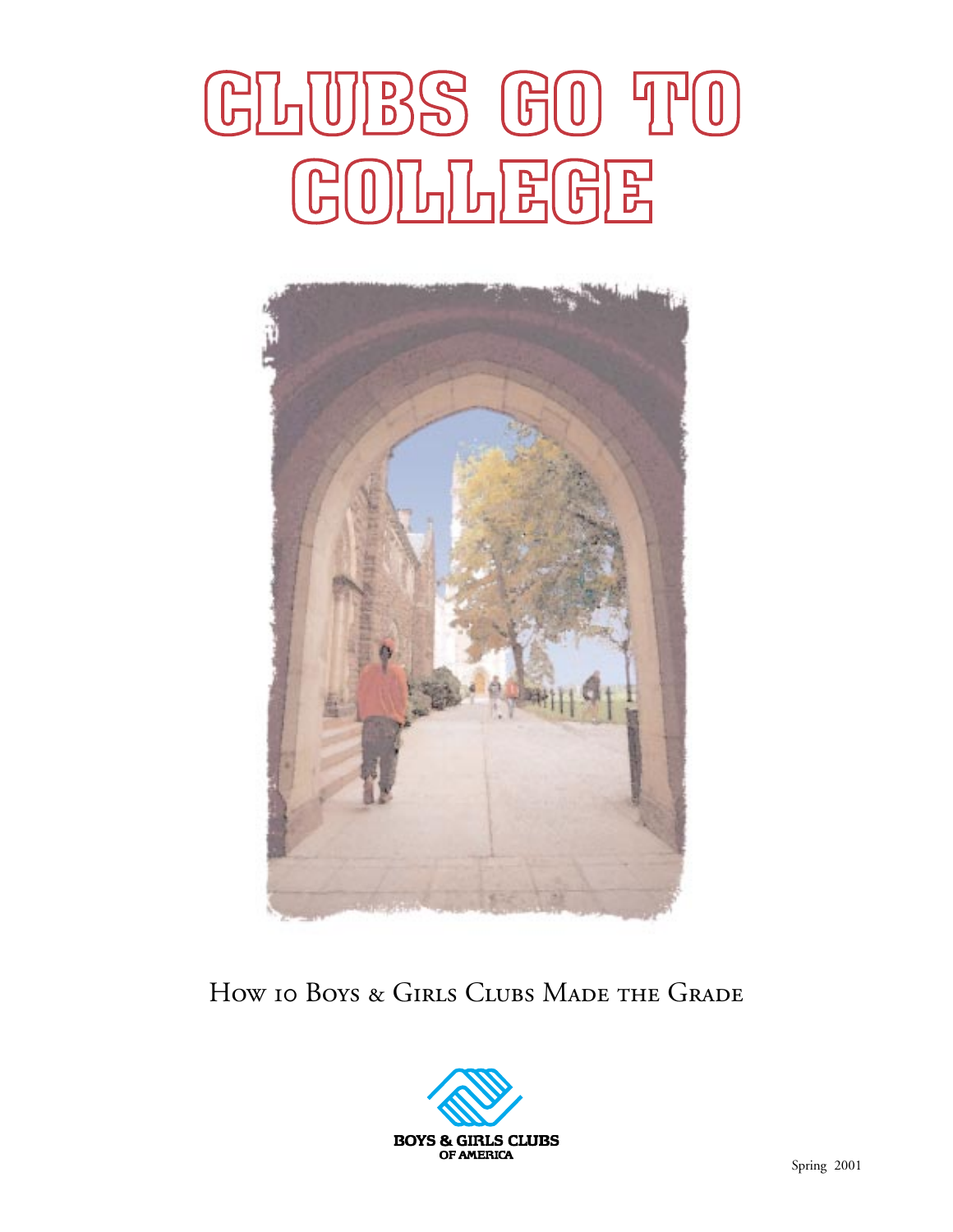

## **Contributors**

Elisabeth Barnett Executive Director Don Moyer Boys & Girls Club Champaign, Ill.

Vincent J. Del Monte Executive Director Boys & Girls Club of Worcester Worcester, Mass.

Ramon Elias President/CEO Boys & Girls Club of the East Valley Tempe, Ariz.

Mary Flores Executive Director Boys & Girls Clubs of Edinburg Rio Grande Valley Edinburg, Texas

Don Hall Chief Professional Officer Boys & Girls Club of Magic Valley Twin Falls, Idaho

Stephen Hannum Executive Director Boys & Girls Clubs of Tuscaloosa County Tuscaloosa, Ala.

Floyd A. Johnson Executive Director Boys & Girls Clubs of Roanoke Valley Roanoke, Va.

Jeanne Quinn-Bucher Executive Director Hillary Haren Public Relations Coordinator Boys & Girls Club of Southwest Montana Bozeman, Mont.

Diane Rowe Executive Director Boys & Girls Clubs of Buffalo Buffalo, N.Y.

Deborah Verges Executive Director Boys & Girls Clubs of Las Vegas Las Vegas, Nev.

Boys & Girls of America

Roxanne Spillett President

Glenn Permuy Senior Vice President Services to Clubs

Ronnie Jenkins Vice President Services to Clubs

Perry Cooper Senior Director School and Campus Relations

Karen Shannon Consultant Editor

Future article ideas should be submitted to Perry Cooper, Boys & Girls Clubs of America 1230 W. Peachtree St. NW, Atlanta, Ga. 30309. Email pcooper@bgca.org

*Opinions expressed by contributing authors do not necessarily reflect policies of Boys & Girls Clubs of America.*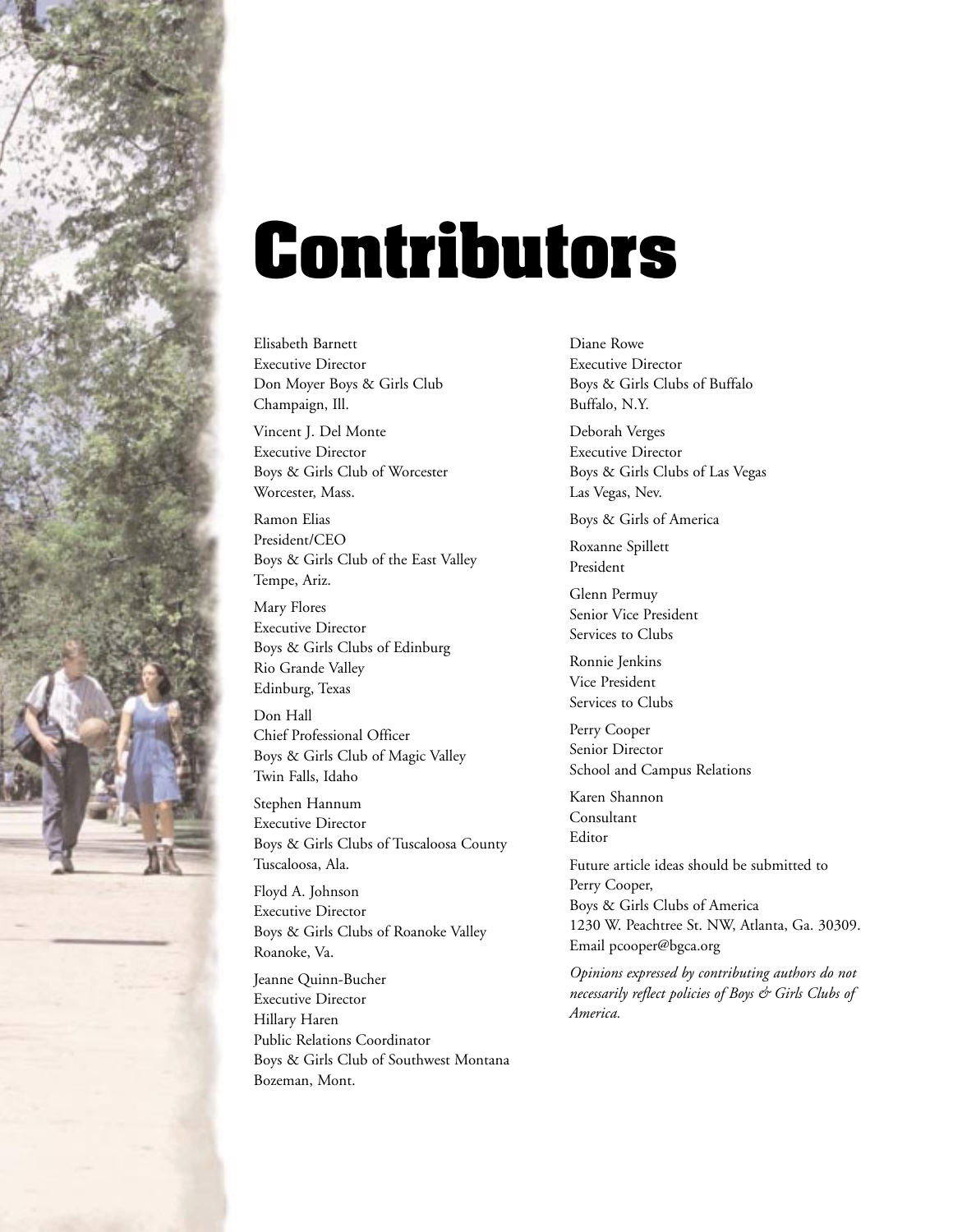# **Making the Grade**

Welcome to the premier issue of *Clubs go to College*. This magazine is published by Boys & Girls Clubs of America for Boys & Girls Club professionals already partnering with colleges, just embarking on a new relationship, and those Clubs just beginning to envision a plan.

In expanding the scope of services to youth, Boys & Girls Clubs are reaching out in a variety of new directions. Collaborations with institutions of higher learning are one important way our Movement is achieving the basic goals of its strategic plan, which emphasizes planned growth, enhanced programs and increased Club capacity.



*Roxanne Spillett President Boys & Girls Clubs of America*

Often located in the nation's most distressed neighborhoods, as are some of our nation's college and university communities, Boys & Girls Clubs offer children and teenagers safe havens where they can explore their potential and enhance their futures. Through creative and constructive

programming, Club professionals strive to develop the complete person by offering young people the leadership and guidance often lacking in their lives.

By collaborating with colleges and universities, new Clubs can be developed and existing Clubs can be strengthened. A pipeline of student volunteers can be established with a focus on community service, program development and enhancement. College and university communities are also tremendous resources for board development and financial support.

*Clubs Go to College* tells the stories of 10 different Clubs and how they began their partnerships with local colleges and universities. You'll read about Boys & Girls Clubs both off-campus and oncampus, how others are working with volunteers and how still other Clubs develop relationships with key college officials. Funding streams are discussed, key players identified and step-by-step plans shared.

We hope you will be inspired by their stories, and that they will help you foster your own relationships with institutions of higher learning. The results can be generation changing and profound.

Horanne Spillett

Roxanne Spillett President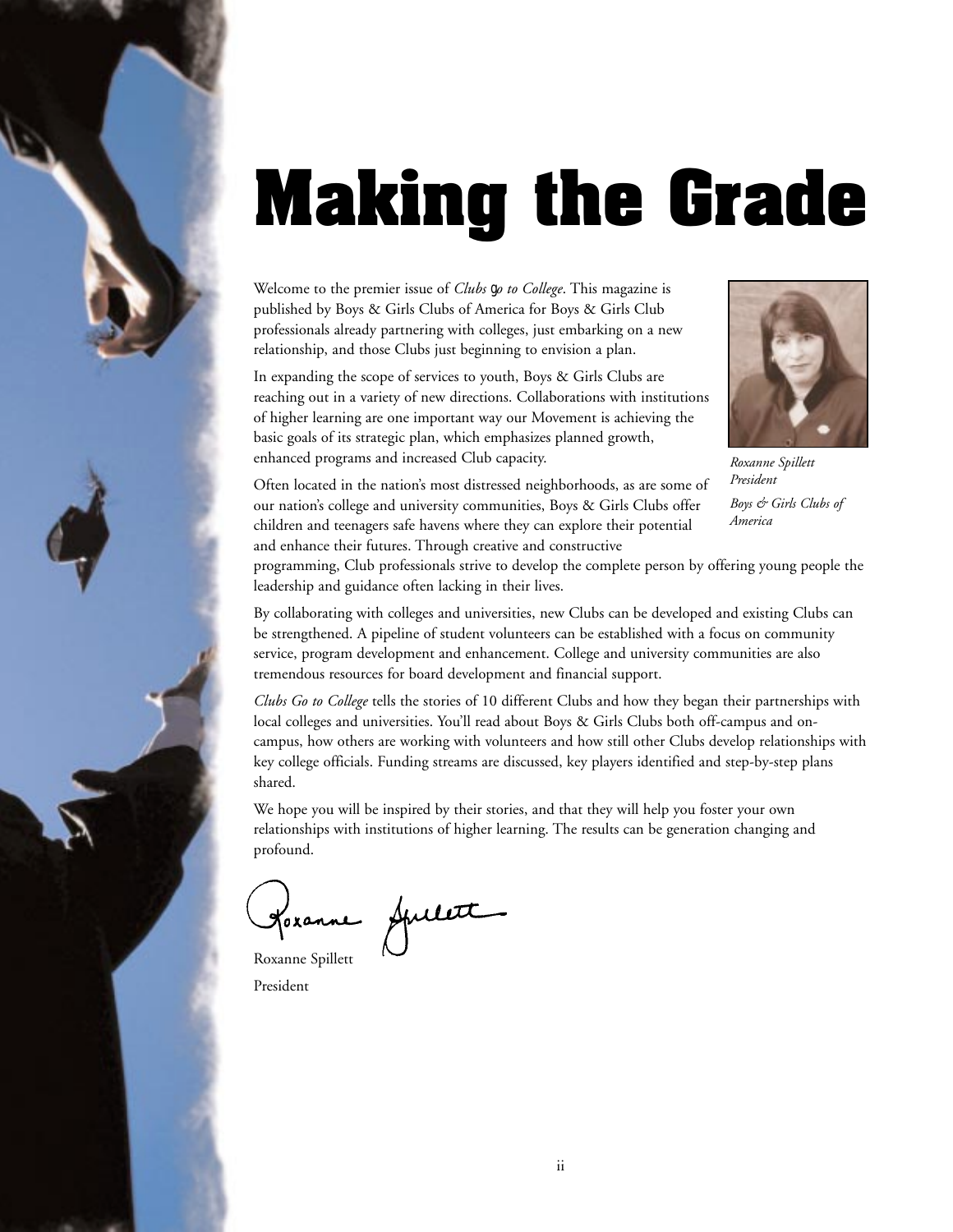

## **Contents**

| Local colleges, school districts, health care providers and other youth-serving organizations work with<br>the Boys & Girls Clubs of Buffalo to create a unique collaboration effort. |
|---------------------------------------------------------------------------------------------------------------------------------------------------------------------------------------|
|                                                                                                                                                                                       |
| Boys & Girls Clubs of the East Valley have established key college partnerships that make a<br>difference.                                                                            |
|                                                                                                                                                                                       |
| From beginnings in a casino basement to two units on college campuses, the Boys & Girls Clubs of<br>Las Vegas show how open, ongoing communication with educators is vital.           |
|                                                                                                                                                                                       |
| The Boys & Girls Club of Tuscaloosa share how their college efforts improved young lives.                                                                                             |
|                                                                                                                                                                                       |
| Working with the University of Illinois in Champaign-Urbana, the Don Moyer Boys & Girls Club<br>discovers human and program resources that equal success.                             |
|                                                                                                                                                                                       |
| The Boys & Girls Clubs of Roanoke Valley discuss how BJA 2000 forged two communities toward<br>one common goal.                                                                       |
|                                                                                                                                                                                       |
| Boys & Girls Club of Magic Valley has built solid relationships on the college campus where it<br>thrives.                                                                            |
|                                                                                                                                                                                       |
| Volunteers, staffing and invaluable connections are all themes of the Boys & Girls Club of Southwest<br>Montana's local college collaboration.                                        |
|                                                                                                                                                                                       |
| The Boys & Girls Clubs of Worcester leads us through a vision and planning process in their<br>community.                                                                             |
|                                                                                                                                                                                       |
| An abandoned school becomes a Boys & Girls Clubs of Edinburg Clubhouse adjacent to a local<br>college.                                                                                |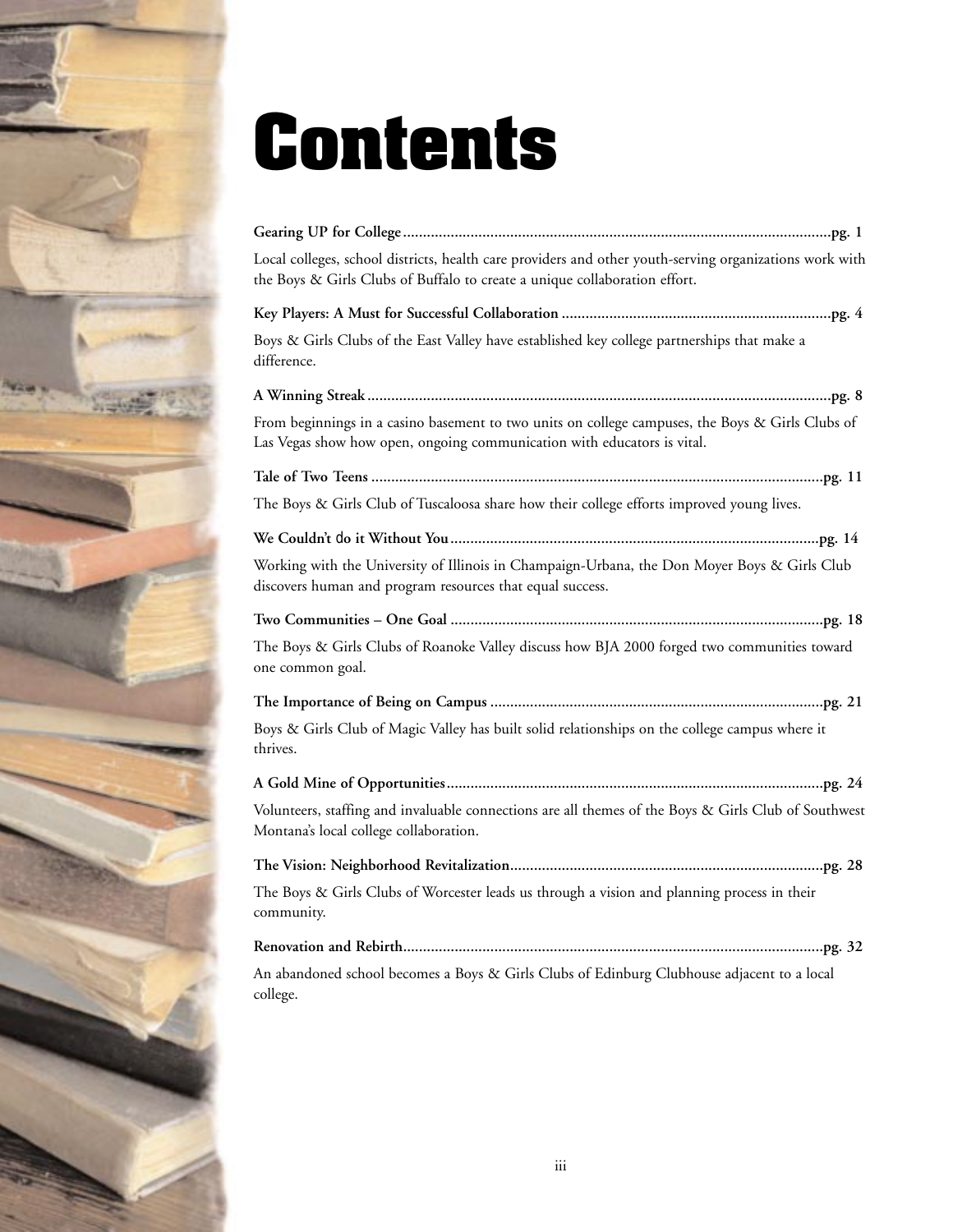<span id="page-4-0"></span>

## **Gearing UP for College**

Boys & Girls Clubs of Buffalo has helped troubled youth for 75 years. Established in 1926 by the Rotary Club of Buffalo, our organization was charged with creating a youth agency that provides after-school programs and guidance as an alternative to juvenile delinquency. Threequarters of a century later, we have six inner-city locations and three satellite sites located in the Buffalo suburbs serving a total of 3,200 youth, as well as a budget totaling \$1.5 million.

#### **The One-College Relationship**

The following describes our Club's progress in nurturing a three-year relationship with one local college. We hope the information helps you in growing your own partnerships with local institutions of higher learning.

*Year One – 1998 Progress*

Almost three years ago we initiated what became an excellent relationship with one of our local colleges – the University of Buffalo (UB). It has grown from a small partnership to a huge collaborative effort involving many campus departments.

In 1998, Boys & Girls Clubs of Buffalo and the UB Athletic team formed an alliance by having the athletic teams "adopt" Clubhouses. It was agreed that team members (varying from the football to the crew team) would come by and assist in tutoring, mentoring and program activity while visiting the Club on a weekly basis. The athletic teams also agreed to coach some Club teams and provide clinics for members in certain sports.

#### *Year Two – 1999 Continues the Growth*

In 1999 this relationship grew to include college interns at the Boys & Girls Clubs of Buffalo. Internships provided students with the learning experience of a lifetime while volunteering in a Club, and earned them credit hours toward a

degree. This same year we developed a relationship with UB's Business Office. This provides our Club with discounted staff training in computer use and personnel management.

1999 was also the kickoff year for our first Shadow Day. This allows Club members



*Diane Rowe, Executive Director Boys & Girls Clubs of Buffalo*

to attend a day of college with an assigned UB student. The day includes:

- attending classes
- lunch in the campus cafeteria
- engaging in conversation with UB professors
- visiting the dorms
- attending a team practice

Members also attend every UB football game and go "trick or treating" in the dormitories.

#### *Year Three – The Best Ever*

In 2000 we nurtured a relationship with the UB School of Social Work that has been instrumental in involving us with the Buffalo public school system. Through UB we have been invited to deliver Boys & Girls Club programming in the schools. Currently, the we are funded to deliver the Street SMARTS program in Buffalo public schools.

This past spring, two Club staff members went into Lincoln Academy and Buffalo Alternative to deliver the Street SMARTS conflict resolution session. This involved a combined budget of \$8,391. Currently, we are working to provide Street SMARTS in four additional schools.

Also in conjunction with the School of Social Work, we seek to have Boys & Girls Clubs serve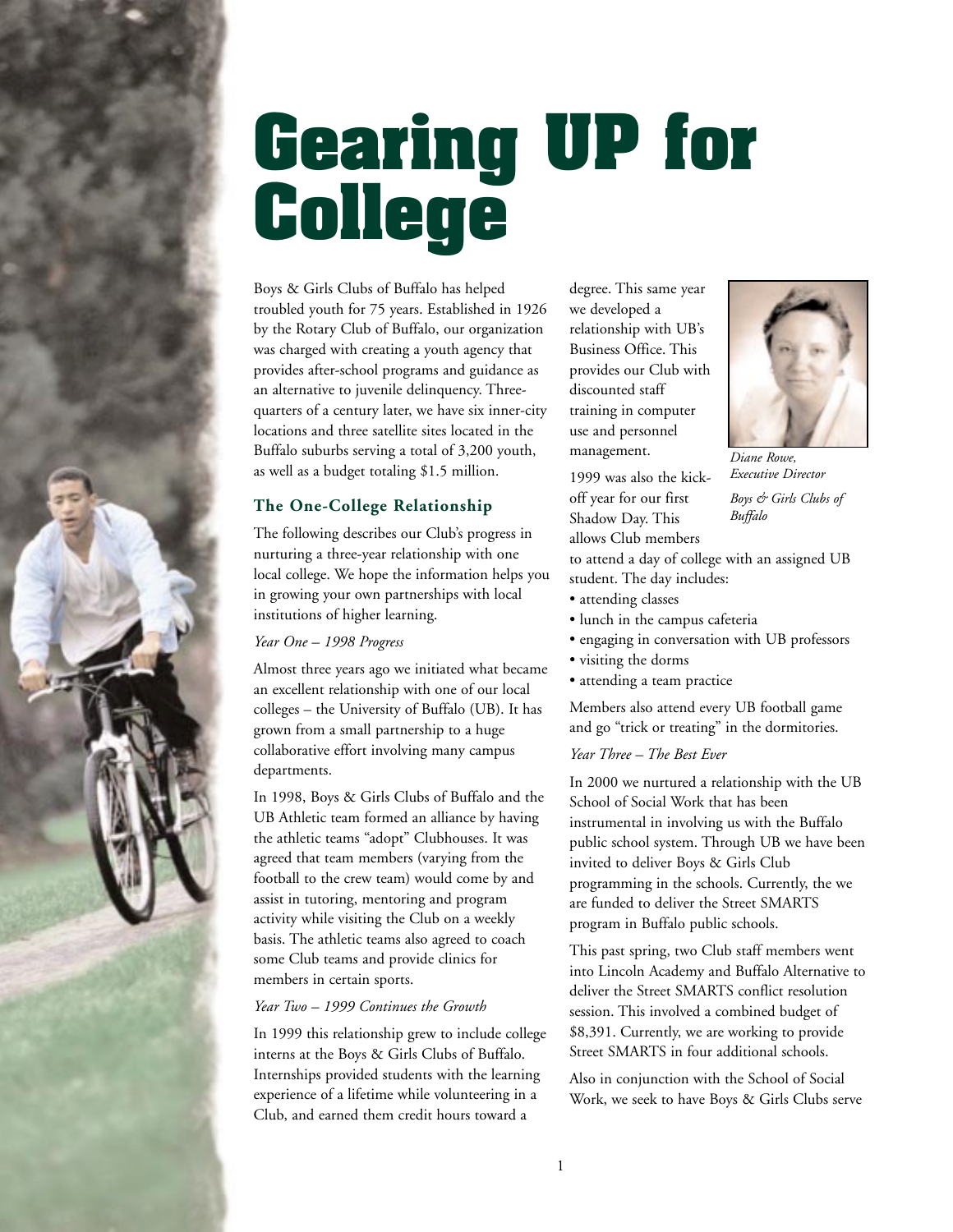as training centers for UB Social Work interns. Another great connection has resulted in UB's computer department staff providing consultation in the development of Club learning centers.

#### **Who's Who**

The key players from the Boys & Girls Club include the:

- Chief Professional Officer
- Athletic Director
- Education & Career Coordinator
- Volunteer/Intern Coordinator

The University of Buffalo's key players in the relationship include the:

- Dean of the School of Social Work
- Head of the Computer Department
- Head of the Business Department
- Head of the Athletic Teams

One of the most important things to understand when working with a local college is that its individual departments do not necessarily communicate with each other. You need to approach departments individually, finding key contacts within each. We have found it most helpful to meet and share ideas with various college departments on how to collaborate, thus providing a comprehensive experience for Club members.

Best practices involved in this effort have included working with the school principal, school social worker, and our UB project liaison. Meeting topics included definition of roles, learning school rules, and open communication concerning expectations.

Overall, our relationship with the University of Buffalo has offered additional resources for our children, allowed us to expand programming, created a supply of future youth development professionals, and allowed us to have expert training and advice in helping us operate on a daily basis.

#### **Gear UP – A Collaborative Approach**

Boys & Girls Clubs of Buffalo has also joined in a collaboration involving seven local colleges, three youthserving organizations, two school districts, and one health care provider. The combined effort, entitled **Gear UP**, provides a four-track series of services:

- 1. *Teacher Training* provided for Buffalo and Lackawanna School Districts to keep teacher training current and reflect work with different student styles. Buffalo State College and D'Youville College provide training.
- 2. *Academic Achievement* academic programs and mentors are assigned to assist both local schools and community youthserving programs with tutoring. The mentors are college students from D'Youville, Buffalo State, and Canisius

College. A particular program, Project Flight, offers specialized reading programs at two Buffalo schools. Boys & Girls Clubs of Buffalo offers extension site services by providing a Club in the Lackawanna Middle School.

- 3. *College and Career Awareness* Buffalo State College provides career fairs and mentoring to all organizations involved in the project. Job shadowing is provided by another youth-serving organization. Medaille College offers parents a workshop on applying for their children's college admission, tuition, etc. All seven colleges provide tours for Club members.
- 4. *Culture for Success* Canisius College and our local Junior Achievement program provide student workshops. Another organization involved in the collaborative provides parenting workshops. Boys & Girls Clubs of Buffalo provides after-school programming in a local suburb and offers extended free memberships to all inner-city Clubs.

The **Gear UP** project has been designed to track 900 sixth and seventh graders during the next five years to see if the collaboration effort and programming has a positive impact on:

- grades
- views/opinions of college
- school attendance
- dropout rates
- passing New York State Regents exams
- improving the ability of youth to attain a postsecondary degree.

Representatives from each member organization are represented on the **Gear UP** committee. Collectively, this group oversees the project coordinator whose charge it is to report on the efforts of each partner's work and report on the overall progress of the track series. D'Youville College is fiscal agent for the entire partnership.

A total of \$97,395 is provided to the Boys & Girls Clubs of Buffalo. These funds have made it possible for our organization to fund a Club satellite in a local middle school (City of Lackawanna) that provides after-school programming from 3:00 to 6:30 p.m. for grades 6-8. Boys & Girls Club programming is offered in all of our five core program areas to provide middle school youth with a true Club experience. These same funds also provided us with funding to operate the Lackawanna Club from 10:00 a.m. to 5 p.m. daily, during the summer of 2000. Currently we serve some 70 youth in five classrooms, with daily use of the gym.

In addition to offering our services in the Lackawanna School District, we have recruited youth from three Buffalo public schools to participate in programming offered at our six innercity locations. Due to the success we had in Lackawanna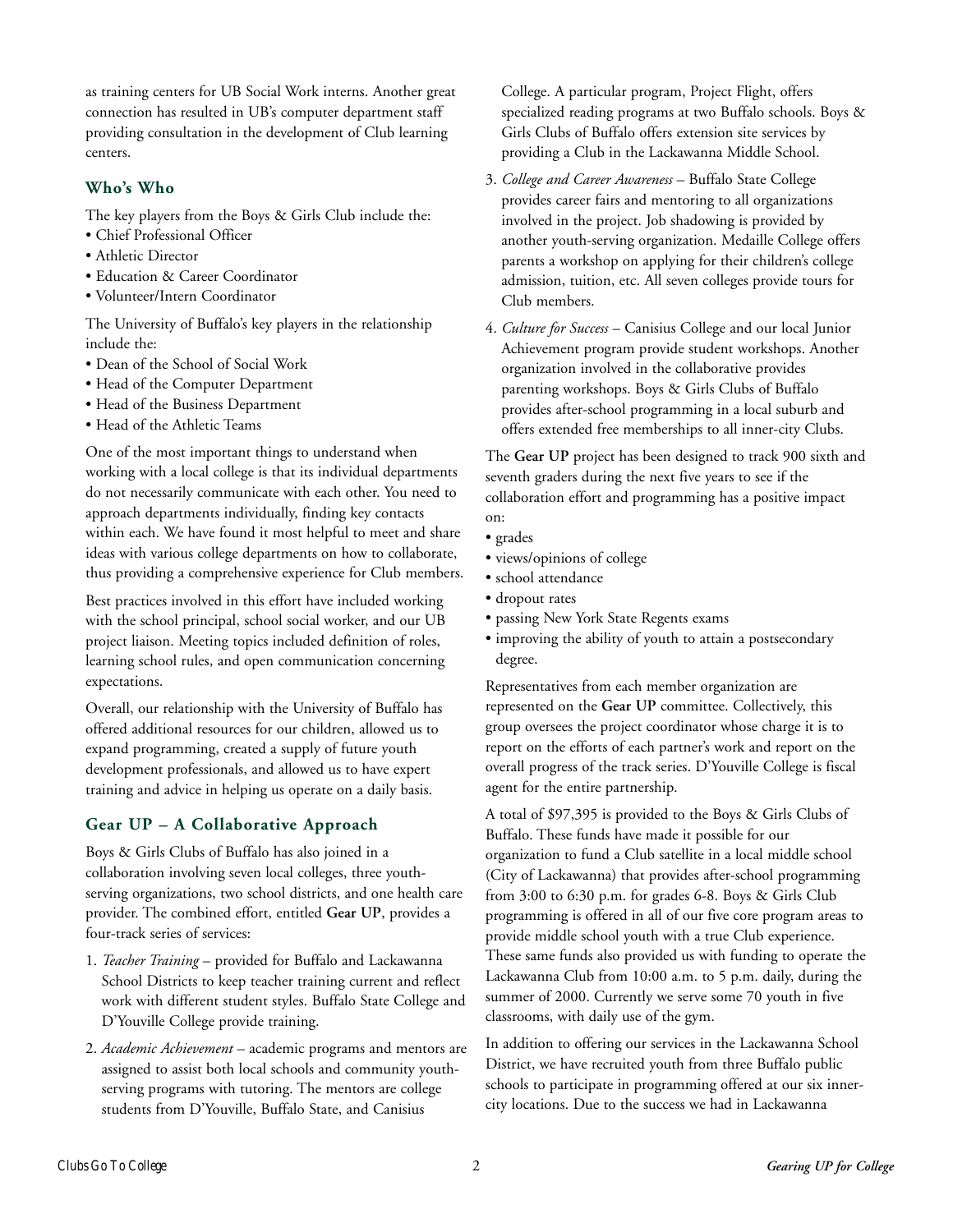Middle School last spring and summer, we are now talking with the elementary school principal to see if we can provide Club programming to fourth and fifth grade students.

The youth we work with are being tracked for:

- academic performance
- career and college readiness
- overall improvement in the Club's five core areas.

College mentors and tutors provide on-site assistance to our staff, not only in the areas of education, but also with Boys & Girls Club programming. In preparing youth for college, these new members and our "regular" members have an opportunity to attend interactive career and college fairs.

The greatest challenge we faced as an organization was in dealing with a partnership of such great size. In the beginning, roles were not clearly defined. Committee members had different expectations. Through monthly meetings and work on clarifying each of our roles, however, the coalition has been able to provide consistent, quality services throughout the past seven months. We have even hired a coordinator who specifically oversees our part of the **Gear UP** initiative. The coordinator compiles reports and oversees staffing and programming at the Lackawanna Middle School site.

Working with local colleges, public schools and other community agencies has helped our Boys & Girls Club to expand services, recruit new members and expose all our members to college-related activities. At the same time, the experience has prepared college-age youth for a successful college career.

#### **For additional information contact:**

Diane Rowe, Executive Director Boys & Girls Clubs of Buffalo 282 Babcock Street 2nd Floor Buffalo, N.Y. 14210-1541

716-825-1016 716-825-0243 fax drowe@bgcbuffalo.org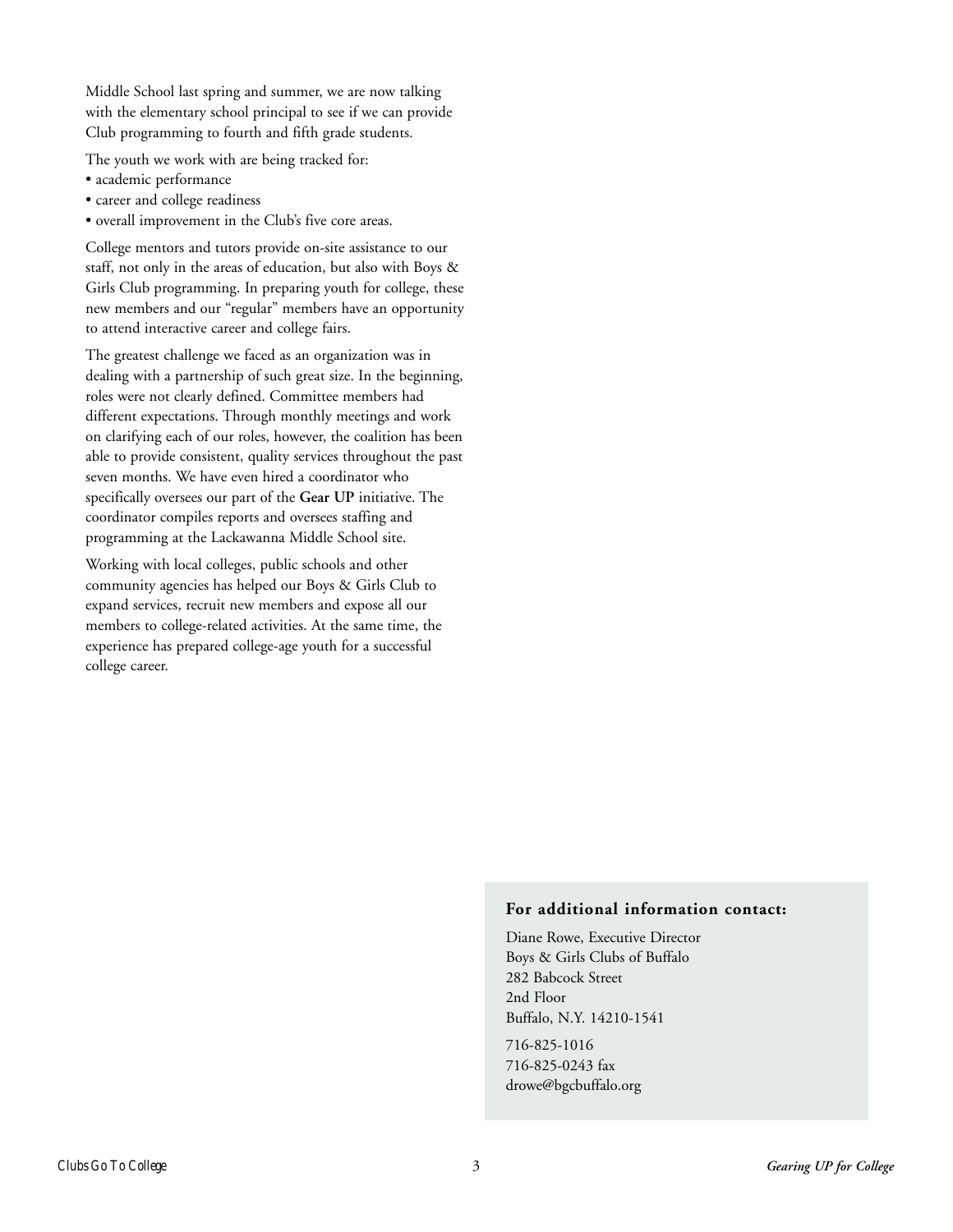### <span id="page-7-0"></span>**Key Players: A Must for Successful Collaboration**

With an operating budget of \$5.1 million, the Boys & Girls Club of the East Valley operates nine branches and its own charter school. The organization was founded in 1963 after a group of concerned citizens recognized that local boys needed a place to go. In 1980, the Boys Club and the Girls Club in Tempe merged to form one organization.

Five years later, property was donated in Chandler, Ariz., to open a new Club. It was then that the Chandler and Tempe Clubs merged under a new corporate name – Boys & Girls Clubs of the East Valley. The Club has grown from serving 400 youth in Tempe to its current membership of more than 11,000 members in the Arizona communities of Apache Junction, Chandler, Gilbert, Guadalupe, Mesa, Tempe, Williams Campus and the Gila River Indian Community.

As a strong organization, we have had many opportunities to enhance the quality of life for youth in surrounding communities. An excellent example is the partnership with Arizona State University (ASU), where a Club was established in October 1999 on the ASU East Campus.

The Williams Campus Branch is located on what was once Williams Air Force Base, and was renovated from a former teen center. The story of this site's development began with the need to reach our youth.

#### **How it all Began**

As Ellen Welty, ASU East reference instruction librarian, watched elementary and middle school youth frequent her place of work, she began to wonder: "Who are these children? Why do they use this library?"

She soon realized that the area offered few places for youth to go after school. This need inspired

Welty to form a group, made up of ASU East personnel, called "After School Buddies." The group began to examine the situation and brainstorm solutions addressing the lack of after school programs. One idea was to approach the Boys & Girls Clubs of the East Valley. Our organization received



*Ramon Elias, President/CEO Boys & Girls Club of the East Valley*

the call that planted the seed. We embarked on a rewarding journey: one that would offer youth development opportunities to boys and girls in the Williams Campus community.

#### **Cultivating Partnerships**

The Williams Campus Branch helps further ASU East's educational mission, while allowing our Club to serve youth and teens in need of after-school and weekend programs. The partnership with ASU was designed to develop and maintain high-quality youth development services and programs for children of residents, students, faculty and staff from ASU East, as well as other members of the broader Williams Campus community.

There were many key players in the partnership to bring the Williams Campus Branch to families in the community:

- ASU East
- Maricopa County Regional School District
- Williams Gateway Airport
- Bureau of Juvenile Justice
- Gila River Indian Community
- Chandler Gilbert Community College
- The House of Refuge East (a non-profit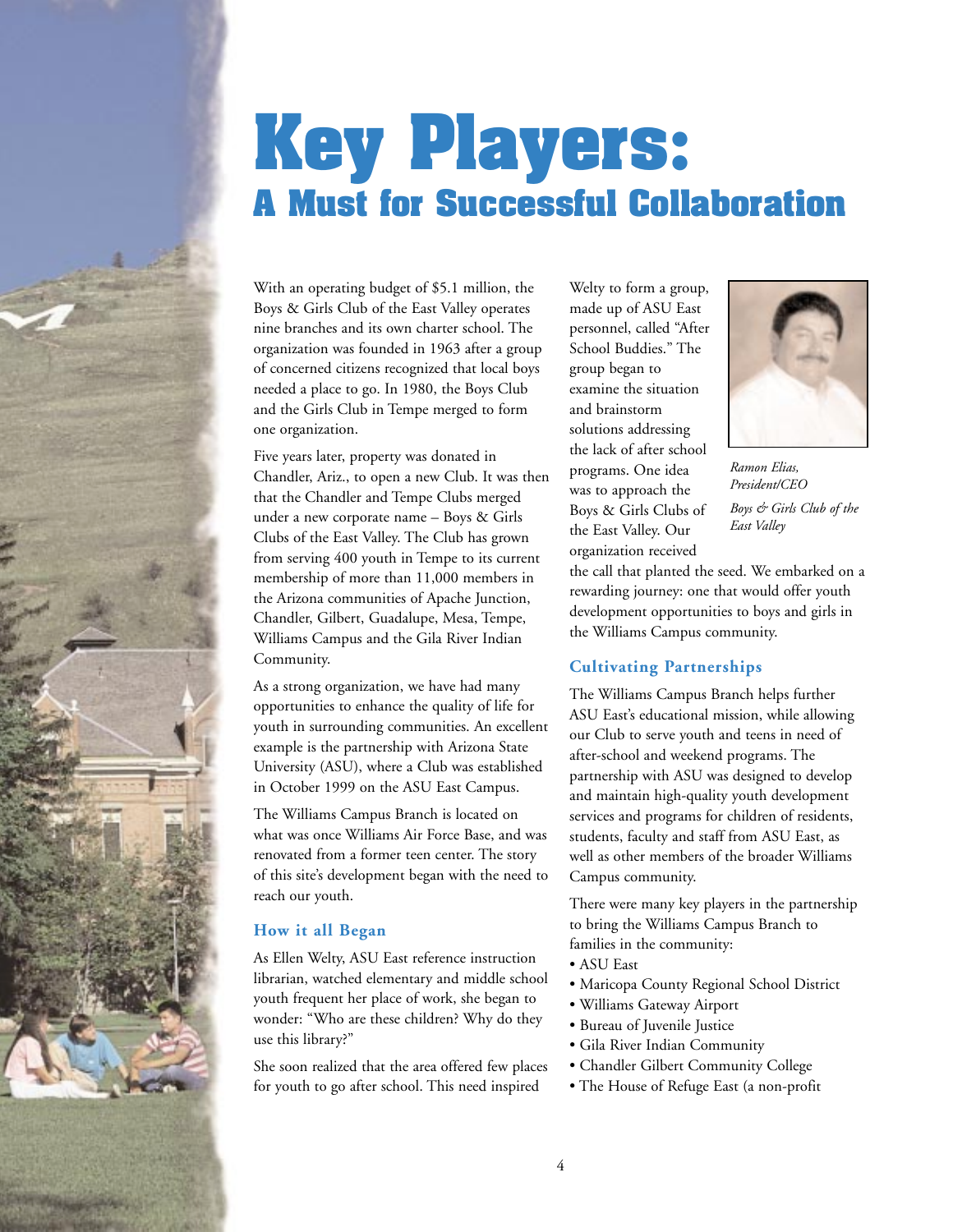organization providing housing and educational opportunities to clients)

- Intel
- Boeing
- Post Cereals
- Boys & Girls Clubs of America
- Motorola

All were instrumental in bringing Boys & Girls Club services to the area. In serving as an efficient and dependable partner, our organization was able to utilize many community resources to make this exciting opportunity happen.

The foundation of these partnerships was built through the emergence of a strong auxiliary board. Dennis Marcello, a member of B&GCA Pacific regional staff, served as the national organization's liaison to the After School Buddies group. His role was to educate the board on the necessary steps to begin a new Club, and he provided workshops on board and resource development. Dedicated group members eventually took on the role of auxiliary board leaders in support of the project. Their first move was to locate an oncampus site that could serve the needs of youth. The group agreed that the former teen center on Williams AFB would meet Club requirements. However, the facility chosen for the project was in major need of rehabilitation and refurbishment. With no funding yet in hand, a decision was made to approach one of our most valued contributors.

#### **A Day of Caring**

Intel Corporation, with engineering and technology expertise as well as a commitment to bettering local communities, has been an invaluable resource for our Boys & Girls Club. The people at Intel eagerly agreed to take an active role in the rehabilitation project. All renovations to the site were done by hundreds of Intel employees who volunteered to take time off work and participate in United Way's "Day of Caring."

Under the direction of a project coordinator the volunteers painted, landscaped, installed plumbing, wired electrical components, installed a fire alarm and flooring, and brought the building up to standards. Through an agreement with ASU East, the monetary value of these renovations will cover rent on the building for the next five years. Without the generous help of Intel and its employees, this project might not have been affordable.

#### **Multi-Funding**

The Williams Campus Branch was funded by many sources. More than \$122,000 was received by our organization for the new site. This included:

- \$50,000 from Post Cereals
- \$25,000 from Intel Corporation
- \$25,000 from Boys & Girls Clubs of America
- \$17,000 from United Way for outreach programs
- \$5,000 from Boeing for implementation of the SMART Moves program.

Establishing the Need, Providing Solutions

The Williams Campus Branch houses core programs that directly focus on the needs of area children. In a survey conducted among Williams Campus families, the Boys & Girls Club of the East Valley found that there are more than 500 children ages 6-18 living on campus or nearby, with no after school programs available.

ASU East has many families living on campus, and the House of Refuge East owns 88 homes on ASU East property. Many of these clients have children, with little stability in their lives and in serious in need of Club services. East Valley School ( K-12), located on campus, has more than 100 students who are considered homeless. The families of these students live out of their vehicles or camp in the desert. Youth and teens among them lack the self-esteem and guidance required for academic success. The need for an emphasis on education is great.

B&GCA's national program, POWER HOUR, has been the focus of programming at the Williams Campus Branch. Children receive homework help from Club staff and trained volunteers. The unique aspect of the Williams Campus Branch POWER HOUR is that every member participates daily from 3 to 4 p.m. Local teachers have bought into the program and often provide individualized homework packets for students.

Our Power UP computer lab will also have an impact at the Williams Campus Branch. The Power UP program is a collaboration funded by the federal government, AOL, and many other partners, in which our Club will receive 10-15 computers, software, Internet access and staff who will teach computer technology to members. Our computer labs are valuable at all of our locations, but the Williams Campus Branch has special significance, since most members have no access to computers in school or at home.

Other activities offered by the Williams Campus Branch include:

- sports
- gamesroom
- cultural enrichment
- teen programs
- peer leadership
- career preparation

Residents in this isolated area, where the nearest bus stop is four miles away, welcome these programs with great enthusiasm. Before there was nothing for local youth to do after school. Now, as part of the Boys & Girls Club of the East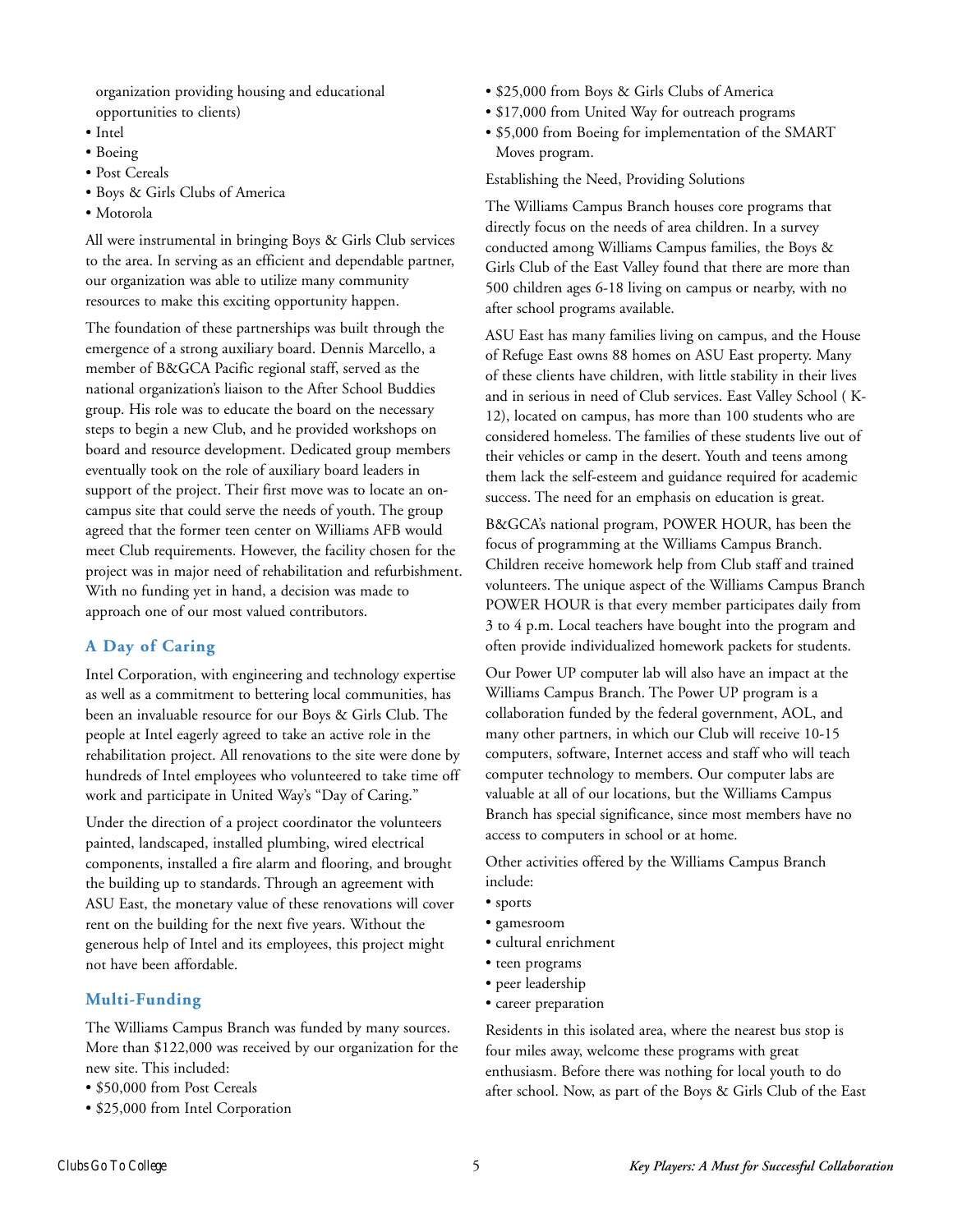Valley, the Williams Campus Branch is embraced as it opens up opportunities for struggling families and their children.

#### **Facility Design and Staffing**

The 5,500-sq. ft. facility includes:

- a full-size kitchen
- teen area
- computer area
- gamesroom
- homework lab
- large multi-purpose area
- outside court

Current Club personnel include a full-time site director, four part-time program directors and more than 100 trained volunteers conducting programs and services.

There has been an outpouring of community volunteer help for the Williams Campus Branch. Chandler Gilbert Community College offers a course, "Creating Community through Global Outreach," in which students must earn credit by volunteering. Community college volunteers visit the Club on a daily basis and conduct activities with members. These students come prepared with a planned curriculum for the day, and offer fun and learning activities for youth that include art, sports, educational projects, dance classes, festivals and much more. Many clients from the House of Refuge East have also offered their time and talent to help with programming.

#### **The Kick-Off Event**

The branch's kick-off event was particularly meaningful as the host, Post Cereals, is a major contributor to our Williams Campus facility. Through an association with Boys & Girls Clubs of America, Post Cereals is committing \$3 million over the next three years to found 30 Clubs nationwide. The Williams Campus Branch was selected as one of these locations and Post Cereals hosted a founding ceremony there on October 9, 2000.

The event was centered on Post's commitment to the betterment of youth in the community. A giant pyramid of Post Cereal boxes was displayed and tables were set up with fun activities for the Boys & Girls Club children attending the event. The most noteworthy youth activity was creation of a beautiful mosaic representing the vision, hopes and effort that went into establishing the Club. The mosaic is made of individual tiles and each child was given a tile in advance to decorate and color in their own way. During the ceremony the children assembled the mosaic, one tile at a time. This moving activity symbolized the intricate part each child plays in our effort to build brighter futures.

The Post Cereals founding ceremony had great attendance and

received generous media coverage. Three news networks, the Hispanic media as well as several regional and local papers covered the event. Corporate and auxiliary board members, local dignitaries, parents, educators, ASU East and local government officials were all in attendance to celebrate the welcome addition to their community.

#### **Prevention Programming**

The foundation of Boys & Girls Club of the East Valley programming has been our strategy and approach to prevention. We have addressed the need for drug, gang and teen pregnancy prevention through our best practice programs. These programs utilize science-based research and evaluation to assess the overall need for different types of prevention.

Our most significant best practice involves SMART Moves, a program designed to confront alcohol and drug use, violence and teenage pregnancy in a uniquely positive way – with extraordinary results. SMART Moves is the centerpiece of a profound national offensive to reach thousands more at-risk youth. Boys & Girls Clubs of America's national SMART Moves effort equips children with basic life skills, problemsolving and decision-making abilities, and communication skills, all designed to boost their self-confidence, self-esteem and sense of security.

The Boys & Girls Club of the East Valley utilizes community representatives, parents and teen leaders as an organized prevention team. This team, trained by B&GCA, conducts four components of SMART Moves. These components have helped members focus on self-awareness and good decision making, identifying and resisting peer pressure, stress reduction techniques, assertiveness and life training. Each component is addressed to a different age group, focusing on the specific needs of each.

This prevention program supports our mission at the Williams Campus Branch, empowering "at-risk" members to become tomorrow's leaders and have a positive impact on their community. If we focus on the immediate needs of our new members, our future goals become evident. By implementing powerful programs such as POWER HOUR and SMART Moves, the Williams Campus Branch provides Club members with the tools to build a successful future.

#### **"This is Awesome!"**

There has been overwhelming support for the Club from the Williams Campus community, including local schools that want to use SMART Moves in their classrooms. With these partnerships in progress, we will continue to evaluate advancement with benchmarks set through our participation in B&GCA's Commitment to Quality initiative. As our Boys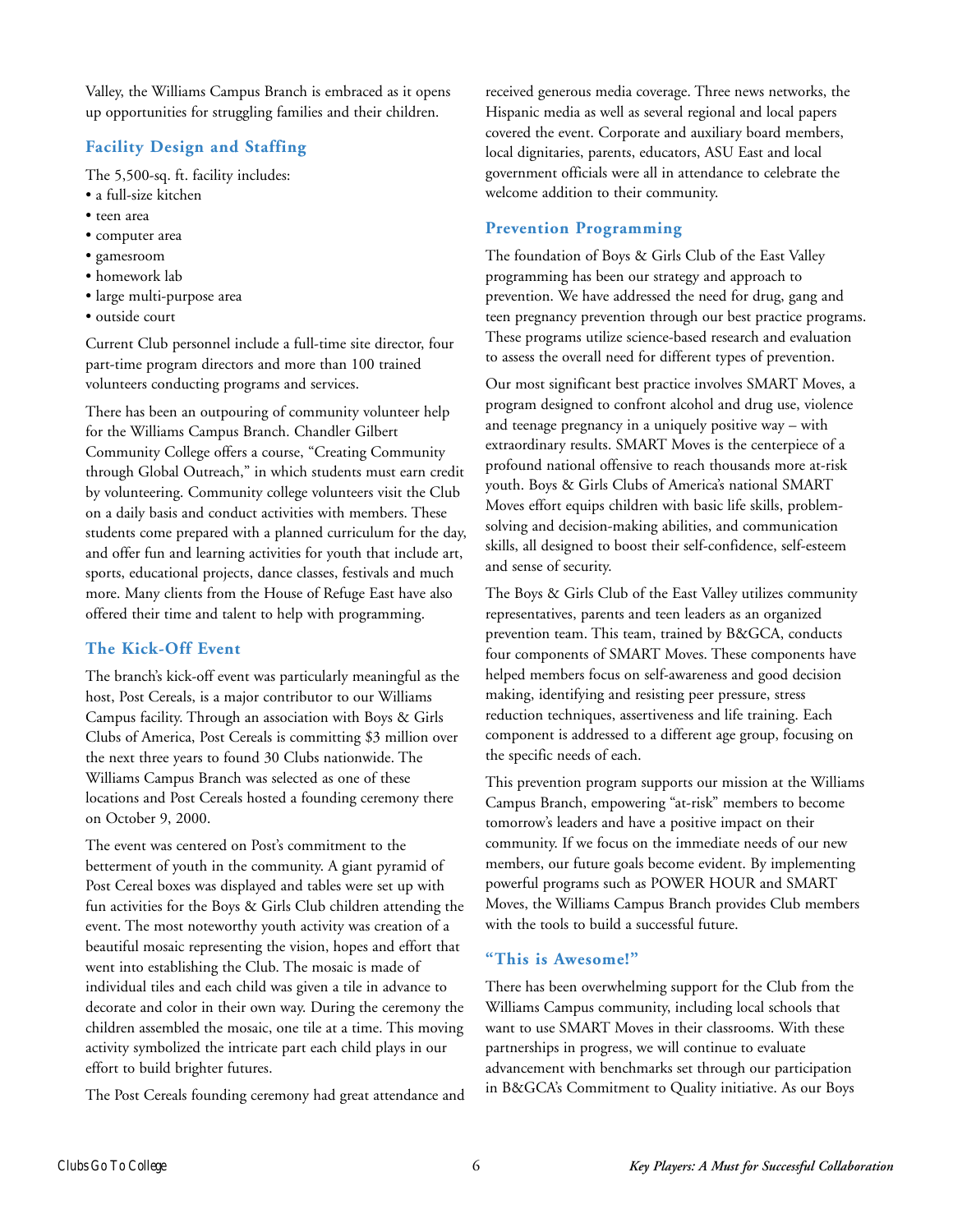& Girls Club Branch grows, both the local on-campus church as well as the school district will make space in their facilities for Club outreach services.

No worthwhile project is achieved without overcoming obstacles. Finding the resources to renovate our existing building was a barrier overcome by utilizing contacts, developing strong partnerships and creating belief in our work throughout the community. Not only did local residents offer us this opportunity to help, they also assisted in choosing a site that would be suitable for Boys & Girls Club purposes. It was hard work getting the building up to standards, but what made it all worthwhile were the words of Billy, our very first Club member. "Wow," he said, as he walked in. "This is *awesome*!"

Establishing an affiliation with a university will have longlasting results in our mission to encourage higher education and increase our volunteer base. The Boys & Girls Club of the East Valley is fortunate to have this partnership with ASU East. The collaboration will allow our organization to offer services to many more community youth, while also providing them with positive role models. The mere presence of ASU East volunteers and staff encourages Club members to further their education and work hard to achieve.

#### **For additional information contact:**

Ramon Elias, President/CEO Boys & Girls Club of the East Valley 1405 E. Guadalupe Road Suite 4 Tempe, Ariz. 85283 480-820-3688 480-820-4093 fax

ramone@clubzona.org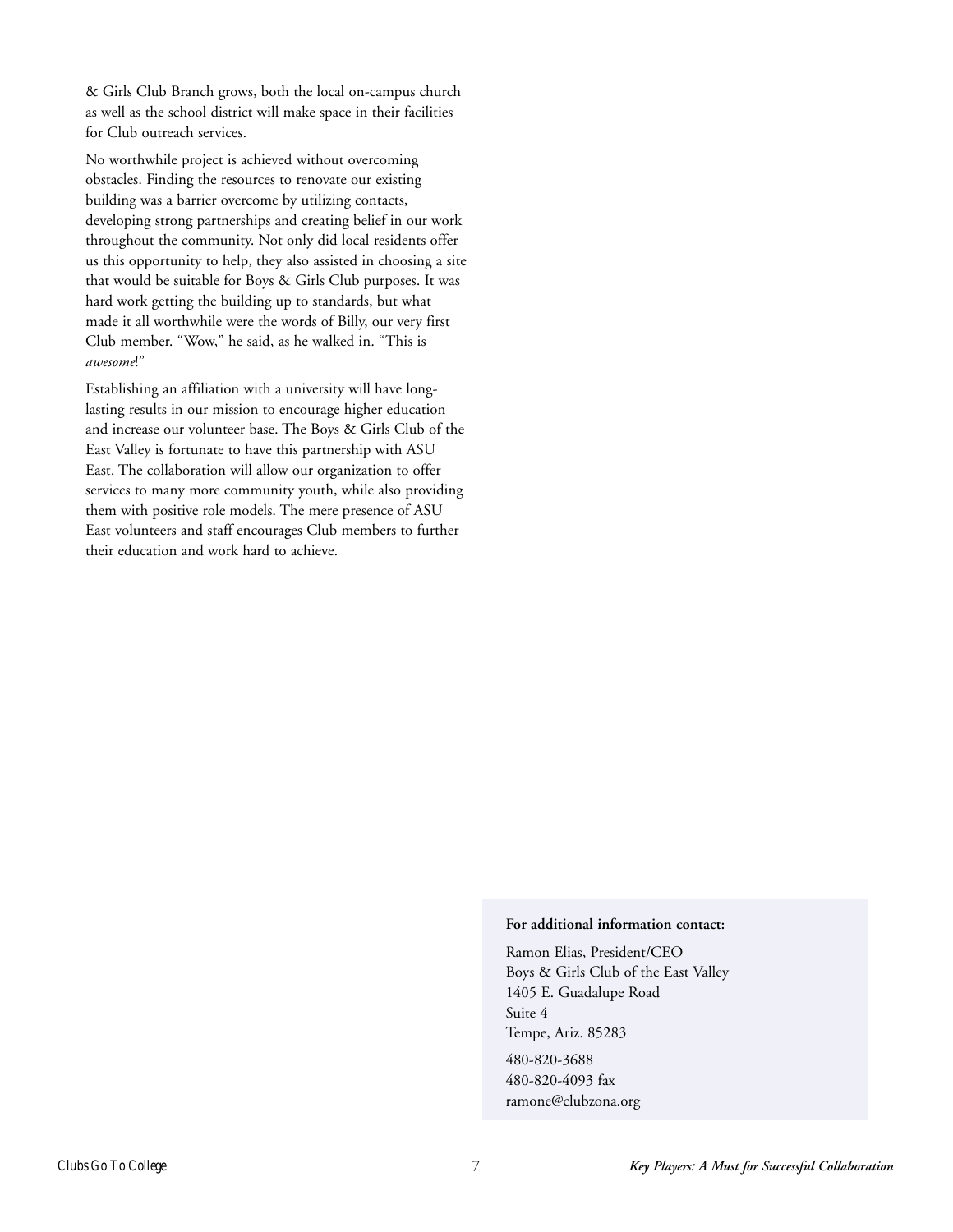<span id="page-11-0"></span>

# **A Winning Streak**

The Boys & Girls Clubs of Las Vegas started as the "Boys Club" in the basement of the Silver Nugget Casino in 1961, with a membership of 50. Today, we serve more than 12,000 youngsters ages 6-18 in 12 facilities with a budget of over \$3.5 million.

The mission of the Boys & Girls Clubs of Las Vegas is to inspire and empower all young people, with special concern for those from disadvantaged circumstances, to develop the skills, self-esteem and self-reliance necessary to become productive, responsible and caring citizens.

As a non-profit organization we depend on community support for our continued success. The cost to support programs and services offered by the Clubs exceeds \$3 million each year. A large portion of the funding required to offer our critical youth services comes from individuals and corporations in the Las Vegas community. Historically, this community has been extremely supportive, enabling us to greatly expand facilities and programs throughout our 39 years of service.

The Boys & Girls Clubs of Las Vegas is proud of the partnership we have formed with the Community College of Southern Nevada. We offer programs on two local college campuses, Cheyenne and West Charleston.

"Boys & Girls Clubs Go to College" is a youth development program, which was initiated on Community College of Southern Nevada campuses. The program allows community college students to attend night classes on the campuses, creating a safe and positive environment for their children.

The partnership was formed in 1995 when a Boys & Girls Club was opened on the Cheyenne campus. A program agreement was formulated

to establish a pilot, three-year partnership between Boys & Girls Clubs of Las Vegas and Community College of Southern Nevada. The second Club was opened on the West Charleston campus in 1996.

Key players in forming the partnership were



*Deborah Verges, Executive Director Boys & Girls Clubs of Las Vegas*

the president of the Community College of Southern Nevada, the board of directors and executive director for the Boys & Girls Clubs of Las Vegas.

Funding for the Clubs comes from community college contributions and the Student Government Association, as well as private funding. The overall budget to operate the two campus Clubs is \$90,860. The Community College of Southern Nevada contributes \$25,000, the Student Government Association contributes \$25,000 and the balance of the budget is made up of private funding.

#### **West Charleston Unit**

The West Charleston Campus unit is located on the CCSN West Charleston campus in building B. There are four rooms – a computer lab, library, gamesroom, and art/snack room. It does not have its own access. One must enter Building B and walk down the hallway to our door to enter the Boys & Girls Club. There are no classes nearby so we do not disturb anyone. This Club is run just like any other except it is free and only for CCSN students' children ages 6-18 years. Parents must fill out the membership application, and then the child is given a membership card that he/she must bring to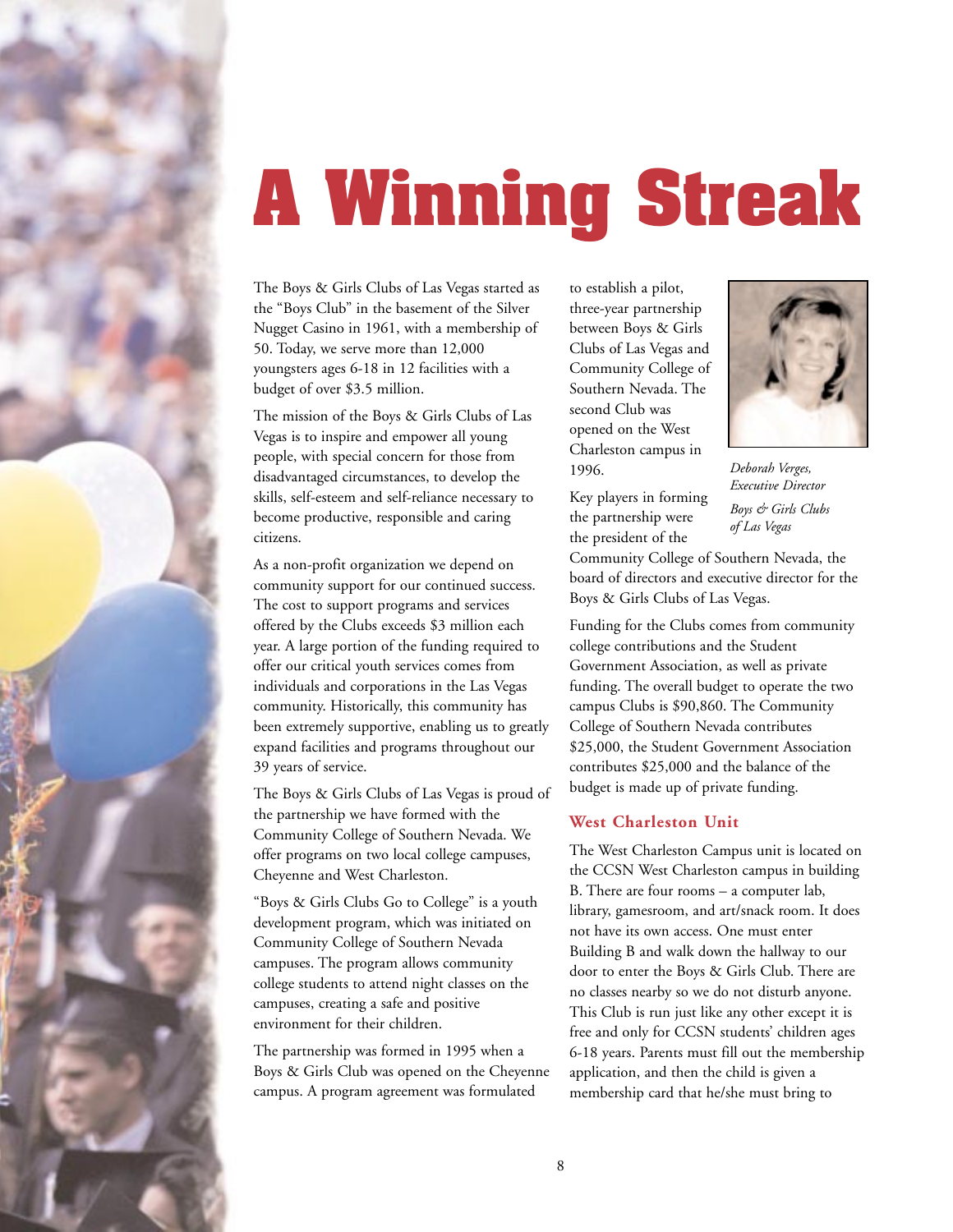participate in all programs and activities. The hours of operation are Monday through Thursday from 3:30 p.m. to 10:00 p.m., with two part-time professional staff (one is the site director) to create and implement programs and activities and supervise the members. As stated earlier, the West Charleston unit runs the same programs and activities in each of the five core program areas as the other Clubs do. Here are a few:

- KAPE (Kids Aware of Protecting the Environment)
- REACH (Reading Enhances a Child's Horizon)
- SMART Moves
- Field Trips
- Technology
- Kids in Control
- POWER HOUR
- Fine Arts
- Photography
- Gamesroom events
- Torch Club
- Keystone Club

#### **Cheyenne Unit**

The Cheyenne Campus unit is located on the CCSN Cheyenne campus in the gymnasium. There are four rooms – gym, the Learning Zone, art room and gamesroom. This unit is unique because the rooms are on different levels. The Learning Zone is located in the basement, the art room and gym are located on the main floor, and the gamesroom is located on the second floor. To prevent wandering and disturbances (adult classes are being held in the gym during Club hours), the members are in rotations. There are certain times for bathroom breaks in order to minimize wandering. We try to limit exposure between the members and students. This Club is also free to the students' children ages

6-18. Students/parents must show that they are enrolled at the college and fill out a membership application. At this Club, too, members must bring their card to participate. The hours of operation are Monday through Thursday from 3:30 p.m. to 10:00 p.m. Professional staff consist of two part-time employees and one full-time site director who create and implement the activities and programs. The Cheyenne Unit also runs programs and activities in each of the five core program areas.

Since the Cheyenne Unit was our first campus Club, for our kick-off event we had early registration in the CCSN Cheyenne Campus main lobby where students registered for classes. Many officials from CCSN and staff from the Boys & Girls Clubs of Las Vegas helped register and inform students about the Club. Then, a few weeks later, we had Siegfried & Roy come out and perform for the kids. We also had carnival

booths at the celebration. This was a wonderful recruitment tool and a great way to learn about the Club. There were refreshments, and once again, many officials from CCSN and Boys & Girls Club staff participated. The refreshments were donated by the student government and Siegfried & Roy donated their time. Students and their children enjoyed the events and are grateful to have the Club on campus.

For the West Charleston Unit, we were low-key. We had early registration, once again, with the Boys & Girls Club banner and refreshments, which were donated. Once classes started, staff went to classrooms to promote the Club.

Our best practices were to keep our mission in mind at all times and have a healthy, open communication line with the college. We followed the same policy and procedures as our other Clubs, but we also had to follow the policy and procedures of CCSN. We run programs and activities in all of our five core program areas. The students/parents were very relieved that they could leave their children in capable hands. They were also pleased that we made sure members did their homework. We were visible but yet had to be invisible at the college; students needed to know we were there providing different programs and activities, but we could not disrupt any classes held in our area. We had to make certain our members were not roaming the halls on the way to another room or bathroom. We would have rotations and bathroom breaks for the members to keep the flow of traffic down. If we needed anything or if there were any concerns or issues, we would meet with the designated college official. We would stop by or have monthly meetings with CCSN officials to keep informed about events and issues CCSN had, and keep them informed regarding our events and concerns. One event that the student government held for our members for the first three years was the Haunted House at Halloween. Our members loved it. And it was free! Also, upon request, we had access to the college planetarium, photography lab, fine arts room, technology center, and many more areas. This was great for our members.

#### **Open Communication is Key**

One important piece of advice for Clubs working with colleges: from the very beginning have clear and open communication. Also, there should be a written contract between both parties and guidelines for the Club and college. Issues about the division of responsibility and what can or cannot be done should be addressed.

There have not been any major challenges. We have always communicated. When a small issue crops up, we deal with it immediately. For example, when kids are wandering through the campus, we have a security check to see if they are members of the Club. If so, we deal with them and talk to the parents. If the situation continues, the campus dean talks to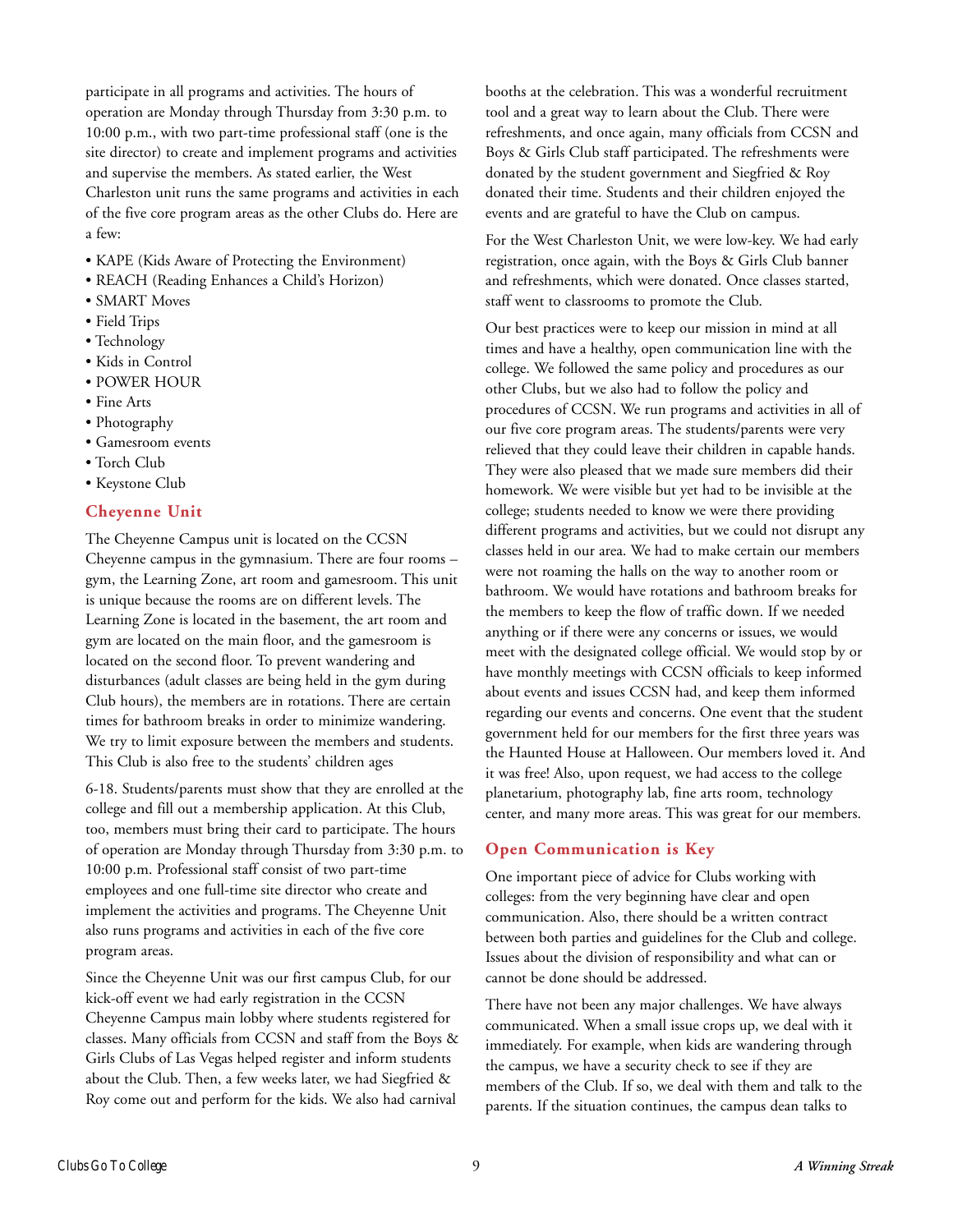the parents. If the children are not Club members and their parents do not go to college there, they are escorted off the premises. Although we would like to have them become members of our campus Clubs, they are only for the children of students. CCSN prefers it this way because of security reasons. We try to recommend one of our other facilities to those youngsters.

Our relationship with the Community College of Southern Nevada has been very rewarding. We have helped many college students with children. In addition, the partnership has allowed us to introduce Boys & Girls Club programs to more youth in our community, expanding our services and fulfilling our mission.

#### **For additional information contact:**

Deborah Verges, Executive Director Boys & Girls Clubs of Las Vegas P.O. Box 26689 Las Vegas, Nev. 89126

702-367-2582 702-367-9522 fax dverges@bgclv.org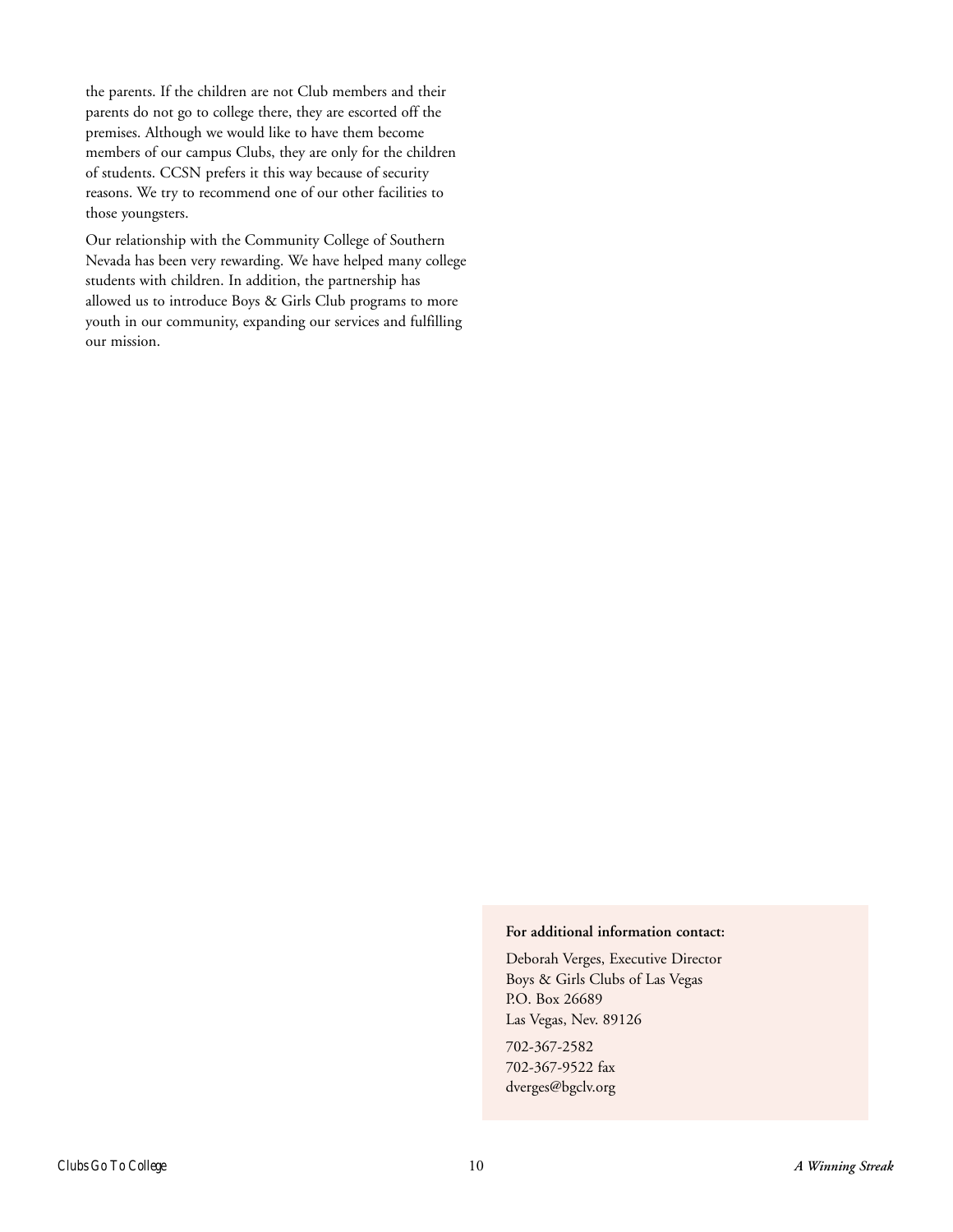<span id="page-14-0"></span>

### **Tale of Two Teens**

A brief history of an educational collaboration in progress

As a staff member at a Boys & Girls Club, you may have heard the story before. It is almost universal. It happens all over the country. It goes like this.

"Tami was in the 10<sup>th</sup> grade. She didn't think that *she would go to college. No one in her family had ever gone. Several of her family members hadn't even finished high school, much less get a college degree. So how could anyone expect her to go to college? She made decent grades in high school. She was smart enough. But she just wasn't college material. At least not in the minds of most people. Tami might finish high school, but without some form of intervention she will go no further. Her education will come to an end."*

How often have Club staff members known young people like Tami? Most Club professionals can probably tell you about several Tamis they have known.

Now Michael's story.

"Michael's family was poor. They were constantly struggling to make ends meet. Most months were really tough. They were doing good just to survive. No one in Michael's family was considered well educated.

"But Michael's case was different. The staff at his Boys & Girls Club believed in him. At first he didn't think that he could go to college. But the staff at the Club told him all about college. They visited campuses. They helped him get ready for life after high school. Michael went to college."

Two contrasting stories – one about lost opportunities, the other about hope and a bright future.

In part to address problems like Tami's, a new focus on educational collaborations between

local Boys & Girls Clubs and colleges and universities has emerged. The "winwin" nature of these collaborations is going to foster more and more stories like the one about Michael. The name of the new B&GCA initiative is Clubs Go To College.



*Stephen Hannum, Executive Director Boys & Girls Clubs of Tuscaloosa County*

College work for you? Can you locate a Boys & Girls Club on or near a college campus to help the next Michael from your Club? The answer is yes. The program is already working at a number of Clubs nationwide. This is our story.

#### **Our Setting**

Can Clubs Go To

We have had our share of Tami's and Michaels in the 35 years since our Club was formed in Tuscaloosa, Ala. With nearly 1,000 children last year (\$389,295 budget), it was inevitable that we would have youth from both categories – children who make it in spite of distressing circumstances, and young people who can't seem to climb the ladder to success.

We enjoy relating success stories like Michael's. They can truly showcase a local Boys & Girls Club. Board members love to hear about them. Funding sources respond. Individual triumphs such as Michael's contribute to the overall success of the Club. But it is distressing when we see kids like Tami having to struggle. They deserve better. Surely there is a way for them to break the cycle and reach higher goals. Could a program like Clubs Go To College help provide an answer?

We looked to Stillman College, a small liberal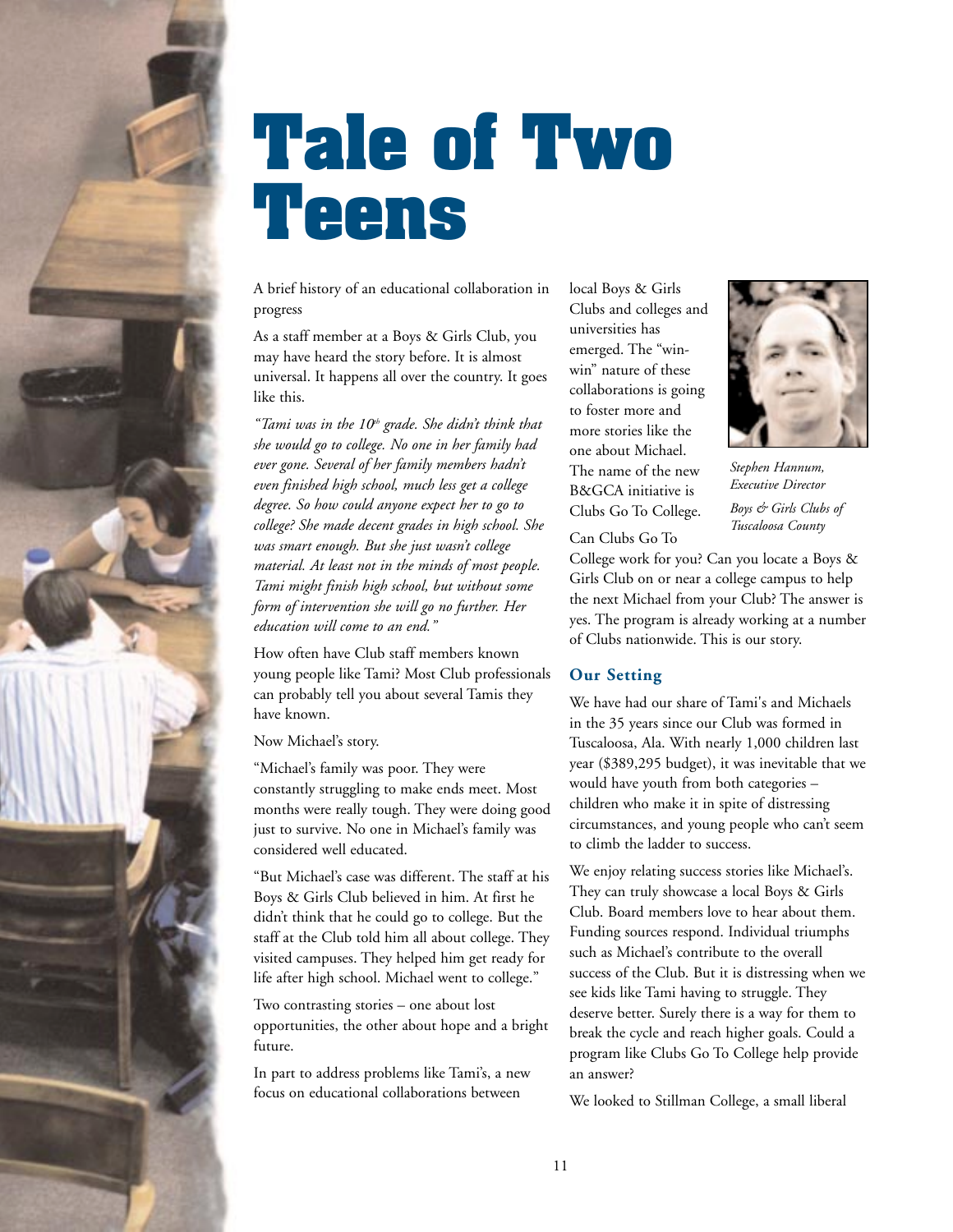arts school just a few miles from one of our Club facilities. Until recently we had never provided any regular programs for children living near the Stillman campus. The college was founded in 1876 and has a predominately African-American student body. It has a proud heritage and a promising future, but we really hadn't taken advantage of all that was available there.

One of our longtime board members, Dr. Eddie B. Thomas, is assistant vice president for community outreach programs at Stillman, a key leadership position. He has been active with our Club's board for many years and has a genuine concern for children.

Across the street from Stillman's football field lies Creekwood Village, a federally subsidized apartment complex. Among the residents are 130 minority children. Over 40% of weapons violations in Tuscaloosa during 1999 took place within a onemile radius of Creekwood Village.

In the fall of that year, the manager of Creekwood Village, Vonda Christian, contacted our Boys & Girls Club with some very exciting news. She had included our organization in a grant funded by the U.S. Department of Housing and Urban Development. The HUD funds were designated to provide programs for children who lived at Creekwood Village. We were elated to be included in the grant!

After receiving her telephone call we realized that we had all the ingredients for a new venture: a committed board member who holds a key position at Stillman College, a federally subsidized apartment complex in an area of great need, HUD funds to get us started, and an apartment manager who wanted to improve the quality of life for residents at Creekwood Village.

But we were also very aware that such a partnership cannot be hastily undertaken.

#### **Proceed With Caution**

As any experienced Boys & Girls Club administrator knows, forming a partnership takes several ingredients:

- careful thought and planning
- consensus building
- awareness of each party's expectations
- financial support
- preparing for the future.

Expansion of Boys & Girls Club organizations should only come after each of these components is carefully considered and thoroughly discussed, in detail, by everyone who will play a role in the new venture. Even though there seemed to be an opportunity at Creekwood Village that was too good to be true, we realized that we should proceed cautiously. We had

learned the hard way from a couple of previous efforts.

Several years ago, in a hasty rush to expand our organization, we had advanced too quickly. We joined a collaboration without paying close enough attention to the other parties involved in the effort. After the collaboration had been in force for a few years it fell apart. Although we had fulfilled our role and met the expectations agreed to, the entire collaborative effort folded when another party failed to meet the funding source's requirements. Although we had done our job, the program ended. In retrospect, we had not given enough thought to the arrangement before rushing ahead.

Another time we had a funding source withdraw financial support in a collaborative effort, primarily due to lack of proper communication. They didn't think our Club was meeting their needs. In retrospect, it appears that we never had a clear vision of what our funding source expected from our Club. We thought we were doing a great job. We had produced a runner-up for the state Youth of the Year. We had an excellent staff. We were consistently increasing our daily attendance. But we had failed to look at our Club's operation through the funder's eyes. We learned that in future efforts, we must develop clear expectations, and that these expectations should be shared and regularly communicated from the very beginning.

#### **First Steps**

Shortly after receiving the telephone call from Creekwood Village announcing the HUD grant, we determined the steps necessary to create a new Club. There were several discussions with key parties to determine what role each would play.

We met several times with Dr. Thomas to see what Stillman could offer. He was very cooperative and offered some use of facilities, transportation, and possible access to a large pool of volunteers. Many students at Stillman had backgrounds similar to Tami's. With mentoring assistance, perhaps we could help change the educational future of our Club members.

We wrote a BJA grant and received funding for the project to supplement our HUD grant. We met with HUD officials interested in establishing a successful program. We got programming ideas from other Clubs that received BJA funding. We met several times with Ms. Christian and others from the Creekwood Village management team. We defined our financial responsibilities.

We reassigned a staff member, Sandra Latham, to Creekwood Village as Club director. Sandra starred on the University of Alabama track team and graduated with a degree in communications. Her strong work ethic makes it easy to understand why she was an All-American sprinter in school. We put together a membership recruitment plan that featured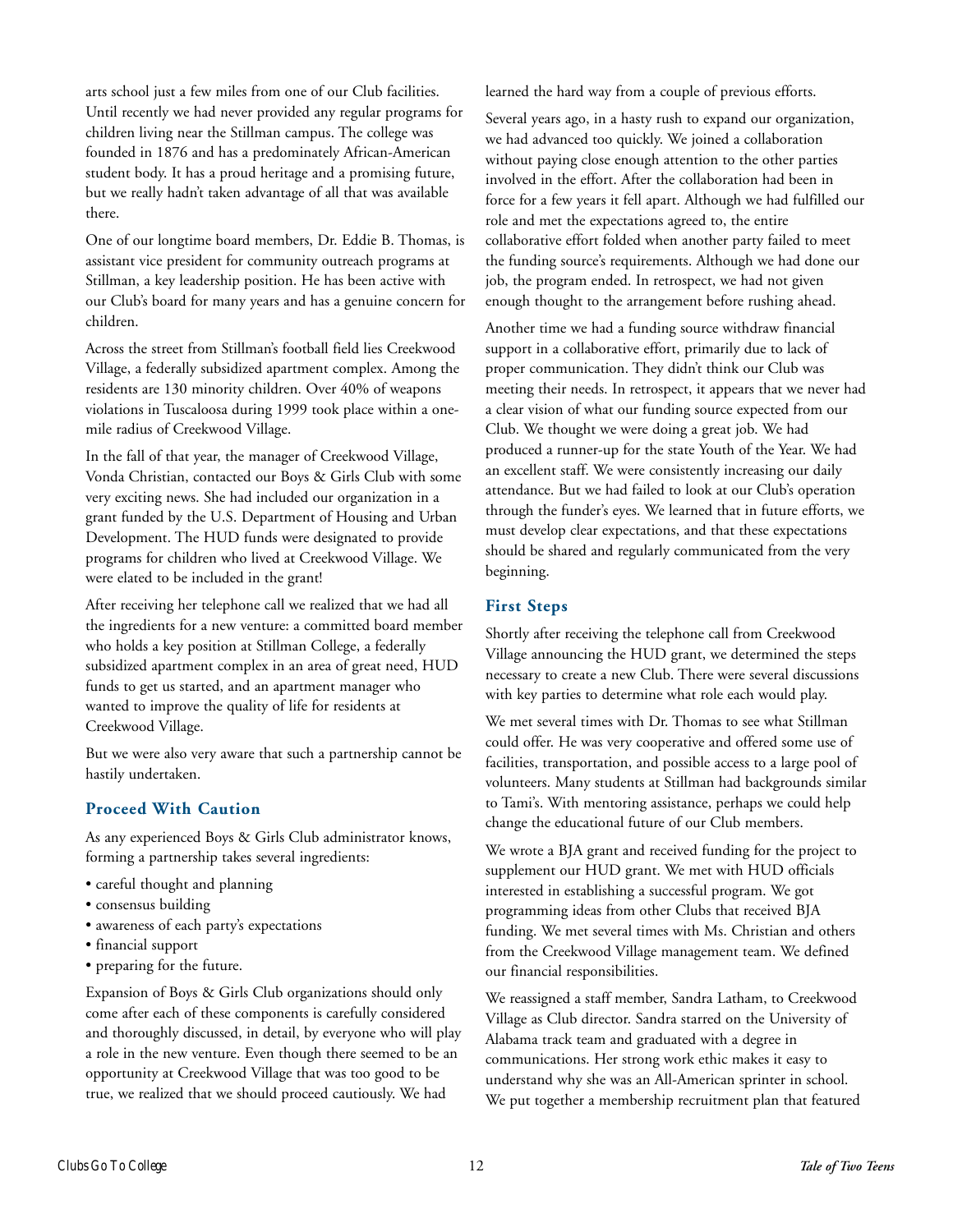door-to-door visits by Sandra over a three-week period. We registered over 40 members in no time!

In a relatively short period, a very special program was assembled by a team of organizations: Stillman College, Creekwood Village, HUD, the Bureau of Justice Assistance and the Boys & Girls Club. We are working together to help the next Tami find the way to a better future.

Through all our conversations, we listened closely to others and determined the expectations and goals of each participating group.

#### **Where We Are**

At last count, we now have over 100 members at the Creekwood Village Boys & Girls Club. Management there renovated an apartment that serves as the location for our new Club and we moved in during fall 2000. Through joint funding from HUD and BJA we have comfortably furnished the Club.

Our staff takes pride in building a new program in a new area. We are satisfied with daily attendance at Creekwood Village and look forward to continually expanding our program of activities. From a volunteer leadership standpoint we are currently recruiting members for an advisory board to oversee our operation.

We will continue to improve relationships with others in this collaboration, especially Stillman College. As we learned from previous efforts, we cannot afford to overlook any partners in a joint venture.

Our funding is secure for at least the next 18 months, and we are already building bridges to allow for longer-term Club operation. We must secure a funding base that will insure a dependable financial future for this important effort.

Today there will be hundreds of Tami's and Michaels entering the doors at Boys & Girls Clubs all over America, young people who need our support. Through innovative programs like Clubs Go To College, our local organizations can forge alliances that provide new opportunities for these youth. Michael will thank you and Tami needs your help.

#### **For additional information contact:**

Stephen Hannum, Executive Director Boys & Girls Clubs of Tuscaloosa County P.O. Box 40221 Tuscaloosa, Ala. 35404

205-553-3819 phone/fax stevywevy@aol.com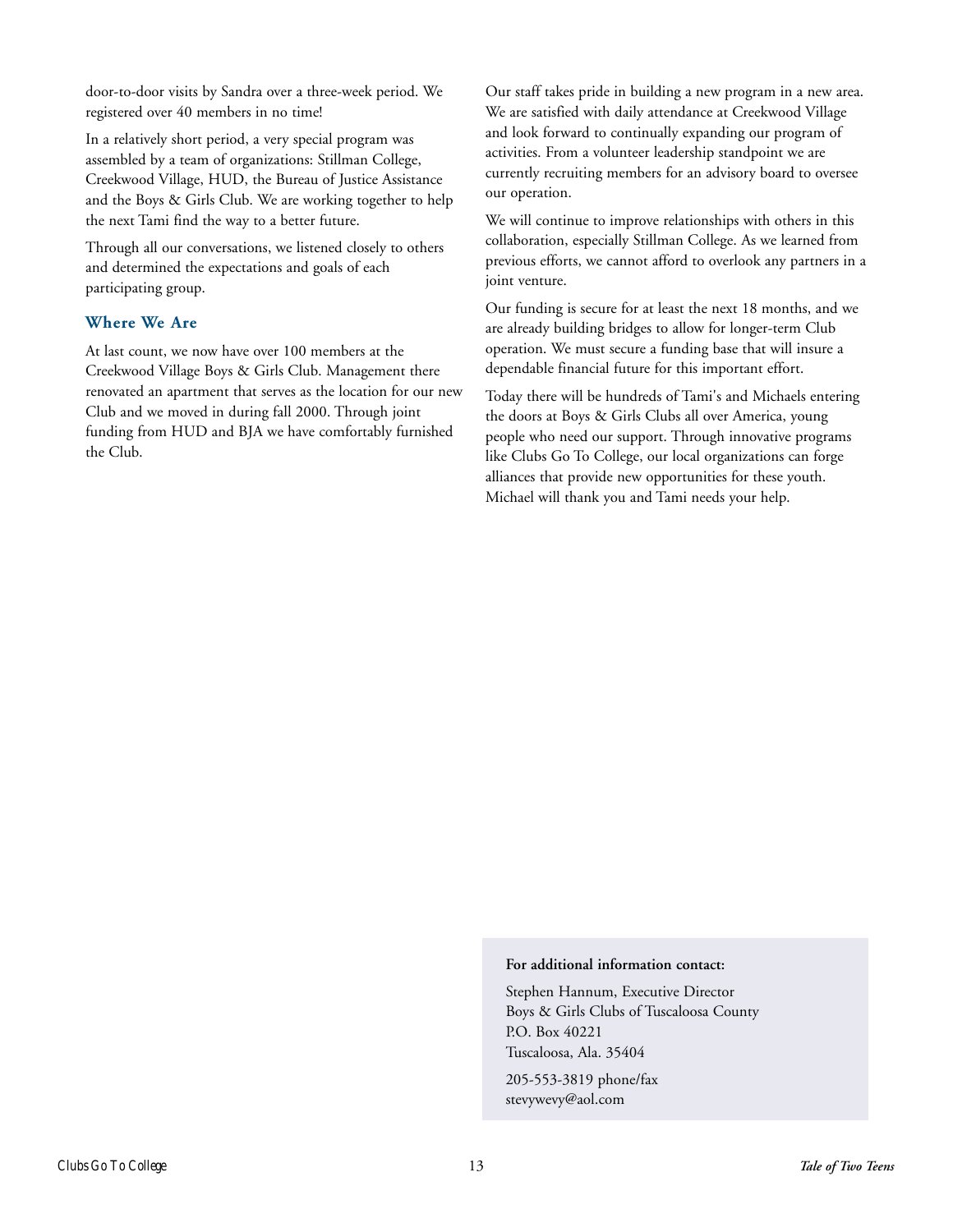<span id="page-17-0"></span>

### **We Couldn't do it Without You**

The Don Moyer Boys & Girls Club first opened its doors in 1968, in the heart of the Champaign- Urbana community, thanks to the dedication and energy of a small group of people who saw a need and acted upon it. In a proverbial smoke-filled room, checks were thrown on a table and a Club was started. First located in an old church, the Club was a home away from home to many children in the "north end," the largely African-American residential area of the city.

In the 1990s, a major period of expansion resulted in the doubling of the main Boys & Girls Club to its current size of 17,000 square feet. Three additional units were added as well: a Club based in an expanded ranch house in the nearby town of Mahomet; a good-sized Club in the Lakeside Terrace Apartments, the largest public housing complex in the area; and a small Club at the Joann Dorsey Homes in Champaign, the second largest local public housing site. With a \$1 million budget, the Club serves 1,400 local youth members.

The twin cities of Champaign and Urbana, with a combined population of 100,000, are home to the University of Illinois, the largest campus of the university system, with 36,000 students and extensive grounds and facilities. It is a highly rated university, especially known for its programs in engineering, agriculture, computer science, and music, among other fields. The faculty is considered "world class," and the university encourages their involvement in the local, national and world community.

While there is much more the Club could do – and will do – to fully take advantage of the university's presence, we have historically worked together in a number of ways. The Club has reaped important benefits of this relationship, as has the university. There are also experiences that indicate a need for caution in relation to working with universities and colleges. While we have not had any major joint projects, I will describe some of the ways our Club has worked with the University of Illinois that may be useful to other organizations.

#### **Human Resources**

Even if you are fortunate enough to have a wellstaffed organization, **volunteers** are needed to play certain roles, as well as to give children the individual attention that will enable them to succeed. Homework assistance is more effectively provided when small groups of children work with an adult. Mentors and tutors can be valuable assets. Volunteer coaches who see and build on each child's potential can make a huge difference in the lives of Club members.

The University of Illinois is, by far, our largest single source of volunteer labor. Students are eager to make a difference in the lives of others, and many enjoy the opportunity to work with Boys & Girls Club members. All volunteers fill out an application, are run through a local background check, and provided with an orientation. We work to match volunteers with both our needs and their interests. We have been pleased with the impact on children, in terms of individualized attention, and in giving them the chance to interact with a variety of different people. Many of the volunteers are reliable, dedicated, caring, and creative. In addition, they have proven to be a valuable pool of talent from which to recruit regular staff members.



*Elisabeth Barnett, Executive Director Don Moyer Boys & Girls Club*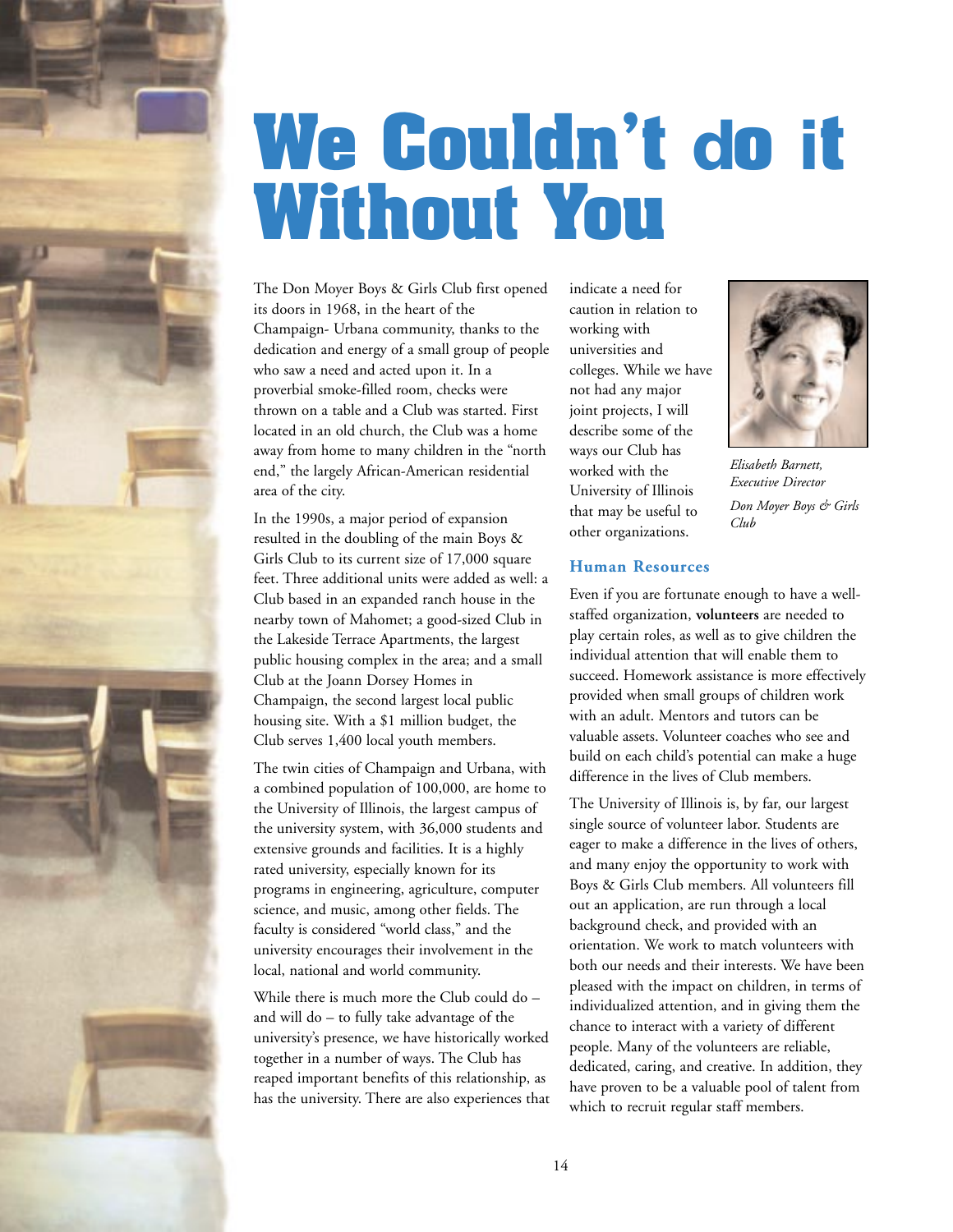However, problems can occur in certain circumstances. Poor planning on our part or inconsistency among volunteers can lead to too many or too few volunteers on any given day. As the semester gets closer to the end, even fairly dedicated volunteers begin to miss their scheduled times because of term paper deadlines or final exams. If they do not continue at the Club, the time taken to recruit and orient them may seem like a waste. Further, when children form bonds with volunteers, especially if they are in the role of mentors, more harm than good may result if the volunteer does not follow through. Research shows that mentoring relationships of less than six months may actually have a negative impact on children.

Nevertheless, volunteers can play a key role in a Boys & Girls Club. They can be recruited through contact with college volunteer placement offices, existing student groups, and directly by speaking to classes. Try to get students at the beginning of the semester before their classwork becomes too heavy. Don't call them before 10 a.m. Make sure they are always working directly under the guidance of a Club staff member.

**Interns** are another excellent resource. Like volunteers, they do not need to be paid. Unlike volunteers, because they receive course credit for their work, they are usually very reliable and productive. Internships are best for the individual student and the organization when they are highly structured. An intern provides significant amounts of free labor, and in exchange, deserves an opportunity to participate in a meaningful project with a clear beginning and end.

Internship contracts should be written which allow the intern to plan, implement, and evaluate a project of real benefit to the organization and its members. They should receive the same kind of supervision and direction provided to Club staff, and held to clear expectations. I have had interns run training sessions for staff, coordinate the state Youth of the Year program, conduct a needs assessment for youth, write marketing materials for the Club, and offer programs for members.

University departments will often be able to tell you who coordinates their internships (when they have them). Likely departments would be social work, community health, marketing, and recreation management. Generally a certain amount of paperwork is required, most of which can be done by the student. Keep a personnel file on the intern, and expect to be used as a job reference later.

Finally, university **researchers** may be a real resource for your Boys & Girls Club. They are often looking for research opportunities close to home. The trick here is to make sure that your children and your organization will benefit in

proportion to the time and energy expended. In a previous job, I had a disagreeable experience with a researcher who was supposed to help us evaluate a program, and ended up involving youth in long discussions of little value to them or our organization.

However, researchers may be very helpful to you in several ways. They often have a good overview of theories, trends and best practices relevant to Boys & Girls Clubs. A University of Illinois professor recently made an appointment to find out more about Boys & Girls Club methods to incorporate them into a study of best practices in youth development work. He then gave me a number of articles that have been useful to us in understanding how to work with some of our kids. Research projects can be structured around your needs for evaluation of programs, or they may enable you to better children's lives through greater understanding of how they learn, grow, etc. In addition, researchers may be able to provide value not directly related to their project. We are becoming involved in a research project that will "teach" computers how to respond to children's facial expressions as young people learn tasks related to science and robotics. We are discussing ways in which this highly knowledgeable research group can help us develop strong computer labs and related programming.

On the other hand, research projects can also be a waste of time for all concerned, except perhaps the person who will get the degree or write the scholarly article. Carefully evaluate the costs and benefits. Make sure that parents agree to anything their children will be involved in, but also remember that parents trust the Club to propose only positive experiences for their kids. Make sure that the children involved will be adequately supervised and not exposed to harm. Think about whether the project contributes to your mission.

#### **Program Resources**

The presence of a college or university in your community means that a higher level of resources is available. In our case, the University of Illinois lifts Champaign-Urbana from its status as "just another Midwest town" to a place with some of the best resources and talent in the world. Gaining access to these resources is the trick.

Several types of resources may be of interest. Obviously, university **facilities** are often wonderful: state of the art swimming pools, gyms, weight training rooms, playing fields, computer labs, skating rinks, performance halls, etc. Parkland College, our local community college, has a wonderful planetarium, theater, and sports facilities. These tend to be closely guarded – with good reason. There are two major avenues of access. Student organizations are generally able to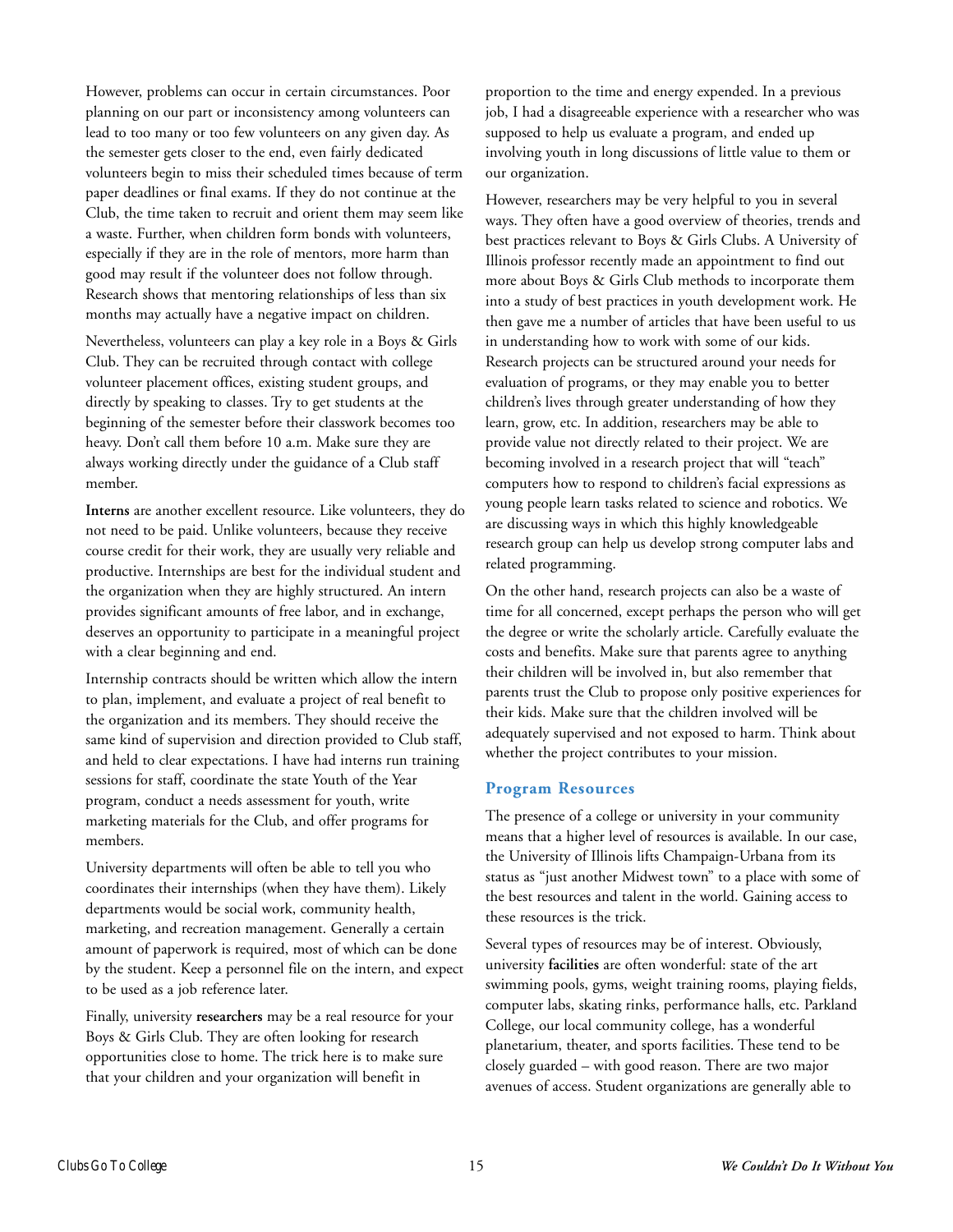use university facilities, and may be interested in working with you to sponsor an activity or event. Forming a close relationship with one or more student organizations can be very helpful for these reasons, as well as for their ability to help in the Club. Another way to gain access to university facilities may be through the involvement of a professor or administrator with your organization, as a board member, researcher, or interested person.

**Club-based programming** can also be arranged. We have had a university class that offers Project Search/ Science, a weekly "class" at the club for older elementary school members, providing fun, hands-on science lessons. An education class came regularly for a period of time to offer homework help during certain hours. In both cases, the students receive course credit and work under the supervision of a professor. In other cases, members of sports teams have offered special clinics or workshops at the Club.

Access to **cultural programs, sports events, etc.** may be facilitated by relationships that your Boys & Girls Club establishes. Free tickets, especially when we get enough notice to organize a field trip, are a great resource for our members. Even on short notice, some of our kids are able to go on their own or with parents. Again, personal connections make all the difference.

Finally, **collaborative programs** can be considered. One of our Clubs was first located in a public housing development that closed a year ago for demolition and remodeling. The on-site manager of the apartment complex in 1993 saw an acute need for more resources directed to local children who were often unsupervised. She worked with a university group, the Center for Prevention Research and Development, to initiate a place for kids originally called Kasey's Klubhouse.

The center was especially interested in community organizing and in empowerment of public housing residents. They also had access to resources at the state and local level. A number of local organizations, including the Don Moyer Boys & Girls Club, became involved in this unique project, which resulted in a multi-dimensional dynamic after-school program for children. Many years later, most of the original partners have faded away, and the Club has been moved to another public housing site, but its roots are based in the community/university partnership that is still fondly remembered by many people.

#### **Related Opportunities**

The more you know about the local university, the more opportunities will emerge for your Club members and your organization. For example, many colleges offer programs that

ease the transition from high school to college, with a special interest in minority students. Locally, the Principal Scholars program and Upward Bound have provided **enrichment opportunities** to many struggling high school students, including some Club kids. With an awareness about the menu of offerings and personal connections, you may be able to help Club members take advantage of these programs.

Universities often **spin-off** related business enterprises. In Champaign-Urbana, a burgeoning high tech community is emerging from university initiated research and funding opportunities. Over the past 10 years a large number of small and large businesses have formed which develop software, train computer technicians, offer marketing services, etc. They have formed an association called TechCommunity to advance their common interests. While a number of such businesses are interested in working with us to reduce the impact of the "digital divide," there are others specifically concerned with finding employees likely to remain in the area (unlike most students who come to Champaign-Urbana for their studies). We are beginning to develop a relationship that we hope will lead to improved computer education opportunities within our Club, as well as possible career options for our members.

Boys & Girls Clubs always need to be concerned with **fundraising**, for obvious reasons. Universities and colleges have important resources in this regard. Possibilities include: 1) writing joint proposals in which the university provides expertise, while the Club provides a "laboratory" setting; 2) involvement with student groups who have interest in, or a requirement for, community support – either in terms of contributing money or human resources; 3) maintaining a high profile in United Way or other fund drives, especially when large numbers of donors designate their dollars to specific organizations; 4) establishing linkages between university groups and Boys & Girls Club organizations, such as Keystone Clubs, scouts, sports teams, or art groups in which Club members are helped to fundraise on campus; 5) selling stuff on campus; 6) access to foundations or individual philanthropists with university linkages.

In summary, universities and colleges can be wonderful resources for Boys & Girls Clubs. As with any collaborative effort, Clubs should always take measures to insure that the interests of both parties are served, with the ultimate focus on creating opportunities for the children we are here to serve.

#### *University resources of interest to Boys & Girls Clubs*

1) **Volunteers (or staff)** – College students are full of energy, skills, enthusiasm, and have flexible time. They are often willing and able to make a commitment for at least a year, and truly want to make a difference in the lives of others.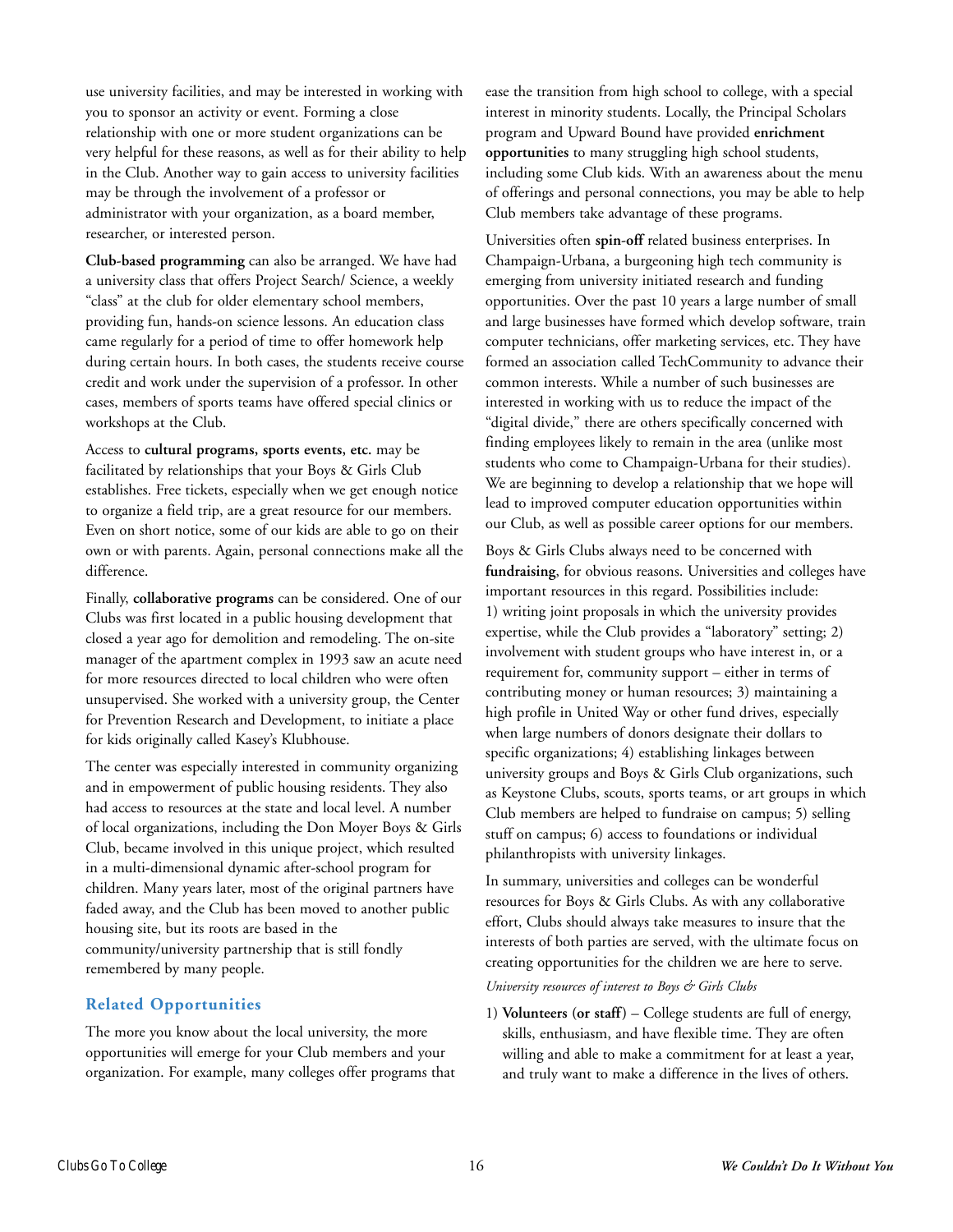- 2) **Interns** When students receive course credit for their work with a Club, it is clearly a win-win situation. The Club has an employee with much more motivation for consistency and reliability because students are likely to treat the internship as they would a class.
- 3) **Researchers** Professors and graduate students working in the field of psychology, social work, community health, education, recreation and/or leisure studies, marketing, non-profit management, computer education, etc. are often looking for research opportunities close to home. Some of their findings can benefit the Club.
- 4) **Program evaluation** Outside evaluations are often the most convincing to funders. Most colleges will have people with the skills to conduct an evaluation, or at least provide technical assistance on how to do it.
- 5) **Facilities** These institutions are likely to have state of the art: gyms, pools, weight training rooms, computer labs, performance venues, tracks, skating rinks... you name it.
- 6) **Knowledge** Need to know how to do something? Set up a pottery studio? Train coaches? Help children to read better? Look in the university library, or find an expert in the area of interest.
- 7) **Collaborative programs** A joint project with a college or university may be beneficial to both parties. The university gets a "laboratory" to try out some ideas; the Club gets the

opportunity to try out best practices as shown through research efforts.

- 8) **Cultural programs** Universities and colleges can afford world-class performers, and will often be able to provide discounted tickets to shows.
- 9) **Transitional opportunities** A number of colleges are interested in increasing access to traditionally underrepresented groups. Club members may be able to take advantage of programs that prepare them for college success.
- 10) **Club-based programming** Professors may be interested in having their students teach a class or workshop at the Club as a part of their training.
- 11) **Student organizations** There are a wide variety of student organizations, many of which are interested in philanthropic activities. These can range from raising money to running activities for kids, and serving as mentors. Investigate the Greek (sorority/fraternity) system.
- 12) **Spin-offs** Universities may spin off local business enterprises, such as the high tech companies emerging as a powerful force in Champaign-Urbana. They may be interested in developing stronger local roots and becoming involved with an organization such as a Boys & Girls Club.

#### **For additional information contact:**

Elisabeth Barnett, Executive Director Don Moyer Boys & Girls Club P.O. Box 1396 Champaign, Ill. 61824-1396

217-355-5437 217-398-3343 fax elisabeth700@cs.com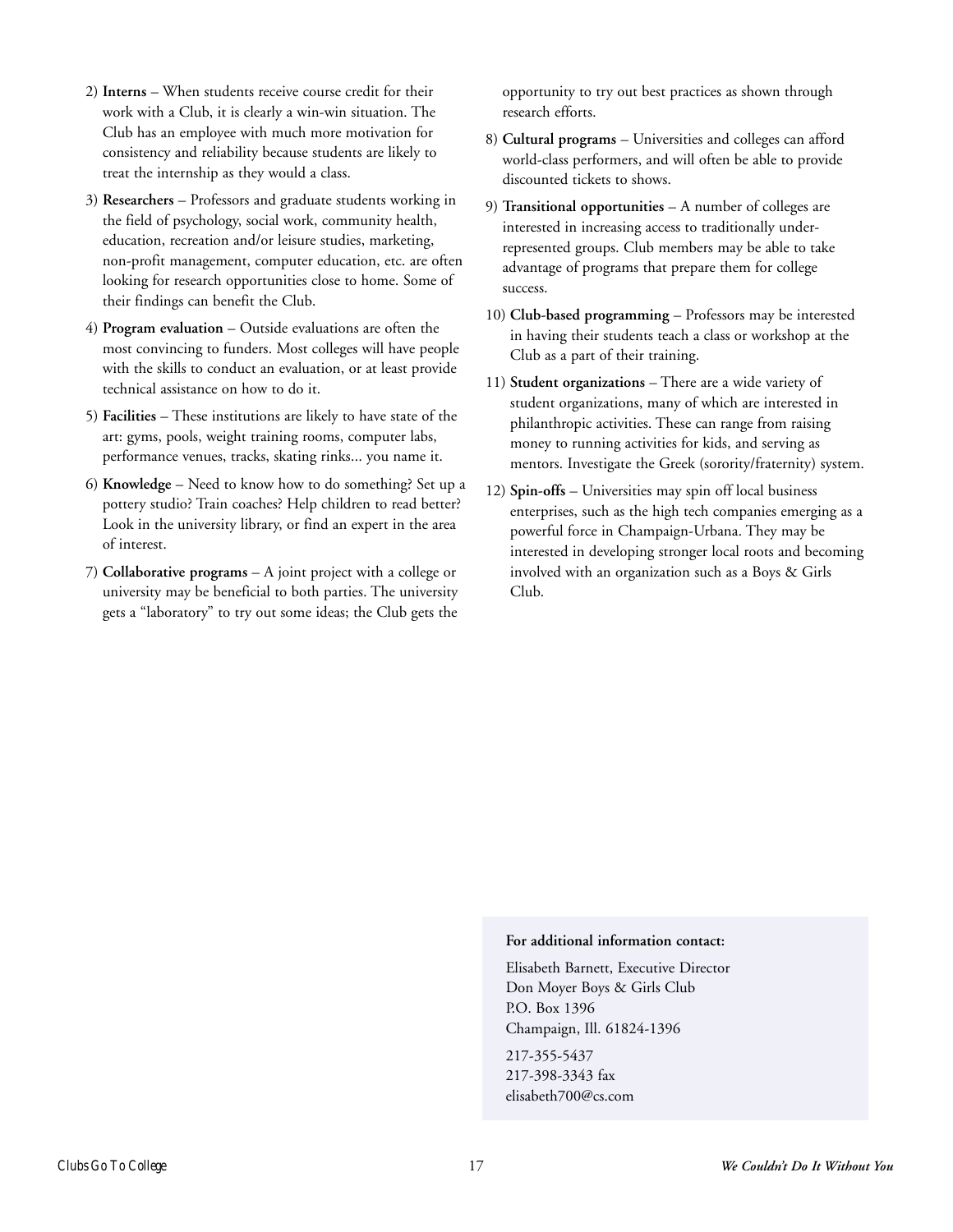<span id="page-21-0"></span>

### **Two Communities – One Goal**

#### **The Roanoke Valley**

The formation of a Boys & Girls Club organization or Unit of an existing organization can be daunting at times. Those who work in new organizations can attest to the daily struggle involving board development, facility management, fundraising and the myriad of other tasks initiated and maintained by an organization striving for name recognition.

Boys & Girls Clubs of America has recently begun pairing new start-up sites with existing organizations wherever possible to insure that our Movements' phenomenal growth is also sustainable. This was the case in southwest Virginia recently.

Roanoke is the largest urban center in that part of the state. Located between the Appalachian, Allegheny and Blue Ridge Mountains, its economy forms the retail, medical, financial, cultural, and recreational hub for nearly 1 million people who live within a 50-mile radius. There had been several attempts over the years to form a Boys & Girls Club organization here in the Roanoke Valley by Southeast regional service directors. Until 1997, Roanoke was the largest city east of the Mississippi River without a Boys & Girls Club.

The Boys & Girls Clubs of Roanoke Valley has been incorporated since 1997. A group of highly committed individuals banded together to address the need for providing a quality, afterschool and summer program to area youth. The efforts of the Club's original board of directors have been very fruitful. The organization currently operates three Units in Roanoke that serve over 450 youth.

A capital campaign is also being conducted to purchase and renovate a 12,000 sq.ft. building that was originally secured by the personal

collateral of three board members. The annual operating budget has risen from \$60,000 to \$400,000 in just two years.

The board here has totally bought into the Boys & Girls Club Movement. There was very little hesitation on our part to become involved with starting a Unit in the New River Valley.



*Floyd A. Johnson, Executive Director Boys & Girls Clubs of Roanoke Valley*

#### **The New River Valley**

Shortly after formation of the Boys & Girls Clubs of Roanoke Valley, a group of individuals in the New River Valley asked B&GCA's Southeast Service Center about starting an organization in Montgomery County, VA. The largest concentrations of people in Montgomery County are located in the towns of Blacksburg and Christiansburg, and the city of Radford. Montgomery County is home to two universities: Radford University in Radford and Virginia Tech in Blacksburg.

The driving economic force in the New River Valley centers on both college campuses. A combined student population of over 35,000 adds immensely to the local economy. Numerous technology related companies initiated there are thriving. This community is capable of supporting a Boys & Girls Club.

Our Southeast Service Center saw potential for expansion in the New River Valley. People there displayed enthusiasm and a willingness to roll up their sleeves and get a Club started. The issue of sustainability and viability quickly arose though, so the Roanoke Club board was contacted and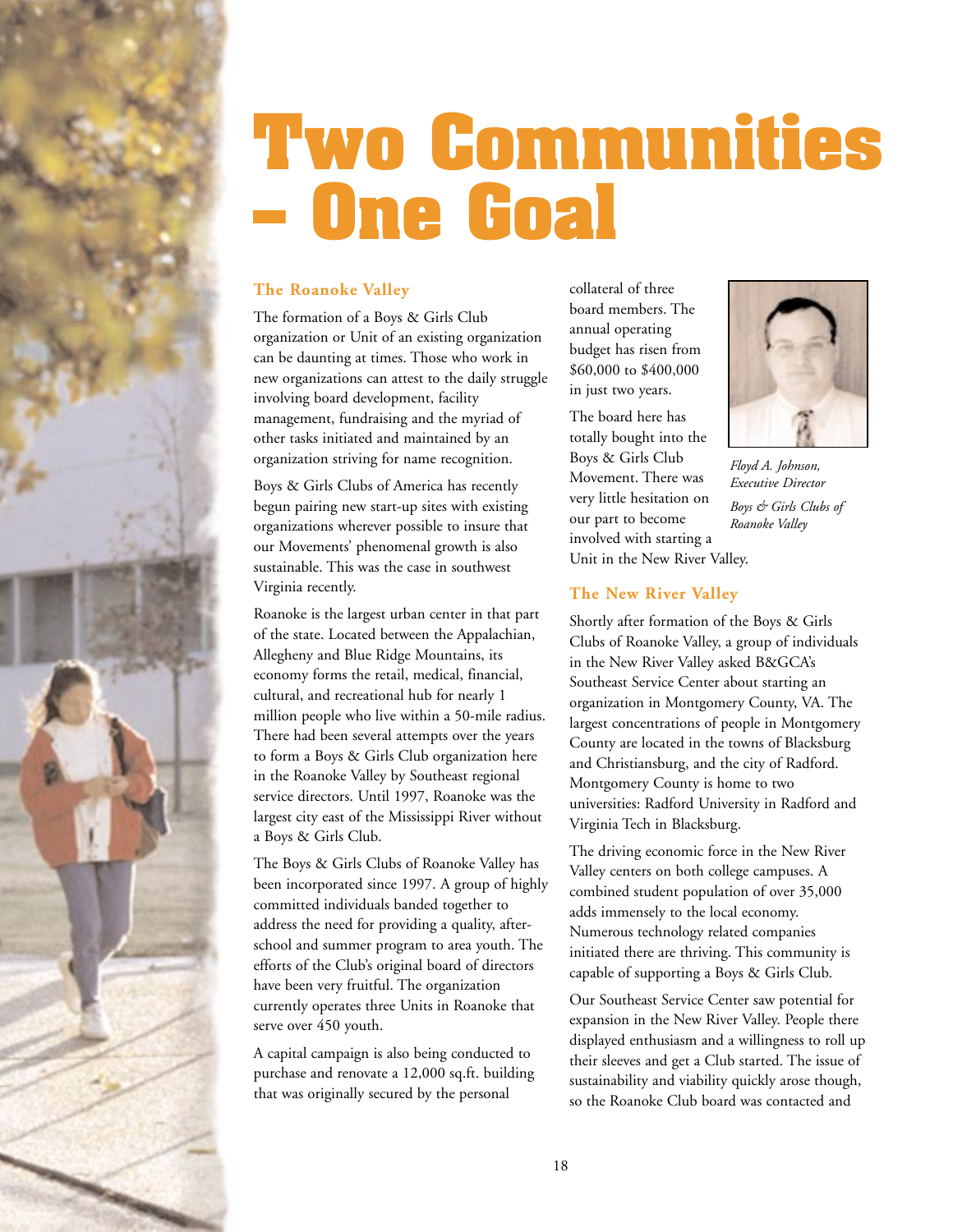asked by Southeast regional staff to assist in development of a Club unit in the New River Valley, rather than develop a separate organization. B&GCA's Virginia service director facilitated several meetings between Roanoke Valley and New River Valley representatives. A mutual decision was made to develop a Unit in the New River Valley, with a plan that called for developing a Unit board that would fall under support of the corporate board in Roanoke. An agreement was developed outlining the duties and responsibilities of each. Both boards voted to accept the conditions outlined and the agreement was mutually accepted in March 2000.

With the agreement formalized, it was time to begin planning. The Unit had been approved for a BJA 2000 grant that focused on starting a Club "on or near a college campus or university." The first location selected was Blacksburg, home of Virginia Tech.

#### **Virginia Tech**

Virginia Tech is the largest state university in Virginia, with a student population of 25,000. Virginia Tech offers numerous degree programs and has been nationally recognized as having one of the top engineering programs in the country.

We sought out board representation and developmental support from the very beginning from the college. In May 2000, a group of Virginia Tech students presented the findings of a site feasibility study. The students had been contacted earlier in the semester with this request for assistance.

The recommendations presented were insightful. The group highlighted areas in need of service and areas where resources were present to help make a Boys & Girls Club program successful. This group confirmed Blacksburg as the number one location for available resources.

information to begin mapping out a strategy for future expansion.

Another way that Virginia Tech has become involved is through student volunteers. This effort is coordinated through the Service-Learning Center on Tech's campus. The concept of service- learning involves an entire class participating in several group projects for class credits. Perry Martin, assistant director of the center, likes the entire Boys & Girls Club model in placing students for class projects. "We have over 500 students per semester and must find meaningful projects for them to conduct," says Martin. "Boys & Girls Clubs can offer many experiences from – program to marketing – all under one roof."

The NRV Unit board also sought assistance when it was preparing to embark upon its Founder's Club fundraising campaign. Virginia Tech women's basketball coach Bonnie Hendrickson and men's basketball coach Ricky Stokes served as honorary chairs for this event. Their early support and endorsement has been a great asset to this effort.

This endeavor would not have been possible without the foresight of two groups working to better the lives of our youth. The efforts of both the NRV Unit board and the Roanoke corporate board are to be commended. Their willingness to work together will benefit an estimated 300 youth in Blacksburg this year.

The following is an example of the agreement in use between the NRV Unit board and Roanoke corporate board. We sincerely hope it may be of benefit to those considering a similar concept elsewhere.

The New River Valley (NRV) Unit board used this

#### **Boys & Girls Clubs of Roanoke Valley Memorandum of Understanding**

#### **New River Valley Unit**

This document sets forth the understanding of the Boys & Girls Clubs of Roanoke Valley (B&GCRV) with respect to creation of a unit of the B&GCRV in New River Valley, VA. The B&GCRV agrees to establish this unit under the following conditions:

- (1) Unit name: The New River Valley Unit of the B&GCRV shall be named "Boys & Girls Clubs of New River Valley (B&GCNRV) or any such other name as shall be recommended by the B&GCNRV Unit board and approved by the corporate board.
- (2) Unit board: (a) Initial board: After consideration of the recommendations of the B&GCNRV steering committee, the corporate board shall approve the initial unit board members; (b) after (2) two years from the date of formation the B&GCNRV shall have exclusive power to appoint directors, subject to the right of the corporate board to remove any board member pursuant to Virginia law; (c) the unit board rotation policy of the B&GCRV.
- (3) Interrelationship of boards: There shall be (3) three unit board member representatives from B&GCNRV who serve as voting board members on the corporate board of directors. There shall also be (3) three (other) corporate board representatives from B&GCRV who serve as voting members on the unit board of the B&GCNRV.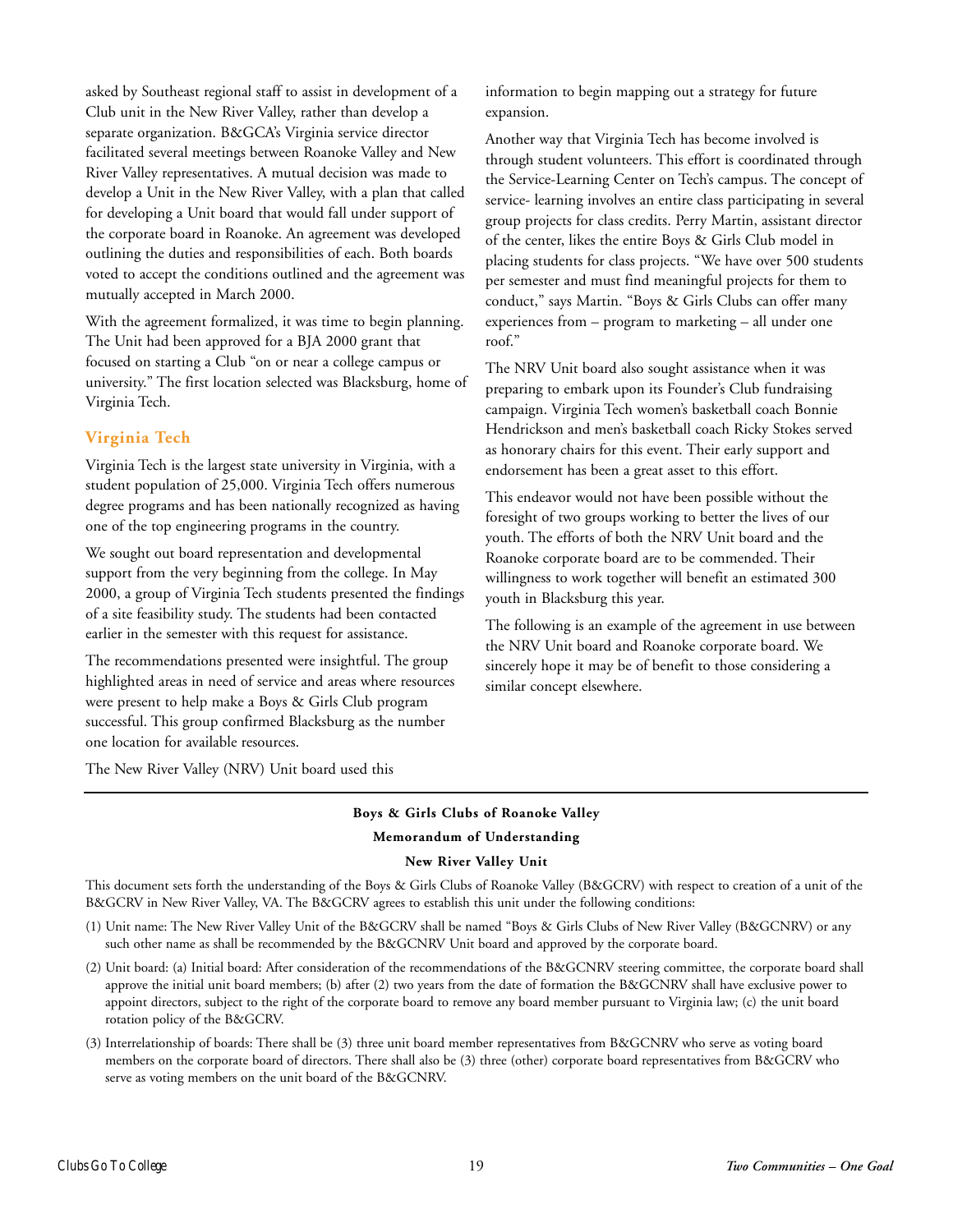- (4) Executive director and employees: The recommendations of the unit board of directors and established unit personnel committee shall be considered in all employ related matters; however, the executive director of the B&GCRV shall make all final hiring decisions. The staff of the B&GCNRV shall include a unit director. This position will operate under the direction of and report directly to the executive director of the B&GCRV.
- (5) Final responsibilities: The unit board of the B&GCNRV shall be responsible for: (a) formulating an annual capital and operational budget for the B&GCNRV and submitting said budgets prior to November 1 of each year for review and approval by the corporate board; (b) developing and carrying out plans for annual capital and operational fundraising campaigns. These plans are subject to review and revision by the corporate board; (c) providing all operational and capital funds necessary to operate the B&GCNRV. All fundraising activities shall be conducted in the name of the B&GCNRV and in a manner that does not compete with the B&GCRV, though the two entities may where appropriate conduct joint or cooperative fundraising activities. The B&GCRV may, in its sole discretion, contribute financially to the B&GCNRV; however, there is no obligation on behalf of the B&GCRV to do so unless outlined in the legal requirements of certain grants or other forms of designated funding in accordance with federal and state accounting requirements. The B&GCNRV shall establish, under the approval of the corporate board, a banking account (and any other financial accounts deemed necessary by the corporate board). There shall be monthly financial reports showing at a minimum all items of income, expense, bank account balances, and pledges to the B&GCNRV at each corporate board meeting. Payroll for the B&GCNRV shall originate (either electronically or otherwise) from the corporate office of the B&GCRV. All financial reporting, including state, federal, and B&GCA required reporting shall originate from the corporate office on behalf of the B&GCNRV as a unit of the B&GCRV. The financial reports of the B&GCNRV shall stay separate from those of the B&GCRV unless otherwise approved by the corporate board.
- (6) Initial fundraising obligation: Under the direction of the executive director the B&GCNRV shall develop an annual operational budget for the first year of operations and submit said budget for corporate board approval. Once this annual budget is approved, the B&GCNRV shall be obligated to raise two-thirds of this budget before the corporate board can consider opening the B&GCNRV for business to members. Prior to two-thirds of the first annual budget being raised, only the unit director of B&GCNRV shall be employed unless otherwise decided by the corporate board.
- (7) Administrative fee: The B&GCNRV shall pay 6% of the annual budget to the B&GCRV for administrative services rendered. This amount shall be reviewed after the first year and the percentage may be reset by a unanimous corporate board decision if administrative costs exceed the 6% allotted.
- (8) Program and policies: The programs to be conducted in, and the membership, operating, and public relations policies and procedures to be followed by the B&GCNRV shall be consistent with the policies of Boys & Girls Clubs of America (B&GCA) and consistent with the policies of B&GCRV. The personnel policy of the B&GCRV shall be the personnel policy of the B&GCNRV.
- (9) Insurance: The B&GCNRV shall participate in all insurance policies of the B&GCRV. Any additional insurance deemed necessary by the corporate board shall also be listed under the B&GCRV. All insurance records shall be held in the corporate office and annual reviews and updates shall be the responsibility of the corporate board.
- (10) Legal contracts: The B&GCNRV shall have no power to enter into any contracts, agreements, or transactions binding any person or entity without corporate board approval. Furthermore, the B&GCNRV shall not borrow money or place liens on its properties without corporate board approval.
- (11) Grounds for dissolution of the B&GCNRV: The corporate board shall retain the right, pursuant to Virginia law, to dissolve the B&GCNRV at any time it determines that the B&GCNRV (a) is not financially viable; (b) is consistently not abiding by the provisions set forth in this memorandum of understanding; (c) is consistently not adhering to the policies of and otherwise not meeting the standards of the B&GCA and/or the B&GCRV; and (d) for other good cause deemed necessary by the corporate board.

#### **For additional information contact:**

Floyd A. Johnson, Executive Director Boys & Girls Clubs of Roanoke Valley P.O. Box 11786 Roanoke, Va. 24022

540-985-8600 540-985-4738 fax fjohnson@bgcrv.org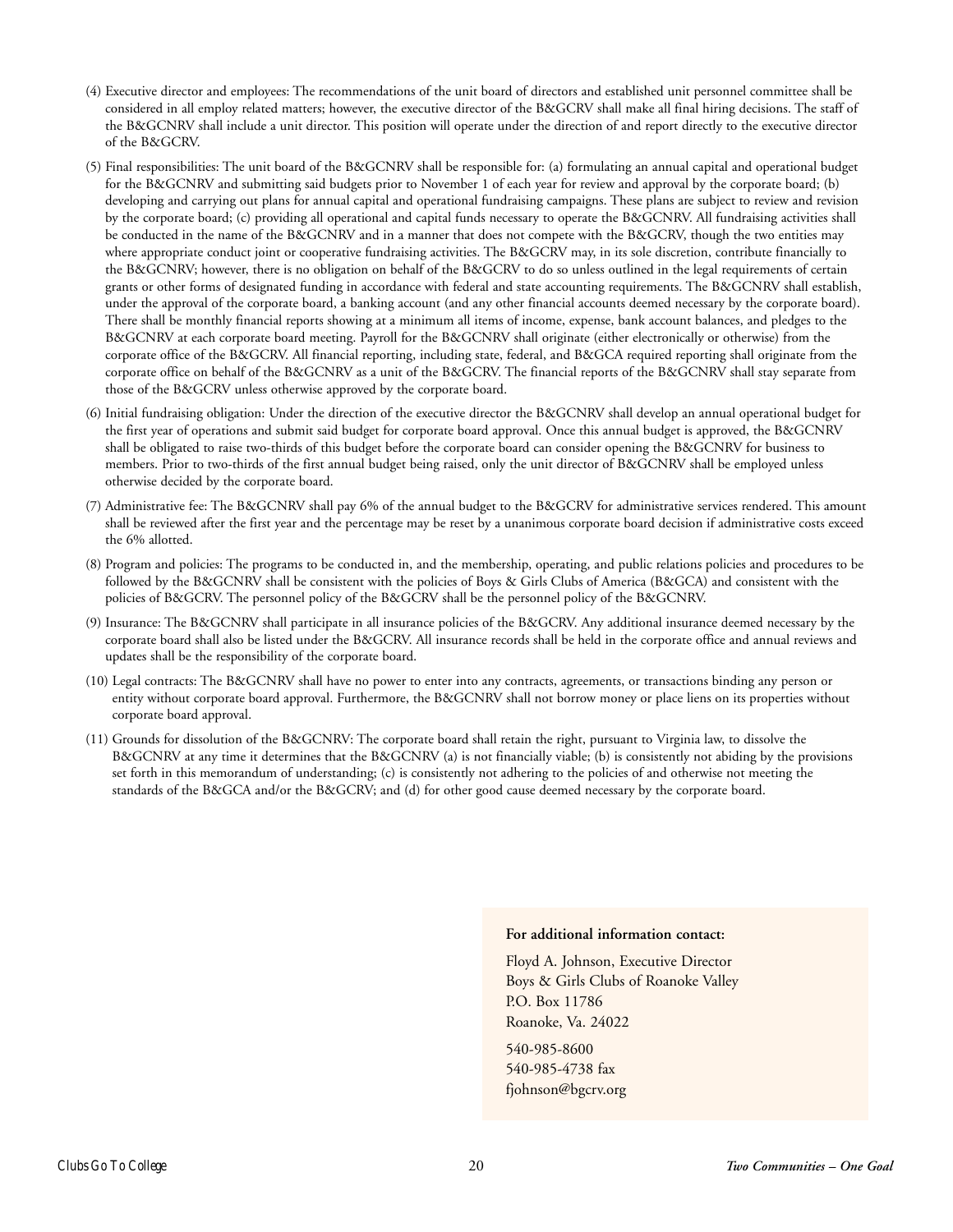<span id="page-24-0"></span>

The Boys & Girls Club of Magic Valley is located in Twin Falls, Idaho, fourth largest city in the state and the largest city in south central Idaho. Twin Falls acts as the cultural and economic center for the Magic Valley area, comprised of some 63,000 people in the city itself and surrounded by rural, predominately agricultural, communities. For a city of its size, Twin Falls offers a wide variety of community associations. They range from the usual civic organizations to free summer concerts played weekly in the city park, to Fourth of July fireworks held on the campus of the College of Southern Idaho and the Hispanic Heritage Fiesta held annually in August.

...

Twin Falls also has a diverse population, including Hispanics, arrivals from Eastern Europe and Asian immigrants. In a mostly agricultural area without a large amount of economic diversity, the city tends to be on the lower end of the economic scale compared with larger cities in the state. Because of these factors, among others, Twin Falls in particular, and the Magic Valley at large has a high percentage of atrisk youth. The Boys & Girls Club of Magic Valley was founded in 1993, as a way to identify these young people and respond to their needs.

With generous support from local businesses and the city of Twin Falls, the first building for the Boys & Girls Club of Magic Valley was established in 1994. The Club quickly outgrew this tiny facility and again the city of Twin Falls came to the rescue and relocated us to a larger building. This was an older, warehouse type facility and needed major renovations. With generous donations of money, construction expertise and physical labor from Cliff and Ione Smallwood and many other individuals, the Club building was opened. Even then it became

clear that the needs of Magic Valley youth and community response quickly exceeded the facility's capacity.

#### **Building on Campus**

In stepped Cliff and Ione Smallwood again, with a substantial donation for



*Don Hall, Chief Professional Officer Boys & Girls Club of Magic Valley*

construction of an entirely new Club facility. The next step in making the dream reality was to find a place where the Club could be built. Board members considered several locations, but the consensus was that our local College of Southern Idaho campus offered the best spot. Board members then contacted the college's president, Gerald R. Meyerhoeffer, and presented the idea to him. The president then brought the concept to the college's board of trustees, who heard a presentation from our Club's board members. College trustees then decided to have the Club built on campus.

The college of Southern Idaho (CSI) is a twoyear liberal arts junior college. It enjoys enormous community support and offers degrees in a variety of programs ranging from nursing to culinary arts and auto repair. Four-year degrees can also be obtained through collaborative efforts with colleges and universities around the state.

CSI is located on the north side of Twin Falls, on a campus consisting of 240 acres, 120 of which are presently undeveloped and being held for future expansion. The sports teams are consistently regional and national champions, in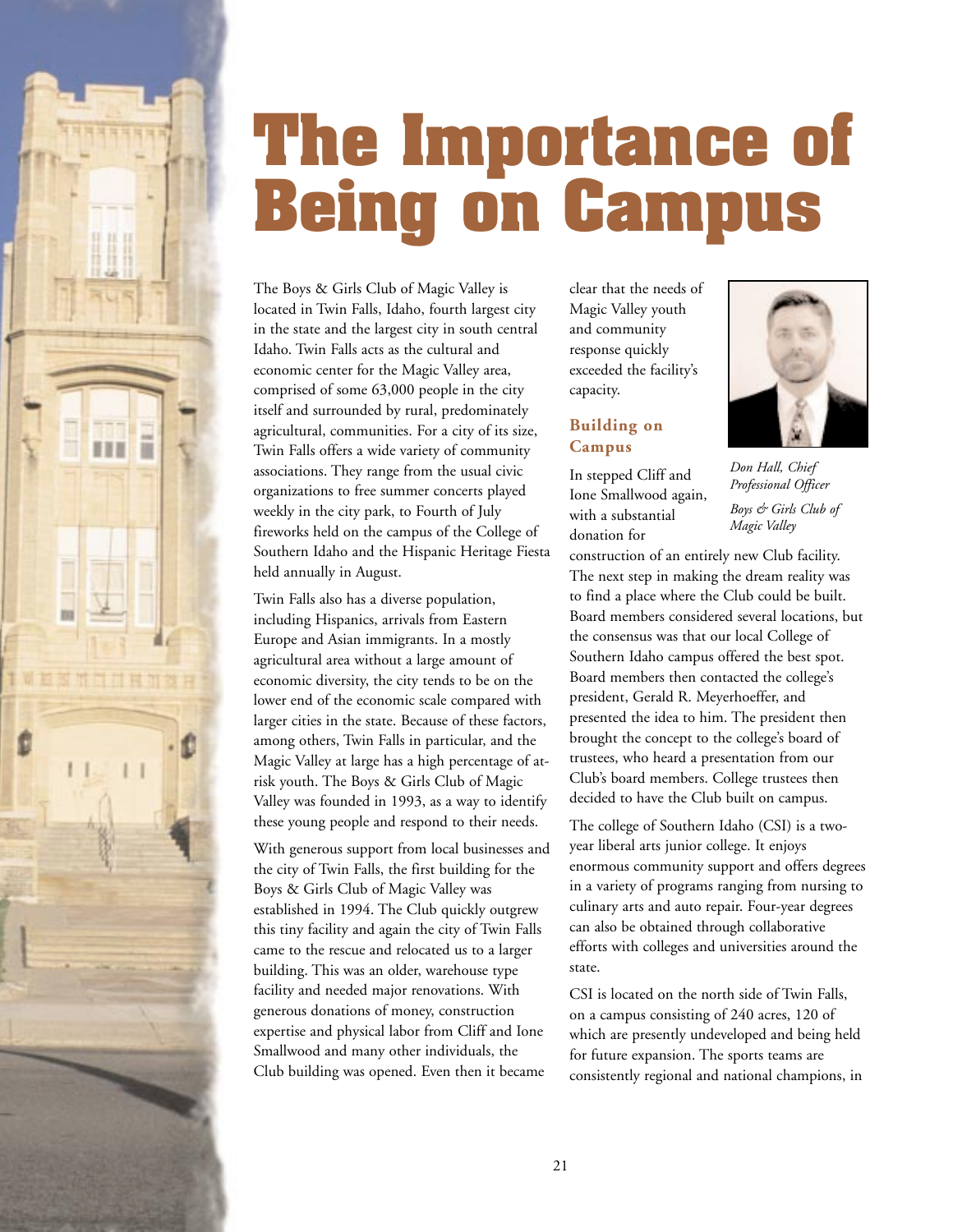men's and women's basketball, women's volleyball, men's baseball, and men's and women's rodeo.

The college opened a 15,000-sq. ft. expansion to its teacher education and health services facility in December 2000. Other expansions include a \$6 million addition to the fine arts building, and a 30,000-sq. ft. student union building now in the planning stages. The college also has an exposition center, heavily used by community organizations for activities as diverse as craft shows, car sales and indoor rodeos. Tennis courts and playing fields are used by the local recreation district for sports teams, and the two-mile walking trail is used extensively by the public.

The physical location of the Boys & Girls Club of Magic Valley is of primary importance. Located on the periphery of CSI, the Club is fronted by a road that runs directly through the campus and is used extensively by the public. The Club building, however, is not mixed in with the college's academic buildings or dormitories. We are located directly across the street from the playing fields, tennis courts and playgrounds used by the public and just down the street from the expo center, areas of the campus popular with local residents. This gives the Club great visibility to anyone passing by, while at the same time providing a quiet setting. With these facilities at our disposal, we are better prepared to meet the sports and recreational needs of children. With a budget of \$300,000 we serve over 400 youth members in our community.

#### **Challenges and Solutions**

*Physical Location* – While the Club site offers many advantages to our organization and its members, there are some drawbacks. Having a pleasant, modern building set on the college campus, the Club is perceived by many in the community as being a part of CSI, even though we are a separate and independent entity. This creates a great deal of public confusion and can be detrimental when it comes to fundraising. We have started an extensive public relations drive to inform the community about our programs and needs.

*Transportation* – CSI is located on the north end of the city, placing it some distance from most residential areas and schools – particularly those used by our targeted, at-risk youth. This presents another disadvantage. To counteract the problem, we began busing children to the Club from area schools after we moved to this location. The local public transportation provider works with us to bus children to the Club after school. They are picked up at various elementary and junior high schools and taken to a central location, where they transfer to another bus which brings them directly to the Club. The cost for this service is \$20 per child, billed monthly to parents. The busing option is totally optional, but we have found it instrumental in expanding our membership. As with

all our services, the ability of our members to pay is not a deterrent to coming to the Club.

The hours for the Boys & Girls Club of Magic Valley run from 3:00 p.m. to 7:00 p.m. every day after school. We are also open from 7:30 a.m. to 7:00 p.m. on those weekdays when school is not in session, and from 7:30 a.m. to 7:00 p.m. on weekdays during the summer months. Presently we have an average of 100 members who attend the after school program daily. This number of students, along with the square footage of our building, causes us to be creative in organizing activities. As much as possible, weather permitting, we take the children outside and make use of campus grounds for sports, classes, and assemblies.

#### **Teens Only**

We recently opened the Club for teens on Tuesdays and Thursdays from 7:00 p.m. to 10:00 p.m., and again on Saturdays from 8:00 p.m. to midnight. Teens respond favorably to these hours, set aside just for them. An additional advantage to these "teen only" nights is that high school-age teens can interact in a positive manner with college-age advisors, who can then encourage Club teens to pursue higher education.

#### **Building Solid Relationships**

Our Club's on-campus location has enabled us to forge a wonderful relationship with many college staff members. The most notable of these has been with the Director of Student Information, Graydon Stanley. Graydon invited my program director and I to speak at a luncheon for the college's Interclub Council. Since our meeting with this group the Boys & Girls Club has put on several events and recruited numerous volunteers from among college staff.

On several occasions, we have had students from CSI's early childhood development program come to the Club, where they gain practical experience in spending time with our members. Recently over 20 college students worked with Club youth on social interaction skills and taught some fun, educational activities. We also have CSI students from other areas of study come and intern at the Club. Again, this helps supplement our own staffing and gives our members the most up-to- date teaching and counseling help. On one recent afternoon, students from the college's theatrical department presented a theater program to the members, acting out a skit and painting children's faces with stage paint. Along with its many other positive attributes, the college environment is conducive with helping children have a positive perception of their future.

We are also fortunate to have Jeff Duggan, CSI's athletic director, serving on our board. A notable advantage of this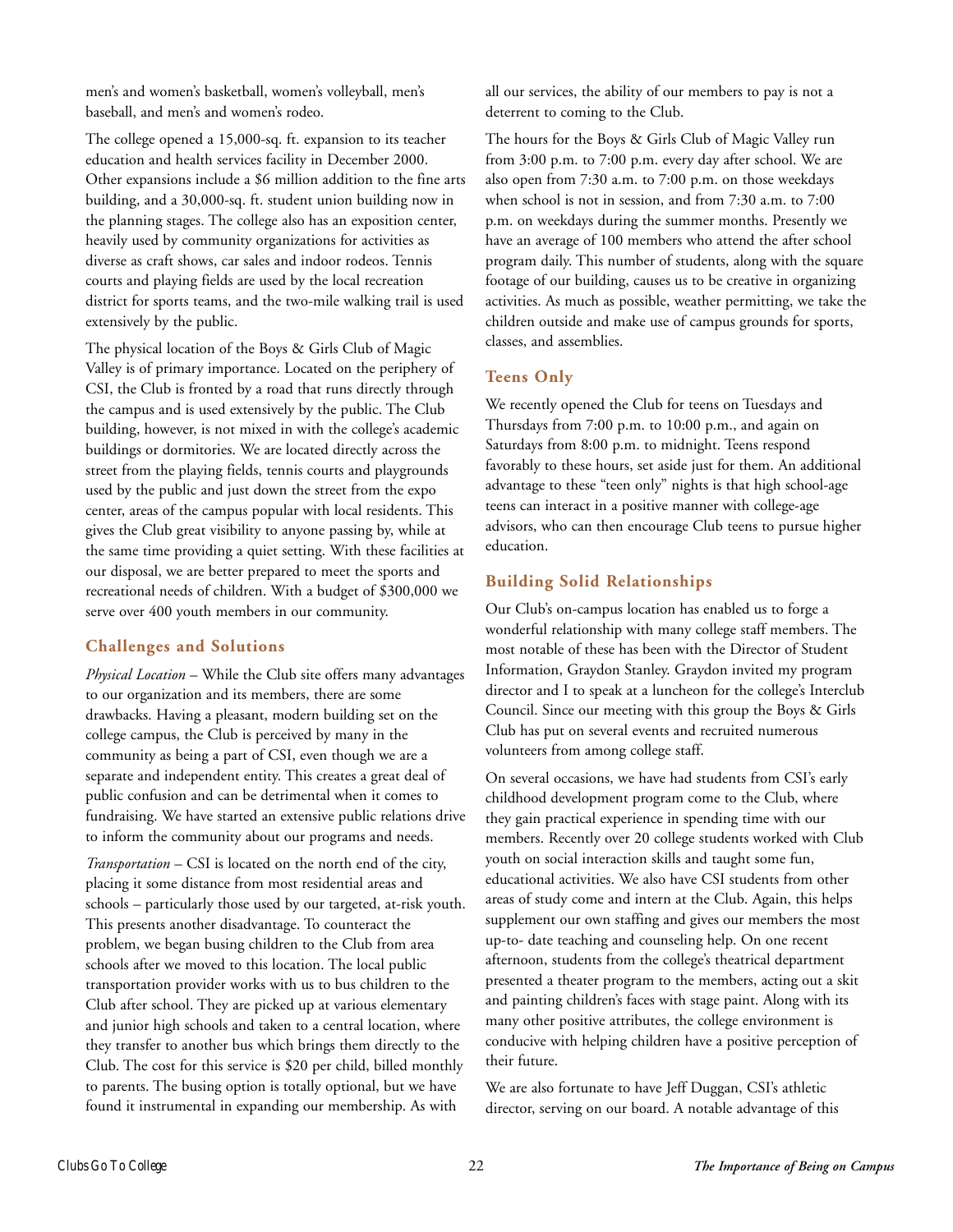relationship is that all our members have free admission into any CSI game, just by showing their Club membership card.

When the college's Interclub Council held its annual Halloween Carnival, different student organizations set up booths in the Boys & Girls Club gymnasium, providing games for the children and handing out candy. The carnival was open to Club members and the public alike, and costumes were encouraged.

The College of Southern Idaho also boasts an excellent planetarium and museum, with ever-changing exhibits. Administrators of these facilities have been generous in allowing our members to take advantage of their programs at various times throughout the year, for a reduced fee or at no charge. Such activities allow our Club to offer more expanded and well-rounded activities to members.

We have also been very fortunate in working with CSI to raise funds for Club programs. Last spring, in conjunction with Graydon Stanley, the college hosted a boys basketball tournament. Teams came in to play from as far away as Oregon, and we were able to raise a substantial sum of money for the Club. The event also gave the players an opportunity to visit our Club and enjoy the facility. Next year, we plan to expand to a boys and girls basketball tournament. CSI has also held student dances that benefited the Club.

#### **Staffing Opportunities**

Many Boys & Girls Club staff members are college students. The majority of our program aides work from 3 p.m. to 7 p.m., Monday through Friday, on an alternating schedule. Most are between the ages of 18 and 25. Because we are

located right on campus, it is easier for student staff members to arrange their classes with their work schedules. They gain valuable work experience through employment with the Club at the same time they are engaged in related areas of study, such as child development.

Being the chief professional officer of a Boys & Girls Club located directly on a college campus, I have opportunities to work closely with many college staff members and the administration. Working with college administrators has benefited the Club in a variety of ways, including financial opportunities, name recognition, and potential for future expansion.

There has been some discussion within the Twin Falls community about creating a multi-purpose community center, consisting of a senior center, recreation building, and youth center, on land held by CSI that is currently undeveloped. Such a community center would be extremely beneficial to the Club, and as we are already located on campus we have an opportunity to be part of this development, if and when it should occur.

Although there have been some minor drawbacks related to being on a college campus (distance from targeted youth, the perception of being college affiliated) these problems can be easily overcome with a little planning and community education. The benefits and resources that come with being located on the College of Southern Idaho campus clearly overshadow any disadvantages, and have been extremely beneficial to the Boys & Girls Club of Magic Valley, and to the college as a whole.

#### **For additional information contact:**

Don Hall, Chief Professional Officer Boys & Girls Club of Magic Valley P.O. Box 5806 Twin Falls, Idaho 83303-5806

208-420-7011 208-736-9068 fax donwhall@hotmail.com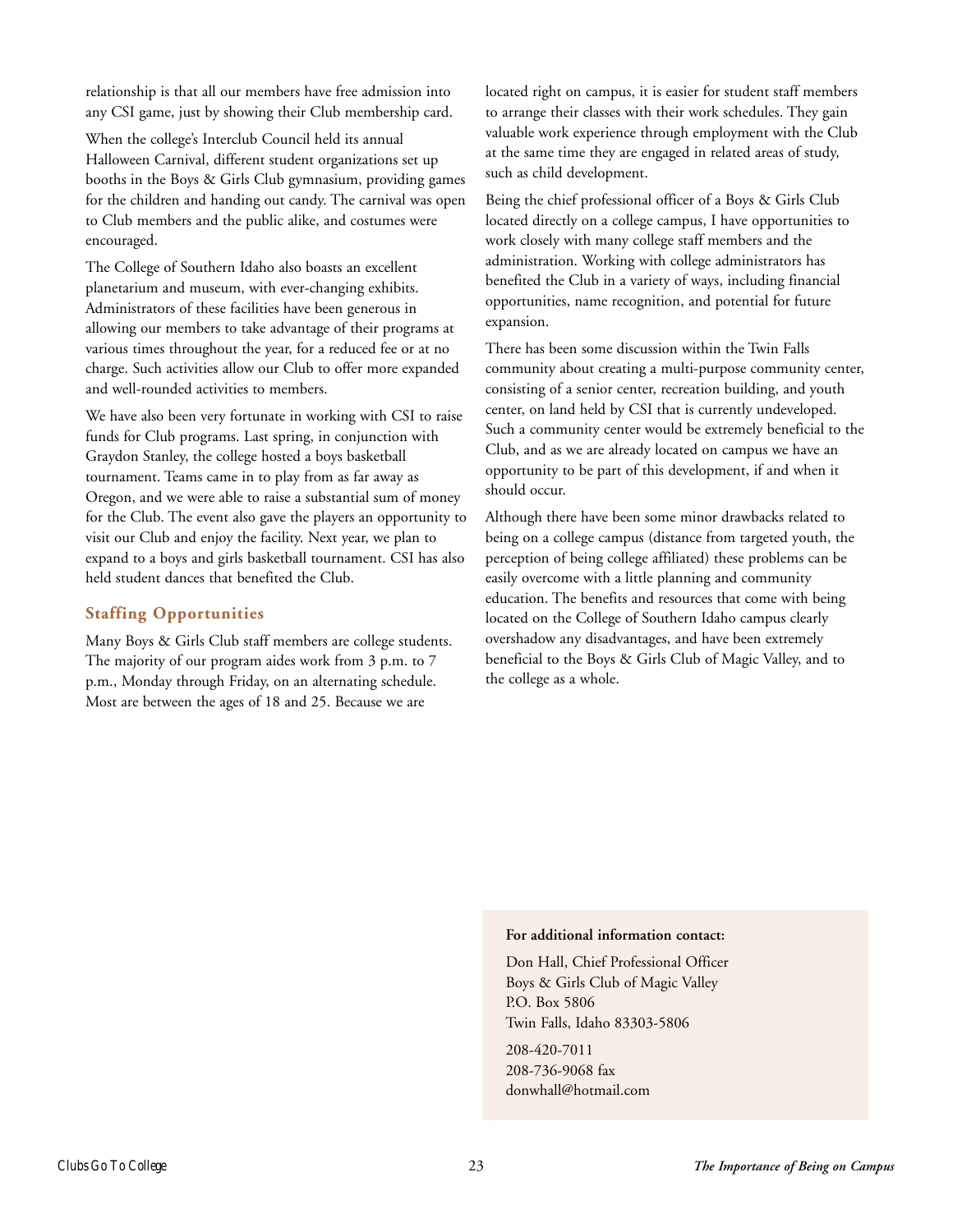<span id="page-27-0"></span>

### **A Gold Mine of Opportunities**

Situated in the heart of magnificent Big Sky Country, Bozeman, Montana holds a world of opportunity for its approximately 30,000 residents. This quaint town offers breathtaking scenery, high employment rates, higher education, nationally known ski resorts, and the attraction of life in the Rocky Mountains. The population has continuously grown over the years as families regularly move to the area to raise their children. Bozeman is an ideal community, but one thing was missing from what it had to offer. Although there were a number of seasonal youth programs and school organizations, there was little for children in the community after the school doors closed. Like many young people nationwide, the youth of Bozeman were missing a safe place to go… a Boys & Girls Club.

#### **B&GC of Southwest Montana**

The need for a safe, growing environment for Bozeman's youth came to be viewed as an overwhelming necessity. With 30 years of success behind the Boys & Girls Club of Yellowstone County, over 200 miles away in Billings, Montana, Bozeman was certain a Club would be welcomed into the area. Since its founding in January 1996, the Boys & Girls Club of Southwest Montana has offered a positive environment and lifelong opportunities for the youth of Bozeman. Although it has been a successful and growing youth organization, programs and opportunities have been limited due to the lack of a Boys & Girls Club youth center.

The Club operates two local units for serving youth members on property provided by Bozeman Public Schools. Irving Elementary School provides space for the after-school program site, serving elementary age children in Club programs. Members ages 6-11 are bused to the Club site from surrounding schools to





*Jeanne Quinn-Bucher, Executive Director*

*Hillary Haren, Public Relations Coordinator Boys & Girls Clubs of Southwest Montana*

participate in Club activities Monday through Friday. The Campus Club, located on the property of Chief Joseph Middle School and Bozeman Senior High School, represents the second unit serving middle school age youth and contains the newly developed PowerUP Technology Center. During the summer, the Campus Club offers the site for the Club's summer day camp, serving youth ages 6-11. The camp also provides leadership opportunities for middle school-age youth wanting to serve as youth counselors, or interns, in camp activities. The local Boys & Girls Club serves additional youth through an extension Club in the Alternative High School, which provides carpentry and wood/metal work skills to youth.

Since 1996, the Boys & Girls Club of Southwest Montana has reached a growing number of youth in these Club areas. With a \$210,000 annual budget, the Club currently serves 250 local youth members in a variety of program areas. The organization also provides 276 Club memberships to youth at Irving Elementary School because of the low income among families sending children to this school. As a young Club with limited resources for the members, we knew the challenges ahead. Building a Boys & Girls Club that could meet the needs of Bozeman's youth and provide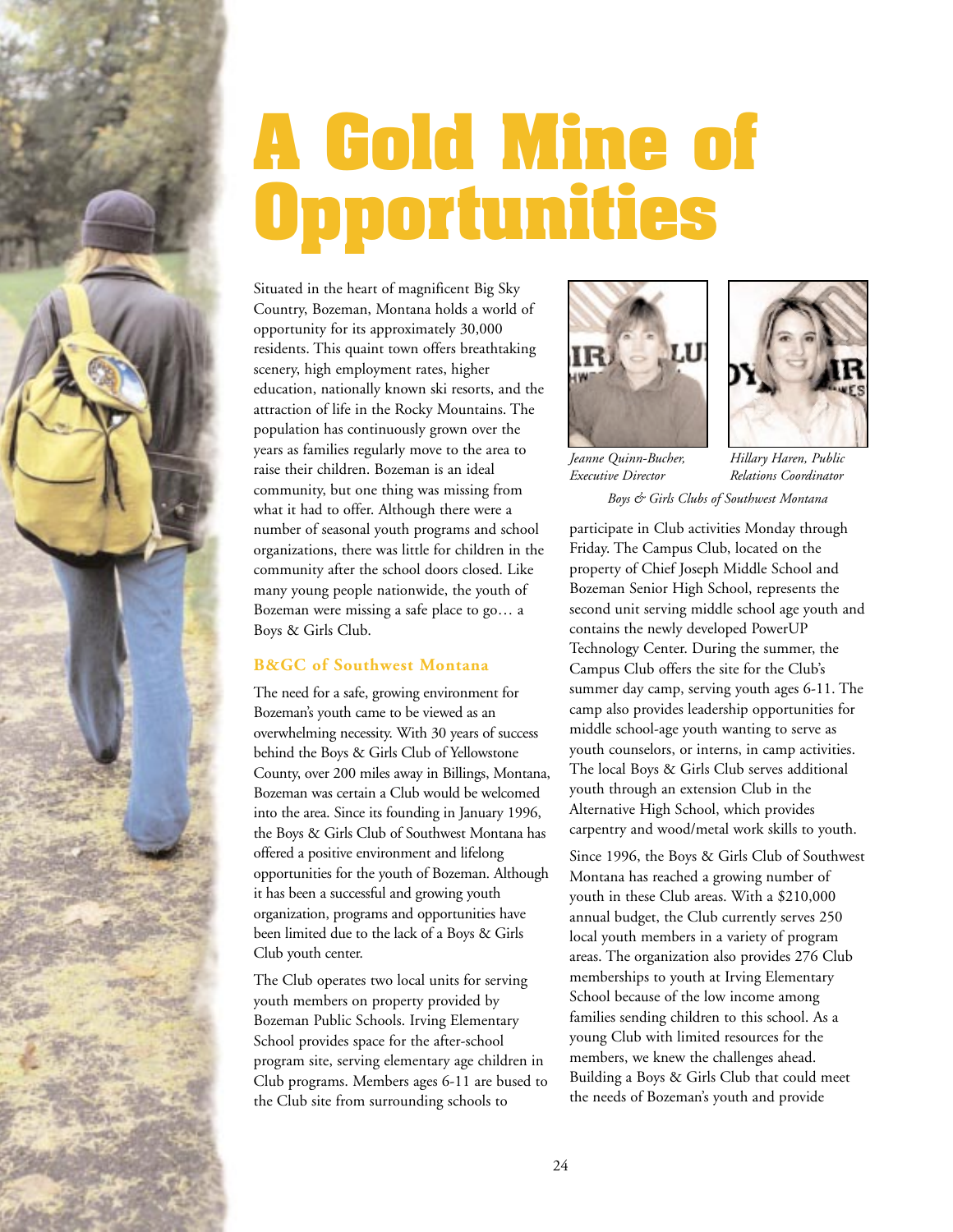positive, valuable experiences for the members has not been easy. It wasn't until fall of 1997 when the local Boys & Girls Club found a partnership that would hold one of the true keys to its success. A youth-driven connection with Montana State University proves to be the significant factor in building the Boys & Girls Club of Southwest Montana into a successfully growing youth organization.

#### **MSU Partnership**

Founded in 1893, Montana State University (MSU) has provided outstanding educational opportunities for students through a variety of academic options. Known nationwide for its engineering, agricultural and architectural focuses, Montana State's current enrollment has reached nearly 12,000 students, with 10,542 undergraduates and 1211 graduate students in 1999. After the first year of building the local organization, the Boys & Girls Club of Southwest Montana saw MSU as a vital resource in developing the Club through students attending the university. What the Club found was a goldmine of opportunity through a lasting partnership.

Possibly the most powerful aspect of the Club's partnership with Montana State is how it is structured. The Club believes in a two-way approach, one that offers experience and opportunity for both sides. When MSU students get involved with the Boys & Girls Club, whether as a volunteer or as staff, they are making a significant connection – a connection that benefits both the student and the youth members. Undergraduate and graduate students seeking degrees in areas such as elementary education, child development, and family sciences are able to gain skills and experiences in youth development that could never be learned by sitting in a classroom. As a result of this connection, Club members gain skills, knowledge, mentors, and, most importantly, friends to look up to who know what it's like to be a child in today's society. The significant idea of the partnership is to benefit all participants involved with the Club.

#### **Volunteers**

Nationwide, volunteers have been critical to the success of Boys & Girls Clubs. In 1997, Ted Turner's donation to develop a national volunteer program for Clubs around the country created a window of opportunity for the Southwest Montana Club. As a result, the organization was able to develop a volunteer program that actively seeks volunteers through Montana State University. Montana State's Office for Community Involvement has been the connecting resource to reach volunteers for the Club. They communicate regularly with the Club to update volunteer opportunities and promote Club projects for publication in their monthly volunteer letter. The OCI displays Boys & Girls Club brochures and refers student drop-in to the Club for volunteer interests. Each

semester, hundreds of students gather on campus for the "Into the Streets" community service fair to seek out volunteer opportunities for community projects. Many students are looking for volunteer experience to fulfill a class requirement while others search to fulfill their own individual needs. The Boys & Girls Club has been an active participant in the fair for the past four years, offering volunteers the opportunity to participate in Club programs or help with Club renovations. What the Club found each year is the incredible amount of interest students have in working with youth programs. Many volunteers approach the Club with valuable past experience in other youth programs, or have familiarity with Boys & Girls Clubs from their home communities.

#### **Volunteers**

Year after year, individuals and teams of volunteers donate their time at the Club with art projects, POWER HOUR homework help, NIKE sports programs, and in many other Club areas. Montana State University varsity athletes consistently volunteer at the Club, working with youth members in sports programs and acting as role models for aspiring Club athletes. They are able to communicate the importance of involvement and dedication to both sports and academic performance. Volunteers have also donated hours of time outside Club programs. After gaining access through the local school district to the building that holds the Campus Club, volunteers have given hours of hard work making renovations to the facility. They have worked with staff and parent volunteers to help create a positive place for Club members… a place young people can finally call their own.

#### **Staffing**

Another critical component to the Club's growing success has been part-time and full-time staff. Montana State has been the key source for recruiting enthusiastic, dedicated individuals to work toward fulfilling the Boys & Girls Club mission. MSU offers employment opportunities and financial assistance through their work-study program. Through this employment opportunity, our Public Relations Coordinator (Hillary Haren) was able to join the Boys & Girls Club in 1997. As a key resource in building the Club's connection to Montana State University, she has been successful in promoting the Club on Montana State University's campus and among students and organizations. She developed the Club's volunteer program to recruit students from all areas of the university and acts as primary liaison to the university for this partnership.

In the last few years, work-study college students continue to seek employment and experience through the Boys & Girls Club. Many have interest due to the position's relation to their field of study while others are looking for a valuable opportunity – the chance to make a difference for Bozeman's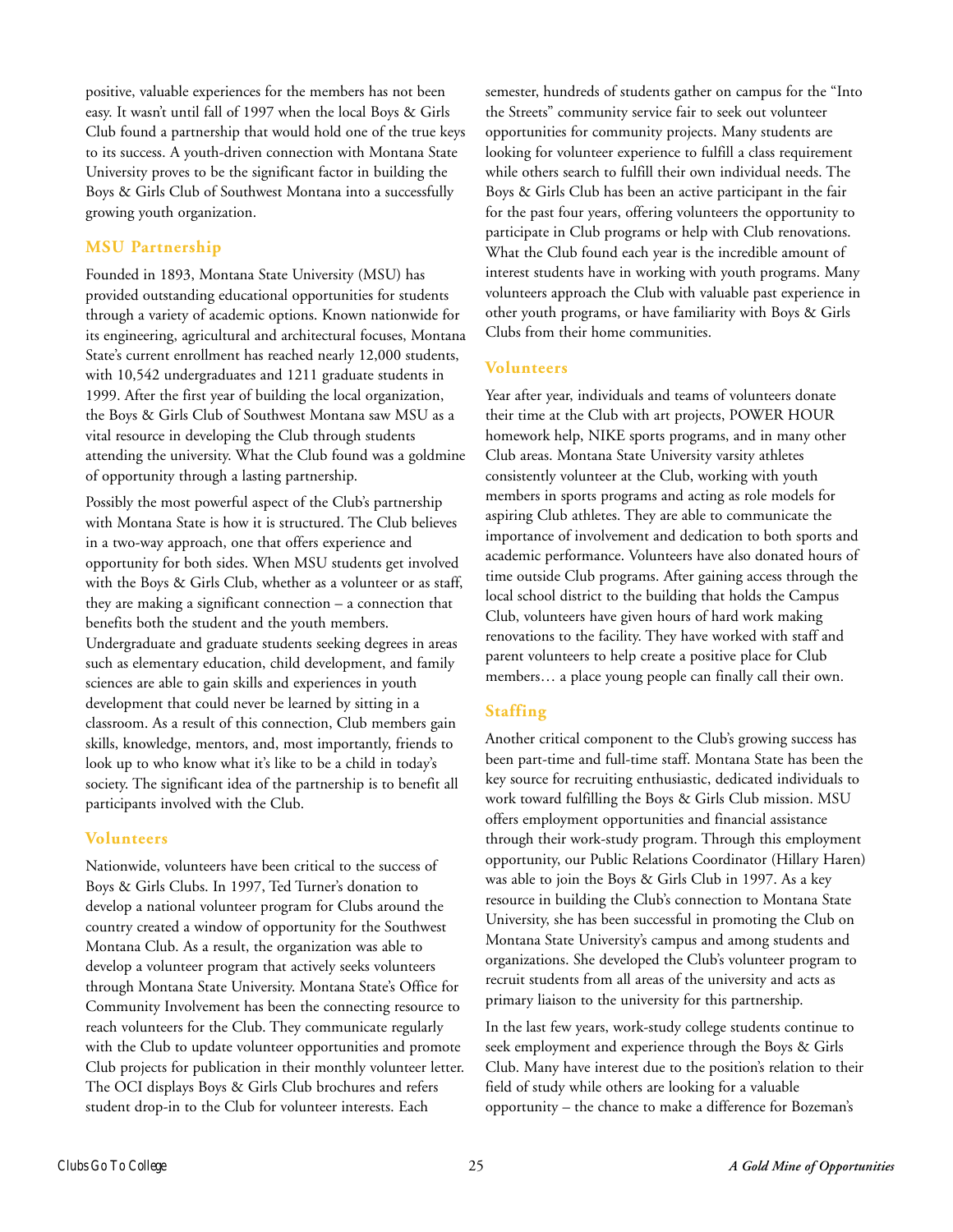youth. Graduate students have also taken advantage of the work experience offered by the Club. The Club attracts a great amount of interest from graduate students to fill site director and unit director positions. One Club goal is to provide opportunities for work-study and graduate students to gain valuable experience in their position and potentially develop interest in a career with Boys & Girls Clubs after graduation.

#### **Valuable Youth Connections**

When the Boys & Girls Club of Southwest Montana established the partnership with Montana State University, we found the connection went far beyond meeting the needs of students in the classroom. A key player in the partnership developed through the Club's connection to Montana State is MSU's fraternities and sororities. Each year, these groups dedicate hours of time to service projects on both local and national levels. The organizations at Montana State regularly host food drives, community races and walk-a-thons for diabetes, volunteer in local school literacy programs, ski race to raise funds for multiple sclerosis, host a community haunted house for local youth…the list goes on. What the Boys & Girls Club found was that members of the 12 Greek-affiliated national organizations shared a common interest with the local Club – providing opportunities for local youth to grow as individuals and enabling them to follow their dreams. Dedicating nearly 15,000 hours to community service projects for 55 local groups in one year, the fraternities and sororities found the Boys & Girls Club to be a beneficial way for their members to make a difference in the community. Haren, also a member of Pi Beta Phi women's fraternity on MSU campus, looked at the organizations as a vital resource and a link in the Club-college partnership. Realizing the benefit of this connection, the Club wanted to join its youth with participants in these fraternal organizations, which instill leadership skills, high academic standards, and service to others among their members. The outcome of this relationship with fraternities and sororities has provided valuable experience and outstanding success.

These organizations have volunteered their time in a number of Club projects. They have held annual Halloween gatherings at a local sorority with the Club's female members and families. Fraternities and sorority organizations have joined Club members to participate in an art and community service project. The students helped Club members make "Alphabet Books" for donation to local elementary school students to promote literacy among young children. Club members were given a chance to learn the importance of helping others in their community and realized the impact they can have. As a result of this connection, volunteers from these organizations have been able to pass on leadership skills to Club members.

In April 2000, Montana State University fraternities and sororities joined together once again to put on a community event that would raise funds and awareness for the Boys & Girls Club. An All-Greek Yard Sale was held over a weekend last spring to raise funds for Club programs and the Clubhouse. MSU students, faculty, and community members participated in the fundraising event, resulting in a donation of \$1000. The donation went toward purchasing new equipment to develop a cooking club program in the Campus Clubhouse. Members over the summer and during the school year have been able to learn culinary skills and use the Clubhouse to host family functions, such as the summer camp family barbecue kickoff. The Saturday afternoon fundraising sale provided positive awareness for the fraternal organizations, MSU, and the Boys & Girls Club.

#### **Building the Partnership**

For the past two years, the Boys & Girls Club has had an ongoing relationship with Montana State's Family Graduate Housing community. A residential area provided for married and/or graduate students and families, Family Graduate Housing offers an excellent opportunity for the Boys & Girls Club to reach out to families and youth in need. Since the Club's founding, more and more members are finding the After-School Program Club site as a positive place to go after a day of school. Located only a block away from Montana State University's campus, the Boys & Girls Club site serves a large number of members from student families. Parents of these members are approaching the Club with a similar need – a positive and safe place for their child to go to after school while they attend class or work.

Understanding the growing need for a Club environment to serve this community, the Boys & Girls Club of Southwest Montana wanted to provide more for its youth. Establishing a new Club unit in the housing area was the best place to begin. The "Warm Hands Club" began operating out of a small housing unit in the neighborhood, providing a place in the morning for parents with early class or work schedules to drop off their children before they were transported to school. Boys & Girls Club staff offered a healthy breakfast snack, quiet reading time, and games for members before the public school bus system transported them to school. Unfortunately, due to the high cost of transportation, the Warm Hands Club was not able to continue serving youth in Family Graduate Housing.

Although the first attempt to meet the needs of families in Montana State's housing community was unsuccessful, this did not end the partnership. Faced with this challenge, we explored additional options to reach the children in this area. The Club unit is currently being developed into a new programming area for families in graduate housing. The Boys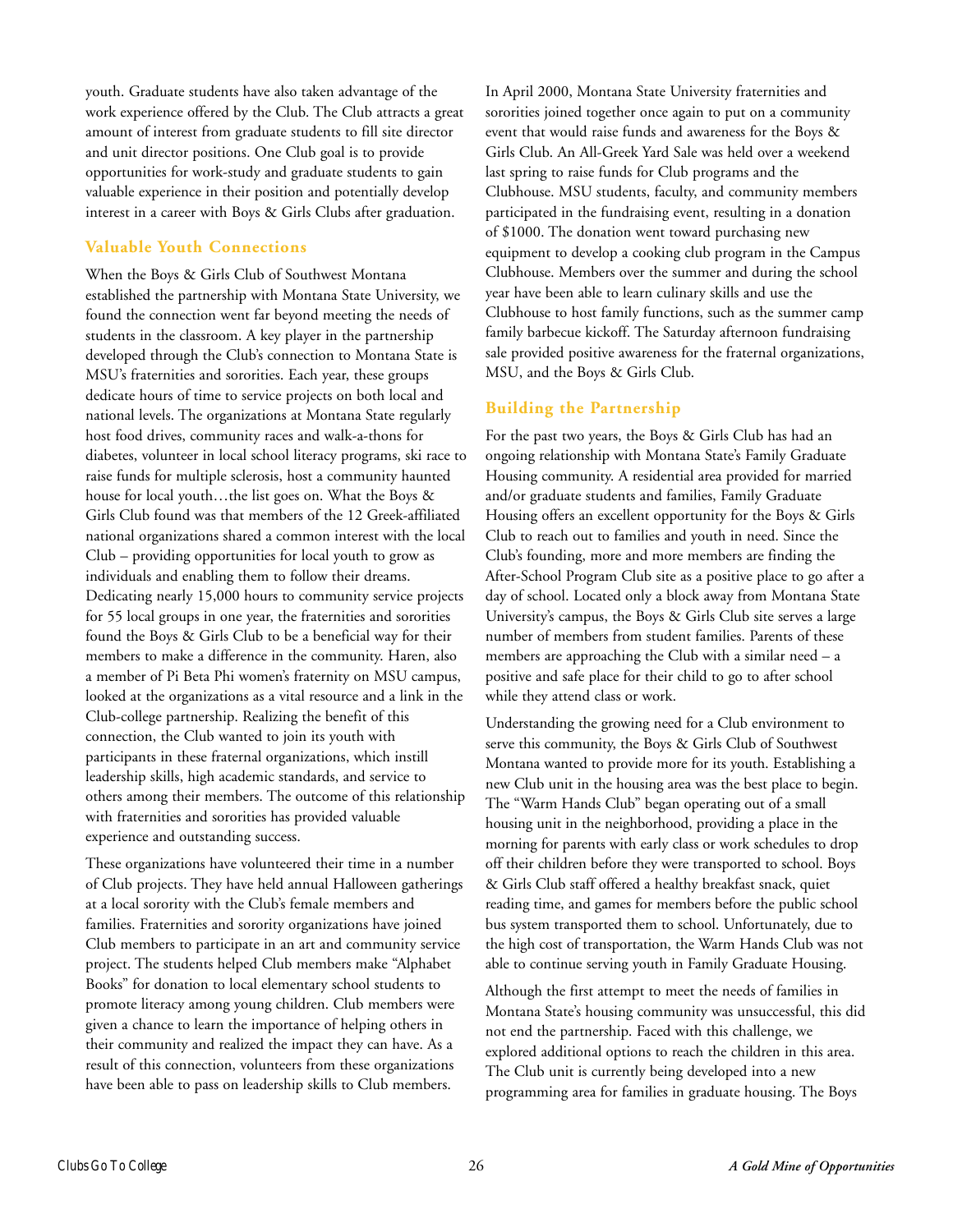& Girls Club is once again joining forces with MSU to reopen the unit in the recreation barn on campus for prevention programming, such as SMART Moves, and leadership programming. This Club will reach out to serve youth ages 12-15 in the Family and Graduate Housing district. The Club will serve over 120 youth that reside in this community. The Club will be able to provide a constructive and encouraging learning environment in an area where after-school opportunities are limited. The unit's program site area is also significantly larger than the previous Club site for the Warm Hands Club. This will open more opportunity for expanded program possibilities. The Club MSU location will also be beneficial for members to use educational and recreational resources available through the university. It will give members in this area a chance to grow outside the classroom.

In addition to the positive development opportunity this unit will provide for youth in the area, the possibilities for learning experiences are also expanded to MSU graduate students. Over the years, Boys & Girls Club's connection with the university has opened educational relationships with graduate students in related youth development course study. Graduate students interested in prevention programming will be able to work directly with Club programs. These students will become assets to Club programs and mentors to members by dedicating their knowledge and time to the Club.

#### **A Collaboration of Caring**

A Boys & Girls Club can come a long way in only four years of operation. In a short amount of time, a Club can change many young lives in a small community. But this effort to create better experiences, enhance life skills, and offer opportunities cannot be done by a Club itself. The Boys & Girls Club of Southwest Montana has found the key to continued growth and success through collaborations with individuals, organizations and educational institutions such as Montana State University.

One of the most significant challenges the Club has been faced with is running an effective organization without a standard Club facility. Problems of limited space have caused the Club to do something it should never have to do – turn away potential members who need the Club the most; a problem that the organization had faced since it began service in Bozeman. Fortunately, dedicated board members found a solution for this setback.

Three years ago, the Club lost a dedicated and highly respected board member. William deRham was a founding board member of Bozeman's Boys & Girls Club and served the organization for a year before he passed away. Thoroughly committed to the Club, he saw the positive influence the organization had on the growing number of youth in

Bozeman and was determined to provide a permanent Club facility. Mr. DeRham, therefore, gave a generous gift to the Club members. He donated a piece of land near Montana State University for future construction by the Boys & Girls Club of Southwest Montana. A memorial fund in his honor was established to raise funds for such a facility.

Another Boys & Girls Club of Southwest Montana board member saw an outstanding need to further serve Bozeman's youth. In the summer of 2000, Carroll Henderson presented Boys & Girls Club of Southwest Montana with a five-acre land donation. The land, located on the east side of Bozeman, is the future site for a much-needed Boys & Girls Club youth center in the area.

A recent collaboration with the state of Montana has provided a window of opportunity for Clubs there. A statewide Boys & Girls Club alliance was formed in October 2000 among 16 Club organizations that allowed them to pursue state funding.

Another key collaboration has surfaced with Big Brothers Big Sisters of Gallatin County. The relationship will involve members of this organization in a shared volunteer experience. Big Brothers and Big Sisters will be able to volunteer with youth in the newly developed Boys & Girls Club Power UP Technology Center.

#### **Staying Connected**

The Boys & Girls Club of Southwest Montana's success is coupled with a broad vision. Forming new relationships with various organizations and Montana State University has been key for moving the Club in a positive direction. In only four years it has provided many more opportunities for members, staff and volunteers in Bozeman than it could have provided if the Club stood alone. Reaching out to the resources within the community is crucial for improving programs and fulfilling the Club mission. For the Boys & Girls Club of Southwest Montana, it has been important to not lose sight of the vision the Club started with four years ago. Clubs must remember where they came from in order to look ahead. In Bozeman, the Club will continue to grow and serve every youth in need. Our vision is as limitless as Big Sky Country.

#### **For additional information contact:**

Jeanne Quinn-Bucher, Executive Director or Hillary Haren, Public Relations Coordinator Boys & Girls Club of Southwest Montana P.O. Box 3792 Bozeman, Mont. 59772

406-587-8442 mjb@gomontana.com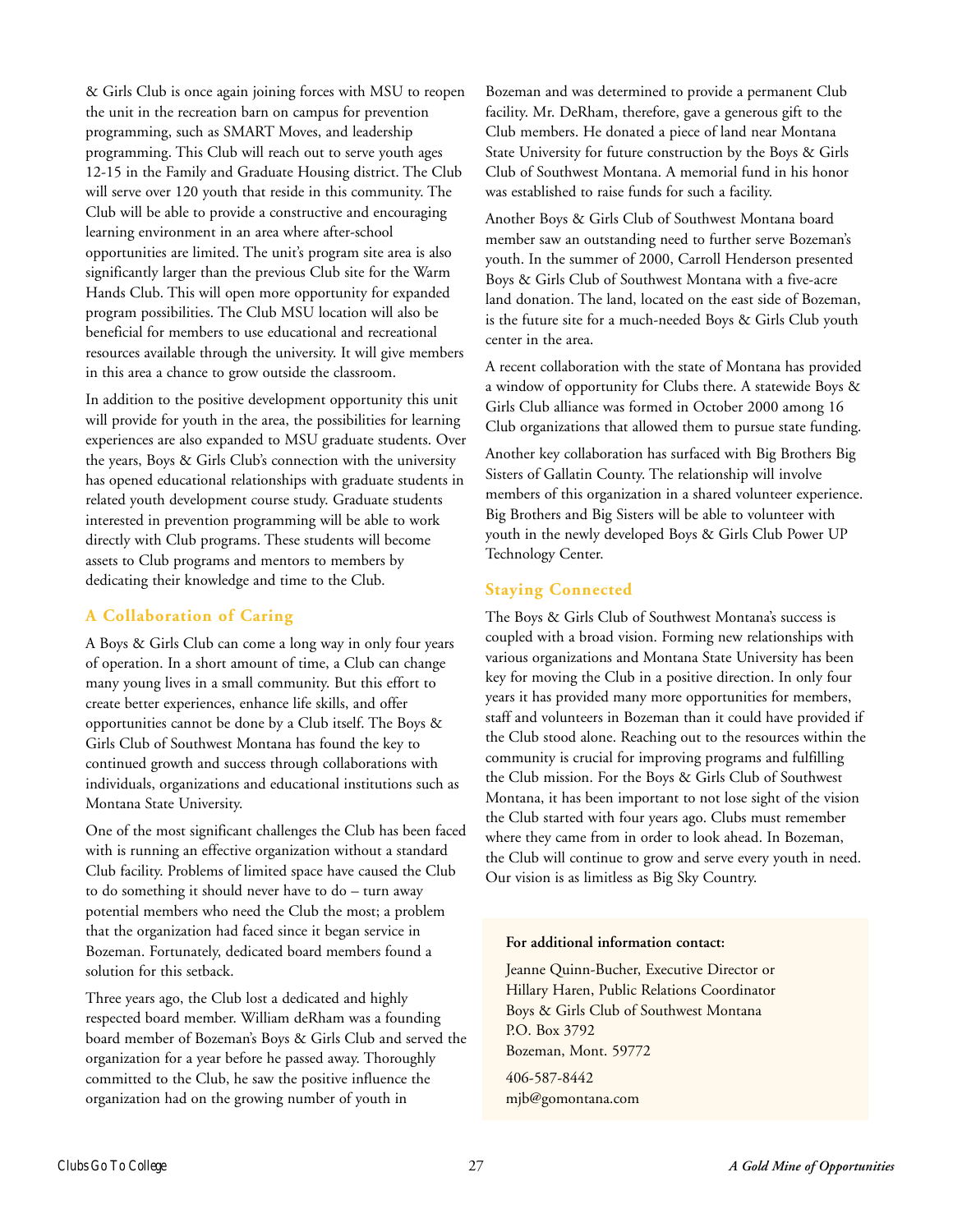<span id="page-31-0"></span>

### **The Vision: Neighborhood Revitalization**

The Boys & Girls Club of Worcester opened its first Clubhouse on September 21, 1889 and in fact, was one of the very first Clubs established in our Movement's history. It consisted of four rooms, sparsely furnished on the third floor of a laundry building in downtown Worcester. Boys (originally a Club for boys only) came in large numbers, membership grew rapidly and the accommodations were soon overcrowded. The Club moved to larger facilities in 1894 and again in 1907, each time in need of more space. Finally, in 1914, a campaign was conducted to raise money for a new Boys Club building. The campaign goal was \$150,000 and \$162,000 was raised. To the delight of thousands of boys, the Ionic Avenue Clubhouse was opened on November 1, 1915. This is the same facility used by the Boys & Girls Club of Worcester today. Back in 1915, this 33,000-sq. ft. building was considered a model Boys Club.

The Ionic Avenue Club was well over capacity within five years, so a branch was opened in the city's north end in 1922. In 1928, Club officials recognized the need for another new branch, and embarked on another capital campaign to build an additional Club. The campaign was successful beyond expectation. Local citizens, recognizing the value of the Boys Club, generously responded by contributing a total of \$475,000 – \$150,000 over goal. On October 10, 1930, a new 35,000-sq. ft. facility was opened. The Club flourished, but the industrial climate in Worcester diminished starting in the 1960s along with the available resources of support. In 1992, the board of directors of the Boys & Girls Club of Worcester resolved to come to grips with its growing deficit, which had reached six figure proportions. The decision was made to close the Club's Lincoln Square facility. Unfortunately, in an attempt to thwart deficit spending during the 1970s, the organization had

sold the facility to the city through a lease/purchase program and there was little financial gain.

#### **The Strategic Plan**

With the 1992 closing of the Lincoln Square Clubhouse, the Boys & Girls Club of Worcester had to put



*Vincent J. Del Monte, Executive Director Boys & Girls Club of Worcester*

itself in financial order. Over a three-year period, the board of directors accomplished this through hard work, determination and diligence. Together, the chief professional officer and board balanced the budget, stabilized the staff and redefined programs. We now are operating with an annual budget of over \$900,000 and serving 2,100 local members. The Club's relationship with the United Way and other funders improved significantly. Recognizing that even more was required to prepare the agency for the 21st century, the board voted to develop a strategic plan. After an intensive eight-month process, three key goals were determined:

- I.) To strengthen the Boys & Girls Club organization so it can meet challenges in the years to come.
- II.) To offer opportunities for youth to interact with others their own age and with concerned adults, and to participate in organized activities to develop their skills, attitudes and knowledge, and increase their sense of self-esteem and belonging.
- III.) To provide a safe, accessible and adequate facility in the Main South community to meet the needs of a growing at-risk population.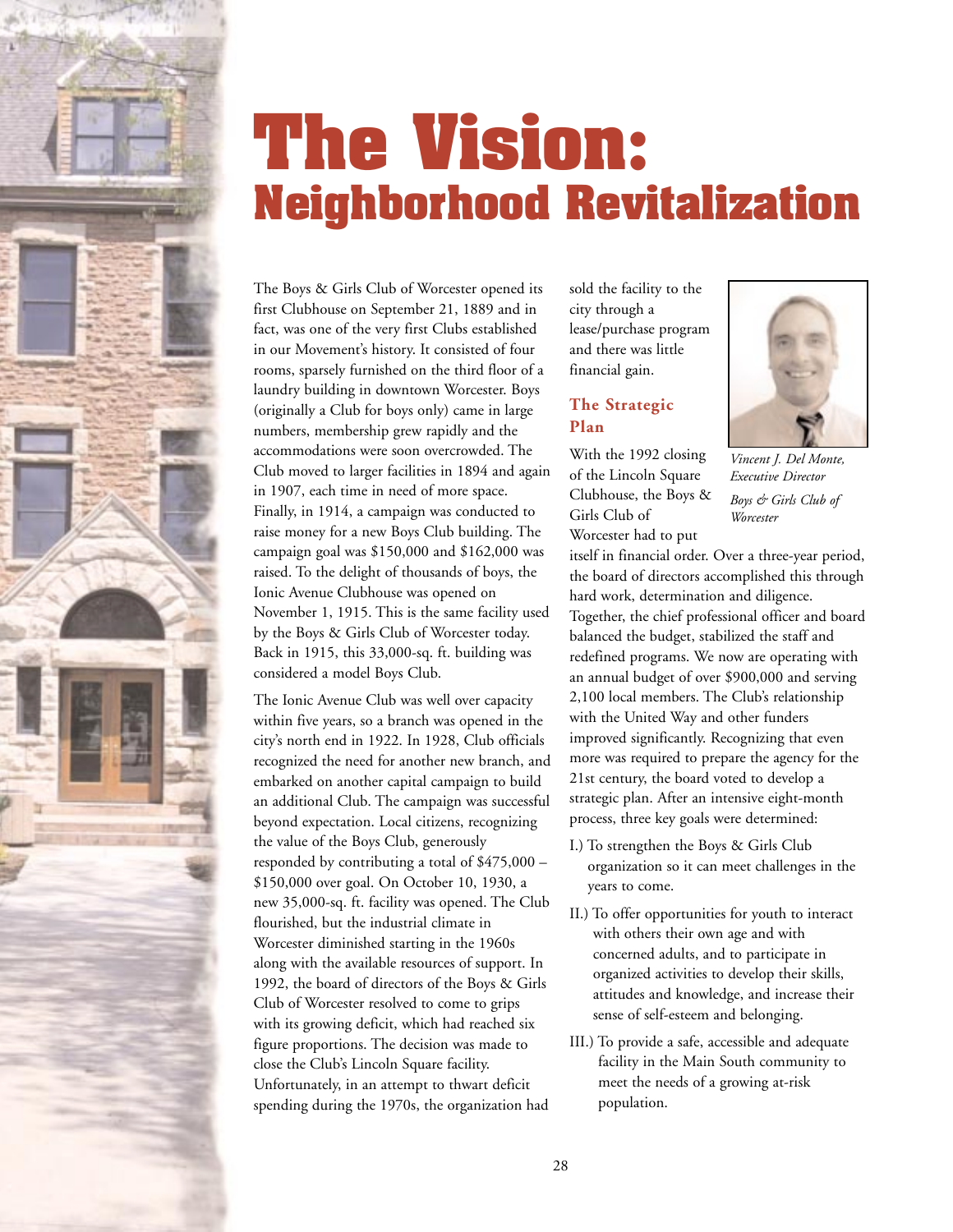To achieve these goals, a new Clubhouse had to be built. The existing structure, once considered state-of-the-art, was in dire need of replacement. The building was indeed showing its age. The heating system was straining, the plumbing (including the pool) was incurring expensive leaks, the electrical system was not conducive to today's demands, the roof was questionable and the facility not ADA compliant. Four stories but actually seven levels high, it was very difficult to supervise and had no outdoor green space. Club officials also realized that the neighborhood had shifted south over the past 80 years, and that the facility needed to be in the heart of things. It was further determined that the Club needed to build a 40,000 sq. ft. facility and should be located close to Clark University.

#### **The Announcement**

At the 1995 annual meeting of the Boys & Girls Club of Worcester, the strategic plan was unveiled. Not long after, in early 1996, the city of Worcester began plans to build a 27 acre vocational high school campus in the very neighborhood the Club sought to serve. Club officials approached the city manager and the director of the Office for Planning and Community Development to discuss including the Club on this campus. This action solved two major items for the Clubland acquisition for its new facility and the need for open green space. In return, the Club could allot time to the school for use of the Club's new swimming pool; after all, the city "owed" the Club, through the favorable sale to the city of the former Lincoln Square Clubhouse.

The city manager thought the partnership was a great idea. The plan was announced through the newspaper and *there* came the problem. The city forgot to tell the neighborhood about their plan, most notably, that it was going to take their neighborhood, (all 27 acres) by eminent domain. This would not only displace many long-time residents of the neighborhood, but also destroy many neighborhood businesses located along the Main Street corridor.

Facing intense opposition from residents, businesses and churches, city officials decided to scrap that proposal. So much for "Plan A."

The Club was still intent on locating the new facility in the center of the neighborhood and began to explore new property possibilities. During the holiday season of 1996, local reporters (one newspaper and one radio) thought it would be a great gift to the Club to do some reporting on the progress of the new Clubhouse. Perhaps a possible benefactor would read or hear about the project and make a sizable contribution or donate the land. Headline news, what great publicity, a cover story for a radio talk show. What better coverage could the Club get at this key stage of the process? Congratulations were in abundance but no benefactor.

#### **The Confession**

Clark University, founded in 1887 and located in the heart of Main South, in partnership with other constituencies that urgently wanted to see the neighborhood revitalized, developed a comprehensive neighborhood planning strategy. The university and its neighborhood, like many neighborhoods, had seen a dramatic erosion in the quality of life over the past 40 years. Increased levels of absentee home ownership, lack of investment, growing dropout rates and the proliferation of crime and violence had turned a once very desirable middle-income neighborhood into an area of transition.

In 1985, Clark University was one of the original institutions funded under Seedco Non-Profit Assistance Corporation's Urban Institution Program, an effort aimed at bringing urban institutions to the table with neighborhood residents to establish common goals and trust – and to act upon those goals as they revitalize their neighborhood. The organization that arose from this partnership is the Main South Community Development Corporation, a board governed, neighborhood driven entity and a model of Seedco's efforts, with a true partnership formed between Clark and the neighborhood. The Main South organization developed a strategic plan targeting the need for quality affordable housing, and has been very successful in the acquisition, rehabilitation and management of more than 200 housing units.

But even as Clark and Main South reviewed the success of their housing programs, they were disturbed by the neighborhood's continued decline.

At this time, Clark reviewed options available to the institution, such as moving the campus or erecting large walls at the campus perimeter, as other urban universities have done. But the university rejected those concepts as being contrary to its philosophy. Clark, therefore, made a conscious decision to be more aggressive in its efforts to restore the neighborhood and be more pro-active in targeting concerns expressed by neighborhood residents and members of the Clark community. Clark and the Main South organization announced a strategic plan that was a bold, comprehensive approach to urban neighborhood revitalization. Recognizing that improvements in housing alone will not restore an area, this plan addressed all areas of urban decay: housing and the need for more owner occupied homes; public safety and the tremendous value of increased police presence through community oriented policing; the critical importance of education opportunities that foster learning and academic achievement for all children; economic development as an engine of growth for the neighborhood and jobs for local residents; recreation and after school programs for youth; and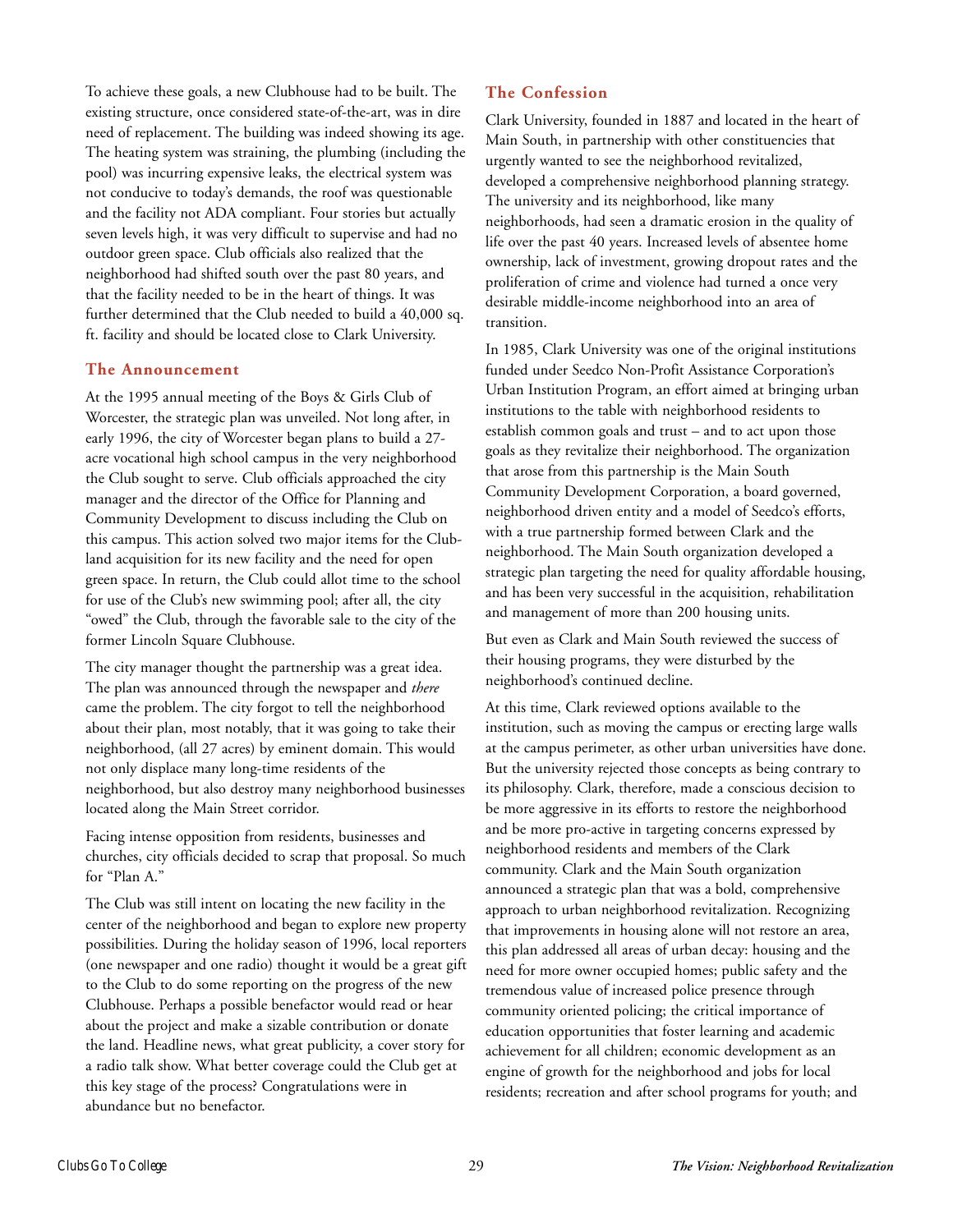the essential element of community that can only be developed through a broad-based partnership.

In January 1997, the executive director and board president of the Boys & Girls Club of Worcester received phone calls inviting them to a very special board meeting of the Main South Community Development Corporation. The executive director of Main South was a good friend to the Boys & Girls Club, but at this point he was the messenger from a very irritated board. They wanted an explanation of the Club's plan, and the Club officials faced neighborhood representatives. After two hours of explanation and apologies, the Club's plans and intentions to improve the quality of life for children in Main South and beyond was gratefully embraced. As they were still reeling over the effects of the vocational school plan, the community group asked only that we keep them informed of our progress – no surprises. That was guaranteed.

#### **The Vision**

In April 1997, at the invitation of the Main South organization, officials of Clark University and the Boys & Girls Club took a trip to near by Boston and visited the Dudley Square Neighborhood Revitalization Project. This once desolate area was transformed from decrepit urban blight, to a model neighborhood, through the rehabilitation of good quality existing housing, complimented with new fill-in housing. This was further enhanced with new street-scape areas and new lighting. The institutional representatives gazed in amazement of this renewed (versus removal) neighborhood. This concept could be brought down the Massachusetts Turnpike to Worcester and renew the neighborhood across Main Street from Clark, (site of the vocational school proposal) but would be even better. It would be anchored by the new 40,000 sq. ft. Boys & Girls Club facility with two adjacent athletic fields owned by Clark University, which was trying to expand its participation in the National Collegiate Athletic Association. New housing, a new Club with green space and available athletic fields, and a first-class outdoor athletic complex – the partnership was born.

#### **The M.O.U.**

After months of negotiations among the partners that later included the city, a Memorandum of Understanding was developed. This M.O.U. established a public-private partnership, and the commitments and responsibilities to undertake the Kilby, Gardner, Hammond Streets Neighborhood Revitalization Project (K.G.H. Project). Within the scope of the project, the Main South Community Development Corporation will act as agent for the Boys & Girls Club and Clark University during the predevelopment

phase until such time as a limited liability Corporation (L.L.C.) is formed for the purpose of acquiring, remediation and subsequent conveyance of properties within the project area to the Boys & Girls Club and Clark University. The C.D.C. is the managing partner of the L.L.C. The C.D.C. will assume responsibility for fundraising for predevelopment work, project oversight, administrative support, community out-reach and overseeing development of the housing component (80 units) of the project. In concert with city, the C.D.C. will secure \$6.5 million in H.U.D. federal funding for site acquisition and clean-up.

Besides working with the C.D.C. in securing federal funding through H.U.D, a very detailed process, the city is responsible for the oversight of infrastructure improvements, including road repairs and reconstruction, water and sewer improvements and the reconfiguration and termination of public roads. The city would also evoke the power of eminent domain if (and only if) unreasonable obstacles were placed in front of the project.

Clark University would acquire 5.22 of the 7.8 acres designated for the Clark University/Boys & Girls Club project. University trustees already have \$2.5 million to finance construction of the athletic/recreation fields. Subject to compliance with H.U.D. regulations, the property will be conveyed to Clark University for a nominal consideration. Otherwise, Clark must pay full fair market value for the property. The university will manage and maintain the fields and give the Boys & Girls Club the first option of use during non-Clark University activities. Clark will also commit community service work/ study students to help staff and Club. The Boys & Girls Club and Clark University also have an M.O.U. between the two institutions which details usage availability.

Following the acquisition of properties comprising the 7.8 acres, a 2.58-acre portion will be conveyed to the Boys & Girls Club for the development of the new facility. The Club will engage in a \$6 million capital campaign to finance their portion of the project.

#### **The Feasibility Study**

As all this progressed, the Boys & Girls Club commissioned local fundraising consultants to conduct a feasibility study that would confirm the goal was attainable. It would be unreasonable and embarrassing if all the organizations involved embarked on such a lofty campaign goal and could not reach it. Thirty-five interviews were conducted, with a special emphasis on individuals connected to foundations and wealth. Results came back with overwhelming support due to the dynamics of the partnership. It was further determined that the collaboration between Clark University and the Boys &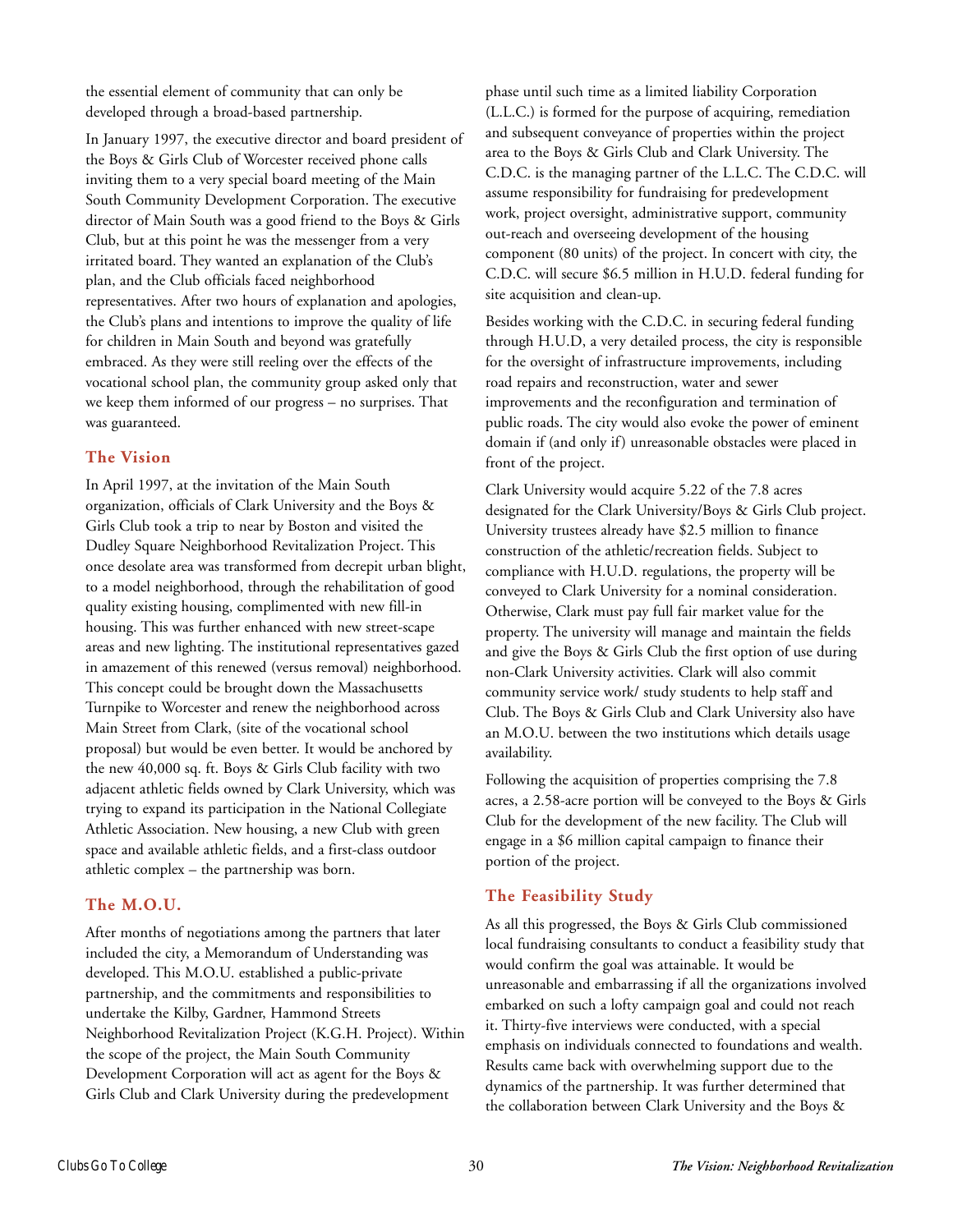Girls Club would open venues to "new " money from Clark University alumni and other supporters who probably would not have given such support for any other reason.

#### **The Business Plan**

The building plan looks great. The Club will grow from a less effective 33,000 sq. ft. facility to a most efficient 40,000 sq. ft., single-story facility that will double its capacity to serve. But how will the Club support the increased operating budget that would have to grow from \$820,000 to \$1.5 million? To answer this monster of a question, the Small Business Development Center (SBDC), located on the campus of Clark University, was engaged. A crack team of eight MBA graduate students from Clark were assigned to assist the Club executive to develop a business plan that will be the blueprint for the Club's business and financial success. The main component was obvious: raise more money. But how? The Club will stay with the philosophy of a low membership fee and little in the way of program fees. Contributions from the public, and especially from local business, will have to increase significantly, as well as special events. Bingo, provided the gaming climate is conducive, will be reintroduced. Grants continue to increase and an aggressive planned giving program will be instituted.

This business plan process was developed as a free service to the Club and has been extremely beneficial. It is not only a great tool for the Club, it demonstrates the business approach of the Club, and the further involvement of Clark University.

#### **Congressional Action**

Although this project is still in its early stages, it is steadily moving forward. Congressman James McGovern (D-Mass.) has worked diligently with H.U.D. and other government agencies to garner financial support for the land acquisition for the Clark-Boys & Girls Club of Worcester portion of the project. To date, \$1.2 million in federal funding has been designated and the local congressional delegation continues to lobby for new funding. Major funding announcements have been made at the Ionic Avenue Clubhouse and at the site of the new facility on two occasions by both Congressman McGovern and Senator Edward M. Kennedy. Congressman McGovern and the city manager publicly announced that they have staked their political futures on the success of the project. Congressman McGovern also hosted a two-day whirlwind tour by the partners in Washington, D.C. to visit eight key federal agencies and make presentations to lobby their support.

#### **Conclusion**

At this writing, the Main South Community Development Corporation has made generous offers to all the landowners for the Clark-Boys & Girls Club of Worcester site. Most have replied favorably, but a few are trying to hold out. Unfortunately, eminent domain may have to be used, but should not hamper the process. As soon as site control is sufficiently insured, the Boys & Girls Club of Worcester will embark on its \$6 million capital campaign, one that will take 12-18 months. Occupancy is planned within three years.

#### **For additional information contact:**

Vincent J. Del Monte Executive Director Boys & Girls Club of Worcester 2 Ionic Avenue Worcester, Mass. 01608-2208

508-754-2686 phone/fax bgcworc@worldnet.att.net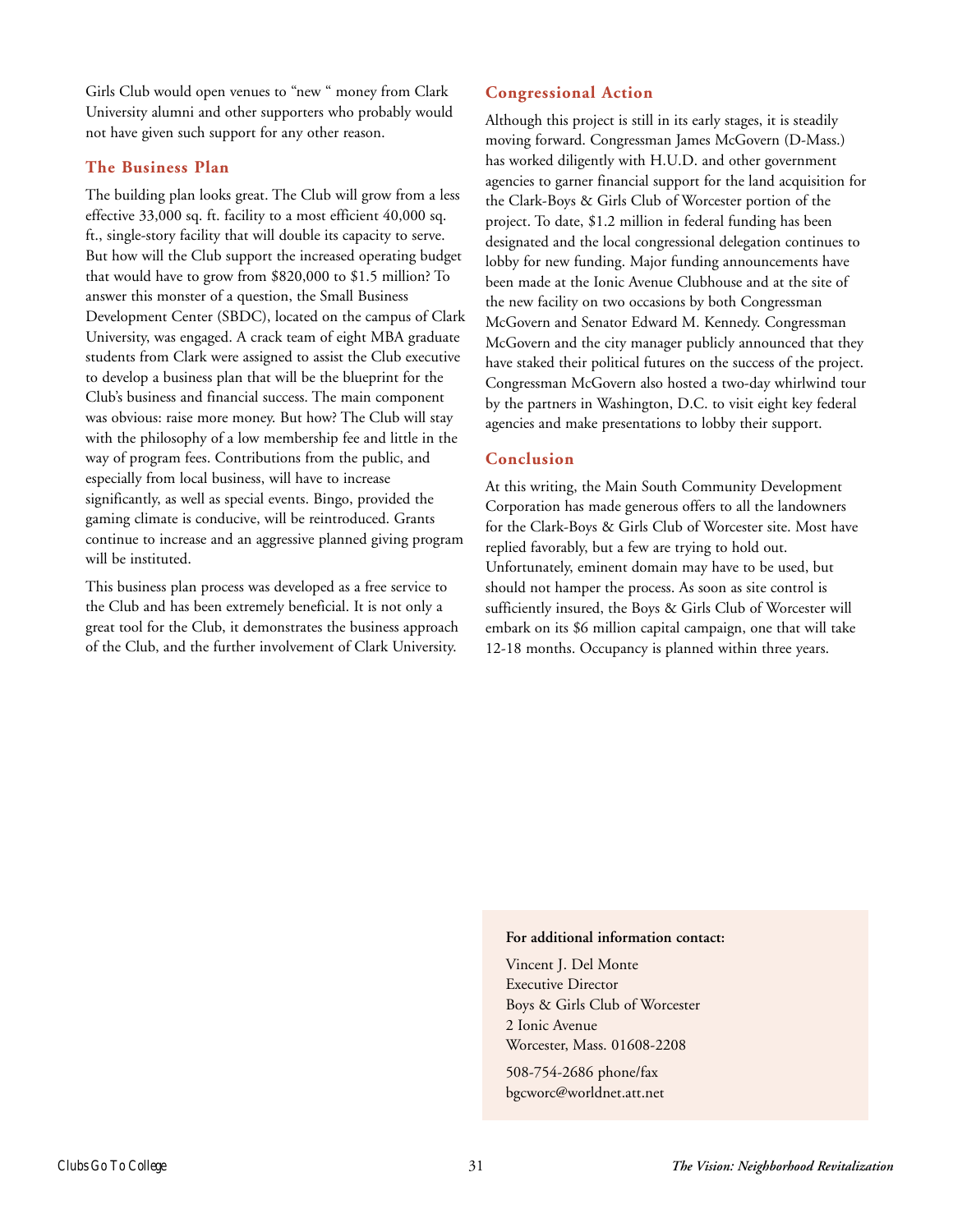<span id="page-35-0"></span>

With more than 25 percent of its population age 18 and younger, Edinburg, Texas, reflects its slogan as being "Gateway to the Future." Located 25 miles north of the U.S.-Mexican boarder in deep South Texas, the community of 50,000 is dedicated to improving the quality of life for all residents, but especially its young people.

A key player in this effort is the Boys & Girls Clubs of Edinburg Rio Grande Valley, with a tradition of service dating back more than a generation. The Club received its national charter in 1970 with a single unit. Since then, with strong community support, it has grown to serve over 6,000 youth and has an annual budget of \$550,000. The Club has eight units or extensions. Four sites are school-based, one is in public housing, three others are in county or city owned facilities.

But the most recent addition to our Boys & Girls Club family is the North Learning Center Unit. Its creation included a variety of community partners, ranging from local government to local businesses, working through a special committee, organized by Edinburg Mayor Joe Ochoa. This group, the 2020 Edinburg Public Safety Committee, developed a strategic plan that identified community needs well into the future.

In identifying the needs of young people, the committee determined that a lack of recreational facilities was a major deterrent in curbing youth violence and delinquency.

There was a particular need for such a facility on the northwest side of town, where an abandoned junior high school blighted the landscape.

Because the Boys & Girls Club of Edinburg had always been a recognized leader in providing recreation activities, education programs, and

sports leagues for thousands of youth, it was decided that the junior high locale would make an ideal Club site. What's more, the school was adjacent to the University of Texas-Pan America (UTPA), one of the top 10 largest public universities in the Lone Star State. The Club



*Mary Flores, Executive Director Boys & Girls Clubs of Edinburg*

project came to the attention of UTPA through college staff and faculty members who were already involved as Boys & Girls Club volunteers and board members. And so our Club-college collaboration commenced.

#### **The Collaboration**

At first glance the school site, literally falling apart from neglect, was not an ideal candidate for renovation. In inspecting its gymnasium, we looked across a gutted room filled with debris, broken glass and wall-to-wall graffiti. Many of us remembered when this facility provided for community needs, and marveled at the rich memories the school still held for alumni.

The old school was in such disarray that restoration seemed a hopeless cause. The facility had no working plumbing, heating or electricity. It was difficult to see potential in this dilapidated environment. However, as we walked through the former school, the dream of revitalizing it filled everyone with hope. We vowed to pursue its rebirth.

We worked with the Edinburg Consolidated Independent School District to attain a 10- year lease. With this in hand, the city of Edinburg led the community in creating an agreement to fund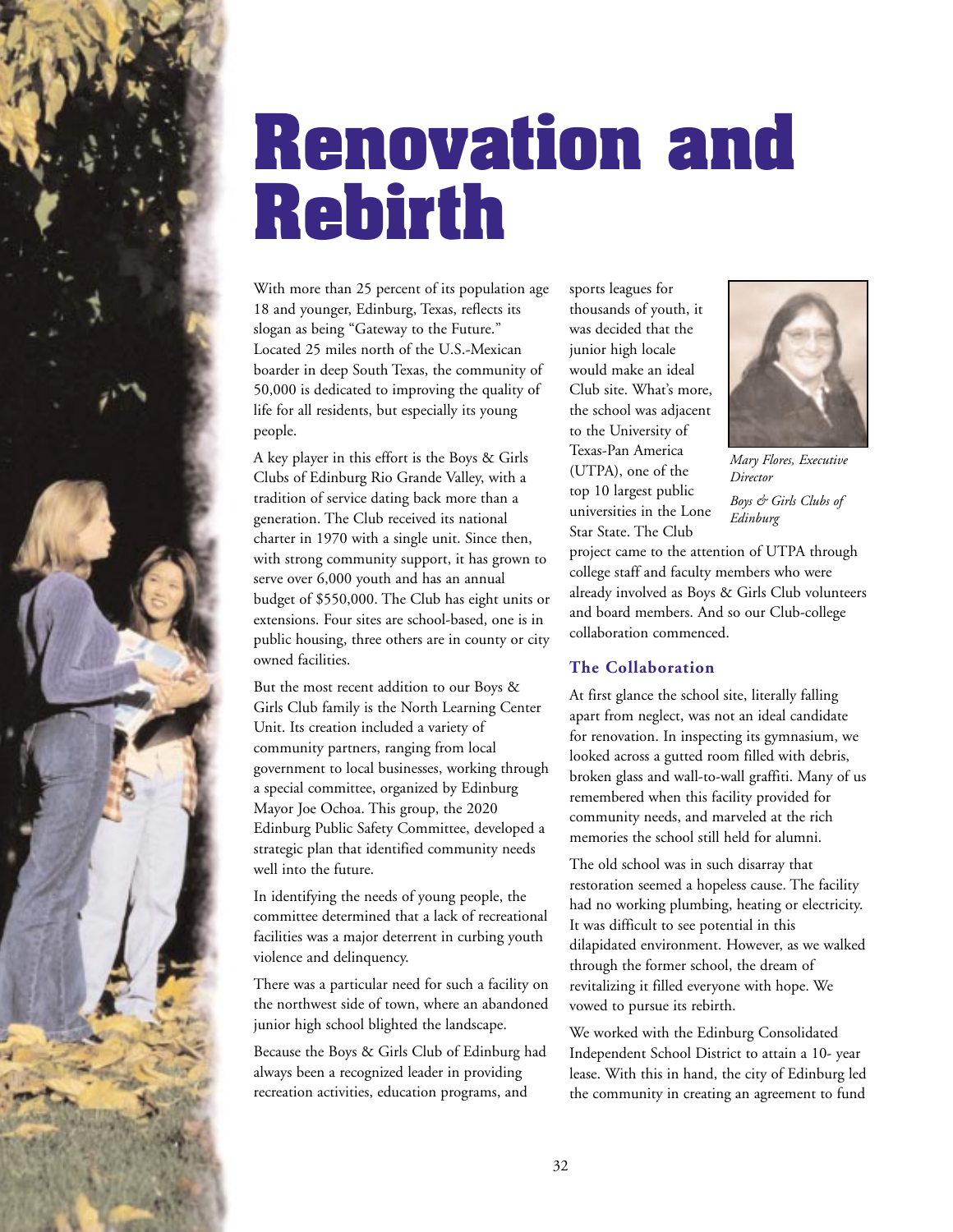facility renovation.

UTPA was a leading player in this arrangement, providing inkind services and drafting a cost estimate for facility renovation. They determined that a minimum of \$66,000 would be needed, and agreed to manage the project. They also pledged \$16,500 toward its fulfillment, along with in-kind labor. City and county government, as well as the school district and private businesses provided the additional resources.

Could this become a reality? Could we serve hundreds of youth at this site? Yes we could.

#### **The Rebirth**

Renovation work included installation of electrical wiring, plumbing, air conditioning and handicap accessible ramps, as well as interior and exterior painting. At the same time we applied for, and received, a \$45,000 Bureau of Justice Assistance grant that would fund the new unit's first year of operation. A unit director and program staff could be hired, and program materials and equipment budgeted. UTPA's athletic department agreed to provide volunteers who could get sports camps and special programs up and running.

North Junior High alumni are proud of the renovations and now bring their children to a Boys & Girls Club facility that has a spirit of pride, teamwork, and community support, a legacy that children will enjoy for years to come.

Over 900 youth attended the new Club in January. Ninety volunteers and over 1,800 parents and family members attended special events to inaugurate the new facility. We look forward to soliciting grants to add a technology center to this site in 2001.

At the same time, we are excited about the opportunity to continue expanding our relationship with the University of Texas-Pan American, extending it to other Club units. Club kids will be guests of UTPA sports events throughout the year, and we will work with campus sororities and fraternities.

Benefits for the Club include:

- University sports camps for Club members.
- University students serve as tutors and mentors for our kids.
- University students serve as sports league coaches and Club staff.
- Job opportunities for teens.

Benefits for the university include:

- Internship placements and community service for college students at the Club.
- Job opportunities for college students.

And the most important outcome of this project? It will be that Boys & Girls Club members and college students truly benefit from a wonderful "win-win" situation.

We look forward to the time when former Club members revisit our facility as university scholars.

#### **For additional information, contact:**

Mary Flores, Executive Director Boys & Girls Clubs of Edinburg Rio Grande Valley P.O. Box 1079 Edinburg, Texas 78540

956-383-2582 956-381-9635 fax maflores@bgcedbg.vt.com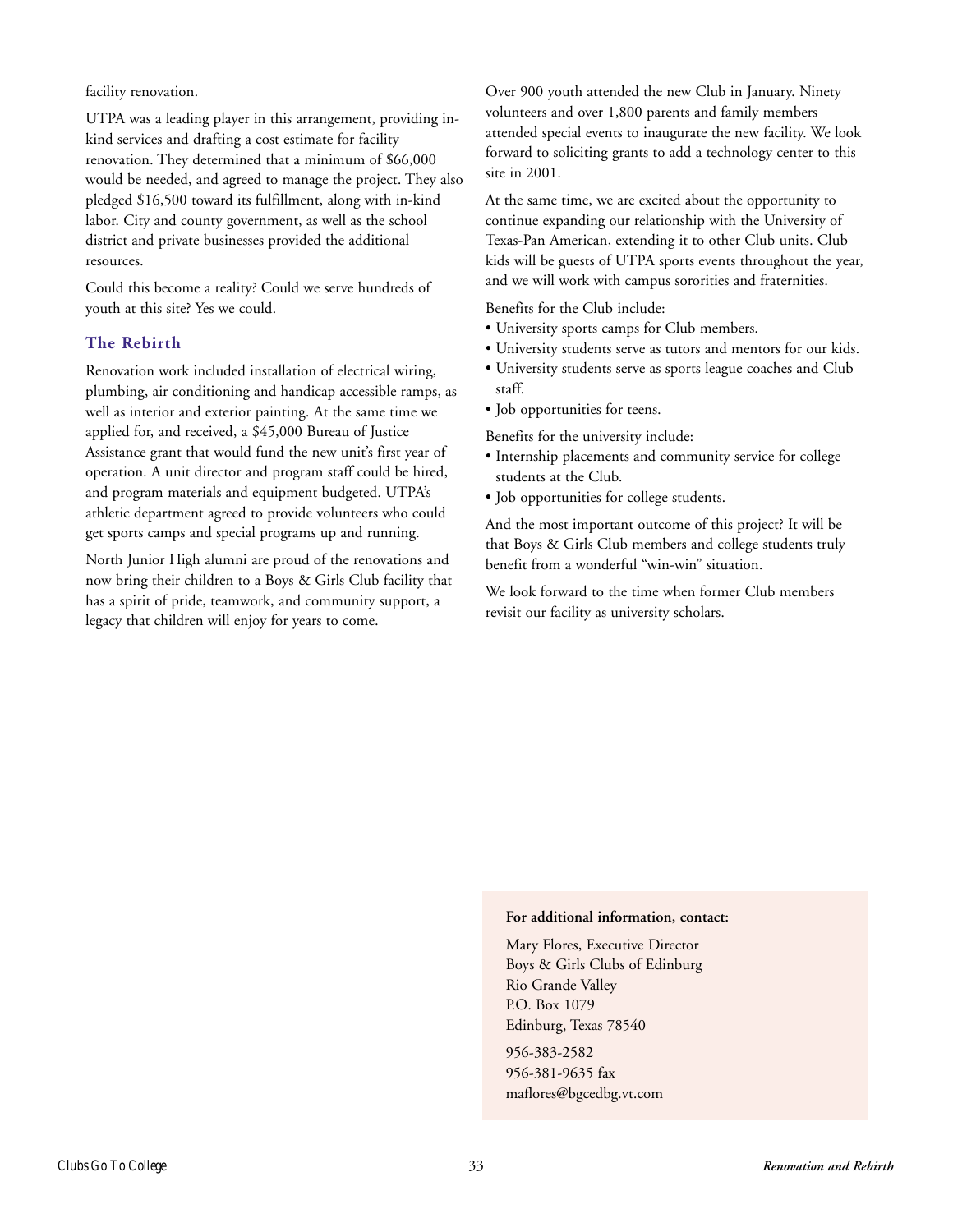# Your story!

If you would like to share the story of your organization's partnership with a local college or university, please let us know!

| Complete the form below and forward it to: |
|--------------------------------------------|
| Perry Cooper                               |
| Senior Director                            |
| School and Campus Relations                |
| Boys & Girls Clubs of America              |
| 1230 W. Peachtree St. NW                   |
| Atlanta, Ga. 30309.                        |
| Pcooper@bgca.org                           |
|                                            |
|                                            |
| ADDRESS                                    |
|                                            |
|                                            |
|                                            |
|                                            |
|                                            |
|                                            |
|                                            |
|                                            |
|                                            |
| YEAR FOUNDED                               |

Please include below, in 300 words or less, a brief outline of your story.